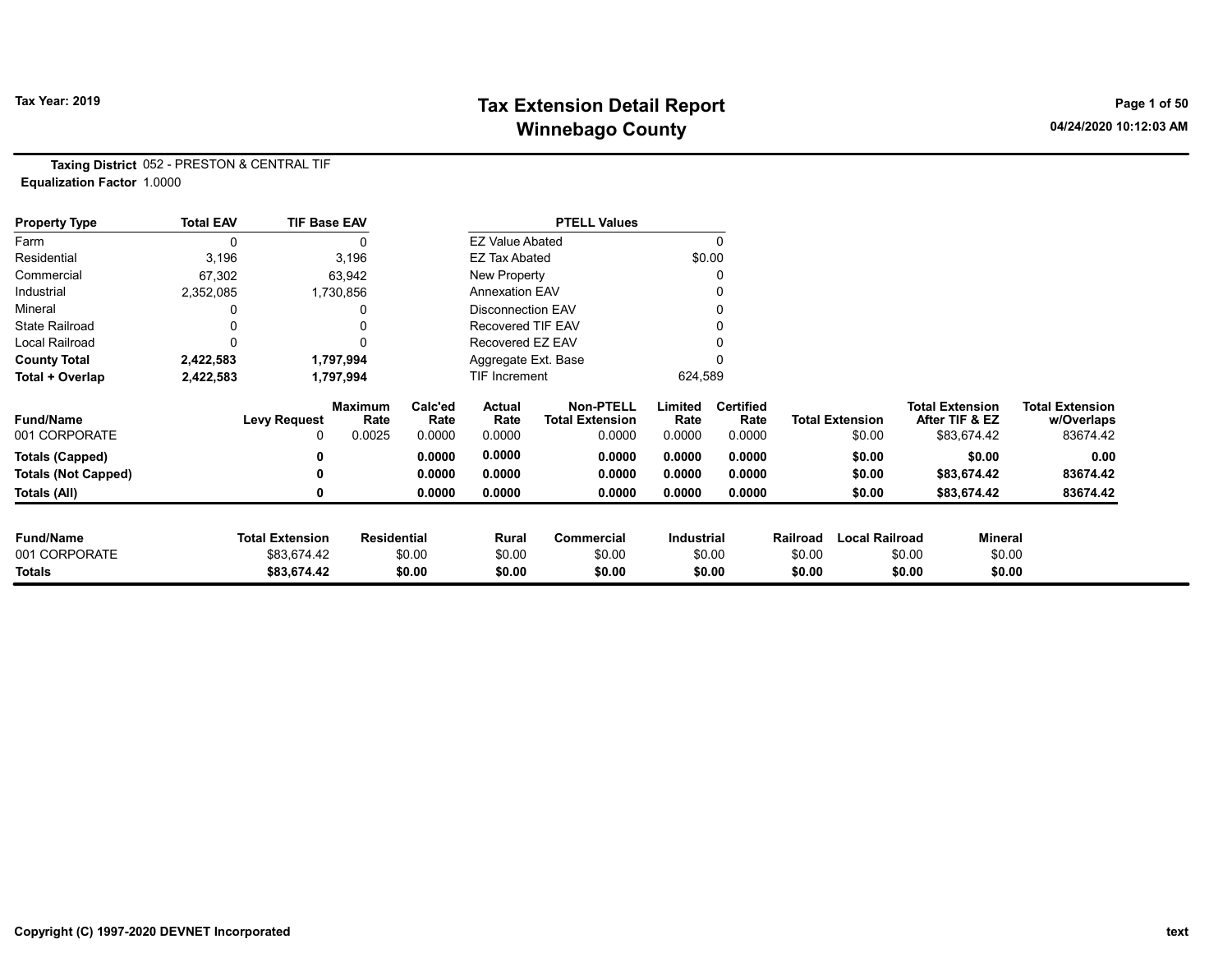# Tax Year: 2019 **Tax Extension Detail Report** Tax Year: 2019 **Page 2 of 50** Winnebago County and the County of the County of the County of the County of the County of the County of the County of the County of the County of the County of the County of the County of the County of the County of the C

Taxing District 063 - WESTSIDE TIF #2 Equalization Factor 1.0000

| <b>Property Type</b>       | <b>Total EAV</b> | <b>TIF Base EAV</b>    |                        |                 |                          | <b>PTELL Values</b>                        |                   |                          |          |                        |                                          |                |                                      |
|----------------------------|------------------|------------------------|------------------------|-----------------|--------------------------|--------------------------------------------|-------------------|--------------------------|----------|------------------------|------------------------------------------|----------------|--------------------------------------|
| Farm                       | 0                |                        |                        |                 | <b>EZ Value Abated</b>   |                                            |                   | $\Omega$                 |          |                        |                                          |                |                                      |
| Residential                | 0                |                        | $\Omega$               |                 | <b>EZ Tax Abated</b>     |                                            | \$0.00            |                          |          |                        |                                          |                |                                      |
| Commercial                 | 39,017           |                        | 35,617                 |                 | New Property             |                                            |                   |                          |          |                        |                                          |                |                                      |
| Industrial                 | 58,169           |                        | 58,169                 |                 | <b>Annexation EAV</b>    |                                            |                   |                          |          |                        |                                          |                |                                      |
| Mineral                    |                  |                        |                        |                 | <b>Disconnection EAV</b> |                                            |                   |                          |          |                        |                                          |                |                                      |
| <b>State Railroad</b>      | 0                |                        |                        |                 | Recovered TIF EAV        |                                            |                   |                          |          |                        |                                          |                |                                      |
| Local Railroad             | 0                |                        | $\Omega$               |                 | Recovered EZ EAV         |                                            |                   |                          |          |                        |                                          |                |                                      |
| <b>County Total</b>        | 97,186           |                        | 93,786                 |                 | Aggregate Ext. Base      |                                            |                   |                          |          |                        |                                          |                |                                      |
| Total + Overlap            | 97,186           |                        | 93,786                 |                 | <b>TIF Increment</b>     |                                            | 3,400             |                          |          |                        |                                          |                |                                      |
| <b>Fund/Name</b>           |                  | <b>Levy Request</b>    | <b>Maximum</b><br>Rate | Calc'ed<br>Rate | Actual<br>Rate           | <b>Non-PTELL</b><br><b>Total Extension</b> | Limited<br>Rate   | <b>Certified</b><br>Rate |          | <b>Total Extension</b> | <b>Total Extension</b><br>After TIF & EZ |                | <b>Total Extension</b><br>w/Overlaps |
| 001 CORPORATE              |                  | 0                      | 0.0000                 | 0.0000          | 0.0000                   | 0.0000                                     | 0.0000            | 0.0000                   |          | \$0.00                 |                                          | \$455.50       | 455.50                               |
| <b>Totals (Capped)</b>     |                  | 0                      |                        | 0.0000          | 0.0000                   | 0.0000                                     | 0.0000            | 0.0000                   |          | \$0.00                 |                                          | \$0.00         | 0.00                                 |
| <b>Totals (Not Capped)</b> |                  | 0                      |                        | 0.0000          | 0.0000                   | 0.0000                                     | 0.0000            | 0.0000                   |          | \$0.00                 |                                          | \$455.50       | 455.50                               |
| Totals (All)               |                  | 0                      |                        | 0.0000          | 0.0000                   | 0.0000                                     | 0.0000            | 0.0000                   |          | \$0.00                 |                                          | \$455.50       | 455.50                               |
| <b>Fund/Name</b>           |                  | <b>Total Extension</b> | <b>Residential</b>     |                 | Rural                    | Commercial                                 | <b>Industrial</b> |                          | Railroad | <b>Local Railroad</b>  |                                          | <b>Mineral</b> |                                      |
| 001 CORPORATE              |                  | \$455.50               |                        | \$0.00          | \$0.00                   | \$0.00                                     |                   | \$0.00                   | \$0.00   |                        | \$0.00                                   | \$0.00         |                                      |
| Totals                     |                  | \$455.50               |                        | \$0.00          | \$0.00                   | \$0.00                                     |                   | \$0.00                   | \$0.00   |                        | \$0.00                                   | \$0.00         |                                      |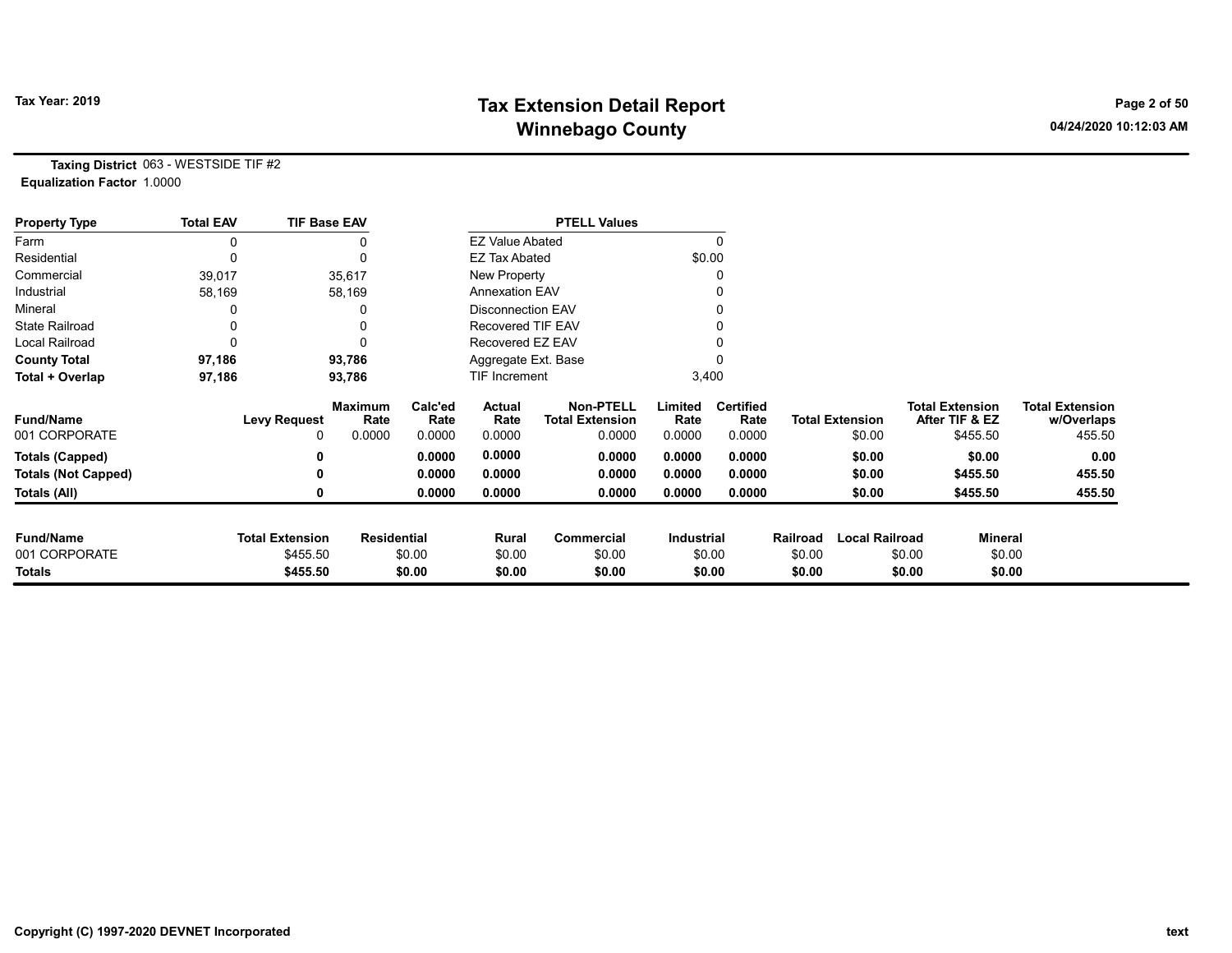# Tax Year: 2019 **Tax Extension Detail Report** Tax Year: 2019 **Page 3 of 50** Winnebago County and the County of the County of the County of the County of the County of the County of the County of the County of the County of the County of the County of the County of the County of the County of the C

Taxing District 066 - EAST STATE & ALPINE TIF Equalization Factor 1.0000

| <b>Property Type</b>       | <b>Total EAV</b> | <b>TIF Base EAV</b>    |                        |                 |                          | <b>PTELL Values</b>                        |                 |                          |          |                        |                                          |                                      |
|----------------------------|------------------|------------------------|------------------------|-----------------|--------------------------|--------------------------------------------|-----------------|--------------------------|----------|------------------------|------------------------------------------|--------------------------------------|
| Farm                       | 0                |                        |                        |                 | <b>EZ Value Abated</b>   |                                            |                 | 0                        |          |                        |                                          |                                      |
| Residential                | 0                |                        |                        |                 | <b>EZ Tax Abated</b>     |                                            |                 | \$0.00                   |          |                        |                                          |                                      |
| Commercial                 | 12,862,432       |                        | 11,895,928             |                 | New Property             |                                            |                 |                          |          |                        |                                          |                                      |
| Industrial                 |                  |                        |                        |                 | <b>Annexation EAV</b>    |                                            |                 |                          |          |                        |                                          |                                      |
| Mineral                    |                  |                        |                        |                 | <b>Disconnection EAV</b> |                                            |                 |                          |          |                        |                                          |                                      |
| <b>State Railroad</b>      |                  |                        |                        |                 | <b>Recovered TIF EAV</b> |                                            |                 |                          |          |                        |                                          |                                      |
| Local Railroad             |                  |                        |                        |                 | Recovered EZ EAV         |                                            |                 |                          |          |                        |                                          |                                      |
| <b>County Total</b>        | 12,862,432       |                        | 11,895,928             |                 | Aggregate Ext. Base      |                                            |                 |                          |          |                        |                                          |                                      |
| Total + Overlap            | 12,862,432       |                        | 11,895,928             |                 | <b>TIF Increment</b>     |                                            | 966,504         |                          |          |                        |                                          |                                      |
| <b>Fund/Name</b>           |                  | <b>Levy Request</b>    | <b>Maximum</b><br>Rate | Calc'ed<br>Rate | Actual<br>Rate           | <b>Non-PTELL</b><br><b>Total Extension</b> | Limited<br>Rate | <b>Certified</b><br>Rate |          | <b>Total Extension</b> | <b>Total Extension</b><br>After TIF & EZ | <b>Total Extension</b><br>w/Overlaps |
| 001 CORPORATE              |                  | $\Omega$               | 0.0000                 | 0.0000          | 0.0000                   | 0.0000                                     | 0.0000          | 0.0000                   |          | \$0.00                 | \$129,479.68                             | 129479.68                            |
| <b>Totals (Capped)</b>     |                  |                        |                        | 0.0000          | 0.0000                   | 0.0000                                     | 0.0000          | 0.0000                   |          | \$0.00                 | \$0.00                                   | 0.00                                 |
| <b>Totals (Not Capped)</b> |                  |                        |                        | 0.0000          | 0.0000                   | 0.0000                                     | 0.0000          | 0.0000                   |          | \$0.00                 | \$129,479.68                             | 129479.68                            |
| Totals (All)               |                  |                        |                        | 0.0000          | 0.0000                   | 0.0000                                     | 0.0000          | 0.0000                   |          | \$0.00                 | \$129,479.68                             | 129479.68                            |
| <b>Fund/Name</b>           |                  | <b>Total Extension</b> | <b>Residential</b>     |                 | Rural                    | <b>Commercial</b>                          | Industrial      |                          | Railroad | <b>Local Railroad</b>  |                                          | Mineral                              |
| 001 CORPORATE              |                  | \$129,479.68           |                        | \$0.00          | \$0.00                   | \$0.00                                     |                 | \$0.00                   | \$0.00   |                        | \$0.00                                   | \$0.00                               |
| <b>Totals</b>              |                  | \$129,479.68           |                        | \$0.00          | \$0.00                   | \$0.00                                     |                 | \$0.00                   | \$0.00   |                        | \$0.00                                   | \$0.00                               |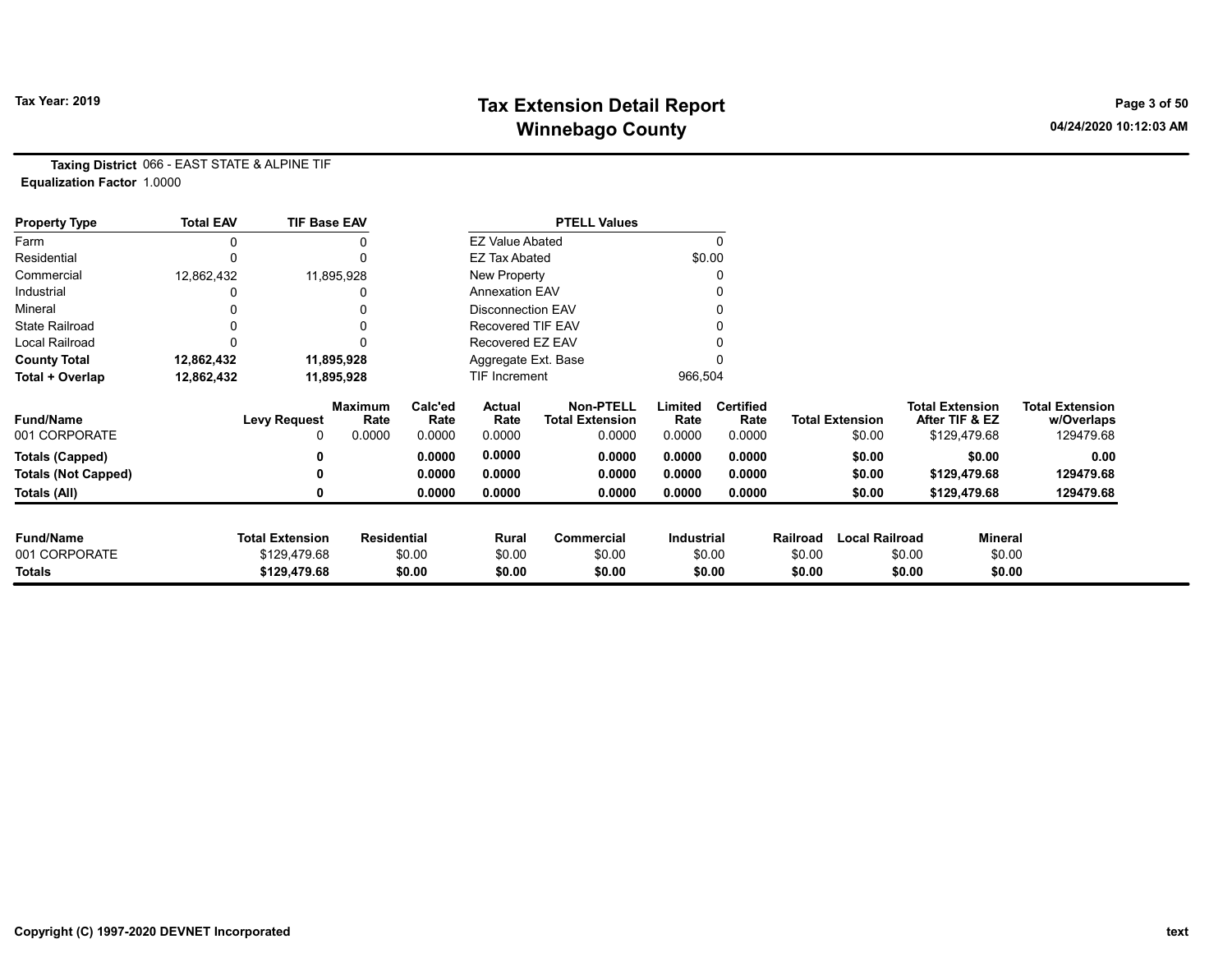# Tax Year: 2019 **Tax Extension Detail Report** Tax Year: 2019 **Page 4 of 50** Winnebago County and the County of the County of the County of the County of the County of the County of the County of the County of the County of the County of the County of the County of the County of the County of the C

Taxing District 067 - WEST STATE & CENTRAL TIF Equalization Factor 1.0000

| <b>Property Type</b>       | <b>Total EAV</b> | <b>TIF Base EAV</b>    |                        |                 |                          | <b>PTELL Values</b>                        |                   |                          |          |                        |                        |                |                                      |
|----------------------------|------------------|------------------------|------------------------|-----------------|--------------------------|--------------------------------------------|-------------------|--------------------------|----------|------------------------|------------------------|----------------|--------------------------------------|
| Farm                       |                  |                        |                        |                 | <b>EZ Value Abated</b>   |                                            |                   |                          |          |                        |                        |                |                                      |
| Residential                | 8,551,000        |                        | 8,313,343              |                 | <b>EZ Tax Abated</b>     |                                            |                   | \$0.00                   |          |                        |                        |                |                                      |
| Commercial                 | 1,009,775        |                        | 570,725                |                 | New Property             |                                            |                   |                          |          |                        |                        |                |                                      |
| Industrial                 | 93,314           |                        | 92,788                 |                 | <b>Annexation EAV</b>    |                                            |                   |                          |          |                        |                        |                |                                      |
| Mineral                    |                  |                        |                        |                 | <b>Disconnection EAV</b> |                                            |                   |                          |          |                        |                        |                |                                      |
| <b>State Railroad</b>      |                  |                        |                        |                 | <b>Recovered TIF EAV</b> |                                            |                   |                          |          |                        |                        |                |                                      |
| <b>Local Railroad</b>      |                  |                        |                        |                 | Recovered EZ EAV         |                                            |                   |                          |          |                        |                        |                |                                      |
| <b>County Total</b>        | 9,654,089        |                        | 8,976,856              |                 | Aggregate Ext. Base      |                                            |                   |                          |          |                        |                        |                |                                      |
| Total + Overlap            | 9,654,089        |                        | 8,976,856              |                 | <b>TIF Increment</b>     |                                            | 677,233           |                          |          |                        |                        |                |                                      |
| <b>Fund/Name</b>           |                  | <b>Levy Request</b>    | <b>Maximum</b><br>Rate | Calc'ed<br>Rate | Actual<br>Rate           | <b>Non-PTELL</b><br><b>Total Extension</b> | Limited<br>Rate   | <b>Certified</b><br>Rate |          | <b>Total Extension</b> | <b>Total Extension</b> | After TIF & EZ | <b>Total Extension</b><br>w/Overlaps |
| 001 CORPORATE              |                  | 0                      | 0.0000                 | 0.0000          | 0.0000                   | 0.0000                                     | 0.0000            | 0.0000                   |          | \$0.00                 |                        | \$90,727.74    | 90727.74                             |
| <b>Totals (Capped)</b>     |                  |                        |                        | 0.0000          | 0.0000                   | 0.0000                                     | 0.0000            | 0.0000                   |          | \$0.00                 |                        | \$0.00         | 0.00                                 |
| <b>Totals (Not Capped)</b> |                  |                        |                        | 0.0000          | 0.0000                   | 0.0000                                     | 0.0000            | 0.0000                   |          | \$0.00                 |                        | \$90,727.74    | 90727.74                             |
| Totals (All)               |                  |                        |                        | 0.0000          | 0.0000                   | 0.0000                                     | 0.0000            | 0.0000                   |          | \$0.00                 |                        | \$90,727.74    | 90727.74                             |
| <b>Fund/Name</b>           |                  | <b>Total Extension</b> | <b>Residential</b>     |                 | Rural                    | <b>Commercial</b>                          | <b>Industrial</b> |                          | Railroad | <b>Local Railroad</b>  |                        | Mineral        |                                      |
| 001 CORPORATE              |                  | \$90,727.74            |                        | \$0.00          | \$0.00                   | \$0.00                                     |                   | \$0.00                   | \$0.00   |                        | \$0.00                 | \$0.00         |                                      |
| Totals                     |                  | \$90,727.74            |                        | \$0.00          | \$0.00                   | \$0.00                                     |                   | \$0.00                   | \$0.00   |                        | \$0.00                 | \$0.00         |                                      |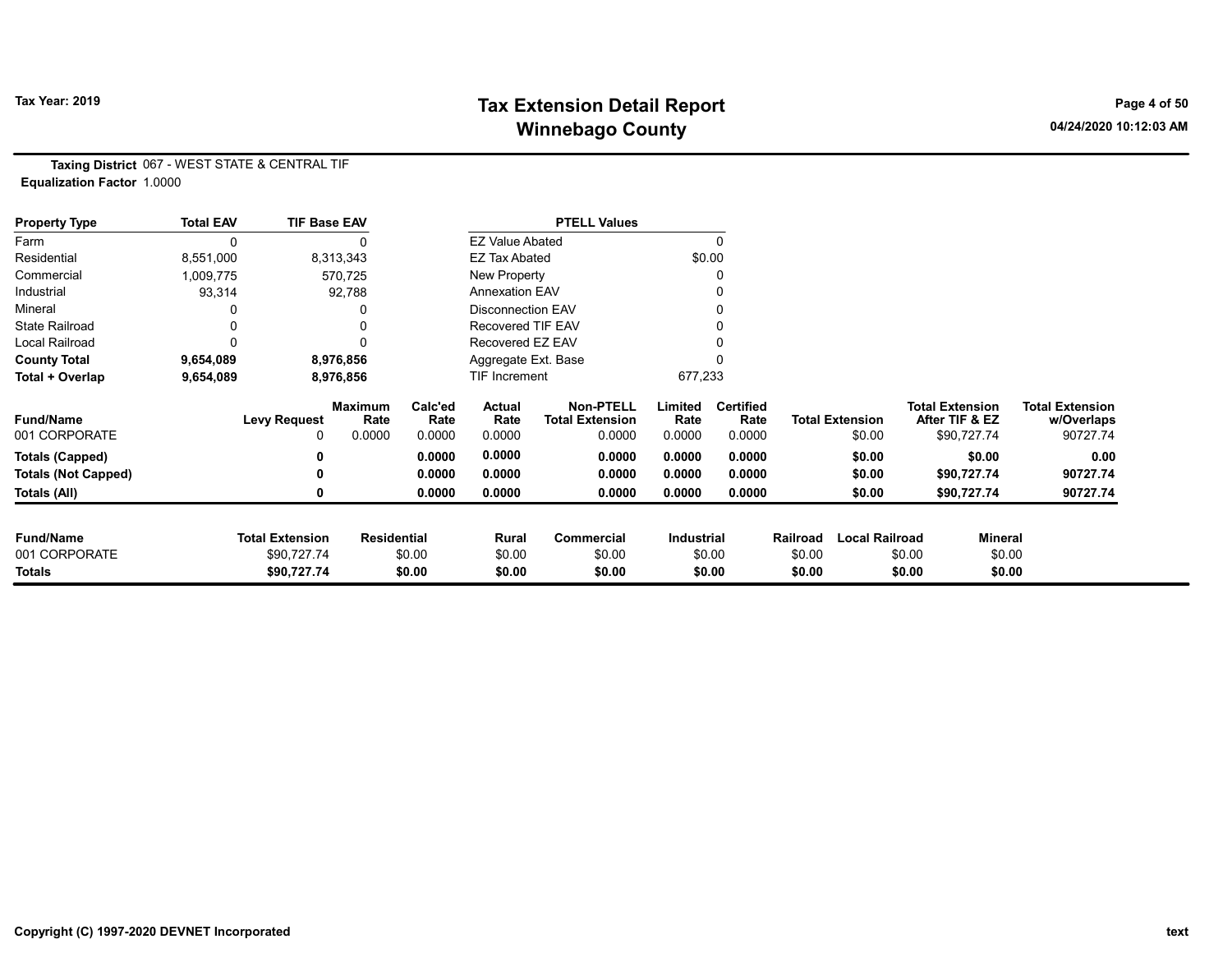# Tax Year: 2019 **Tax Extension Detail Report** Tax Year: 2019 **Page 5 of 50** Winnebago County and the County of the County of the County of the County of the County of the County of the County of the County of the County of the County of the County of the County of the County of the County of the C

Taxing District 068 - WEST STATE & KILBURN TIF Equalization Factor 1.0000

| <b>Property Type</b>       | <b>Total EAV</b> | <b>TIF Base EAV</b>    |                        |                 |                          | <b>PTELL Values</b>                        |                   |                          |          |                        |                                          |                |                                      |
|----------------------------|------------------|------------------------|------------------------|-----------------|--------------------------|--------------------------------------------|-------------------|--------------------------|----------|------------------------|------------------------------------------|----------------|--------------------------------------|
| Farm                       |                  |                        |                        |                 | <b>EZ Value Abated</b>   |                                            |                   |                          |          |                        |                                          |                |                                      |
| Residential                | 58,002           |                        | 52,558                 |                 | <b>EZ Tax Abated</b>     |                                            | \$0.00            |                          |          |                        |                                          |                |                                      |
| Commercial                 | 92,799           |                        | 14,445                 |                 | New Property             |                                            |                   |                          |          |                        |                                          |                |                                      |
| Industrial                 | 887,863          |                        | 698,288                |                 | <b>Annexation EAV</b>    |                                            |                   |                          |          |                        |                                          |                |                                      |
| Mineral                    |                  |                        |                        |                 | <b>Disconnection EAV</b> |                                            |                   |                          |          |                        |                                          |                |                                      |
| <b>State Railroad</b>      |                  |                        |                        |                 | <b>Recovered TIF EAV</b> |                                            |                   |                          |          |                        |                                          |                |                                      |
| Local Railroad             |                  |                        |                        |                 | Recovered EZ EAV         |                                            |                   |                          |          |                        |                                          |                |                                      |
| <b>County Total</b>        | 1,038,664        |                        | 765,291                |                 | Aggregate Ext. Base      |                                            |                   |                          |          |                        |                                          |                |                                      |
| Total + Overlap            | 1,038,664        |                        | 765,291                |                 | <b>TIF Increment</b>     |                                            | 273,373           |                          |          |                        |                                          |                |                                      |
| <b>Fund/Name</b>           |                  | <b>Levy Request</b>    | <b>Maximum</b><br>Rate | Calc'ed<br>Rate | Actual<br>Rate           | <b>Non-PTELL</b><br><b>Total Extension</b> | Limited<br>Rate   | <b>Certified</b><br>Rate |          | <b>Total Extension</b> | <b>Total Extension</b><br>After TIF & EZ |                | <b>Total Extension</b><br>w/Overlaps |
| 001 CORPORATE              |                  | 0                      | 0.0000                 | 0.0000          | 0.0000                   | 0.0000                                     | 0.0000            | 0.0000                   |          | \$0.00                 | \$36,623.16                              |                | 36623.16                             |
| <b>Totals (Capped)</b>     |                  |                        |                        | 0.0000          | 0.0000                   | 0.0000                                     | 0.0000            | 0.0000                   |          | \$0.00                 |                                          | \$0.00         | 0.00                                 |
| <b>Totals (Not Capped)</b> |                  |                        |                        | 0.0000          | 0.0000                   | 0.0000                                     | 0.0000            | 0.0000                   |          | \$0.00                 | \$36,623.16                              |                | 36623.16                             |
| Totals (All)               |                  |                        |                        | 0.0000          | 0.0000                   | 0.0000                                     | 0.0000            | 0.0000                   |          | \$0.00                 | \$36,623.16                              |                | 36623.16                             |
| <b>Fund/Name</b>           |                  | <b>Total Extension</b> | <b>Residential</b>     |                 | Rural                    | Commercial                                 | <b>Industrial</b> |                          | Railroad | <b>Local Railroad</b>  |                                          | <b>Mineral</b> |                                      |
| 001 CORPORATE              |                  | \$36,623.16            |                        | \$0.00          | \$0.00                   | \$0.00                                     |                   | \$0.00                   | \$0.00   |                        | \$0.00                                   | \$0.00         |                                      |
| Totals                     |                  | \$36,623.16            |                        | \$0.00          | \$0.00                   | \$0.00                                     |                   | \$0.00                   | \$0.00   |                        | \$0.00                                   | \$0.00         |                                      |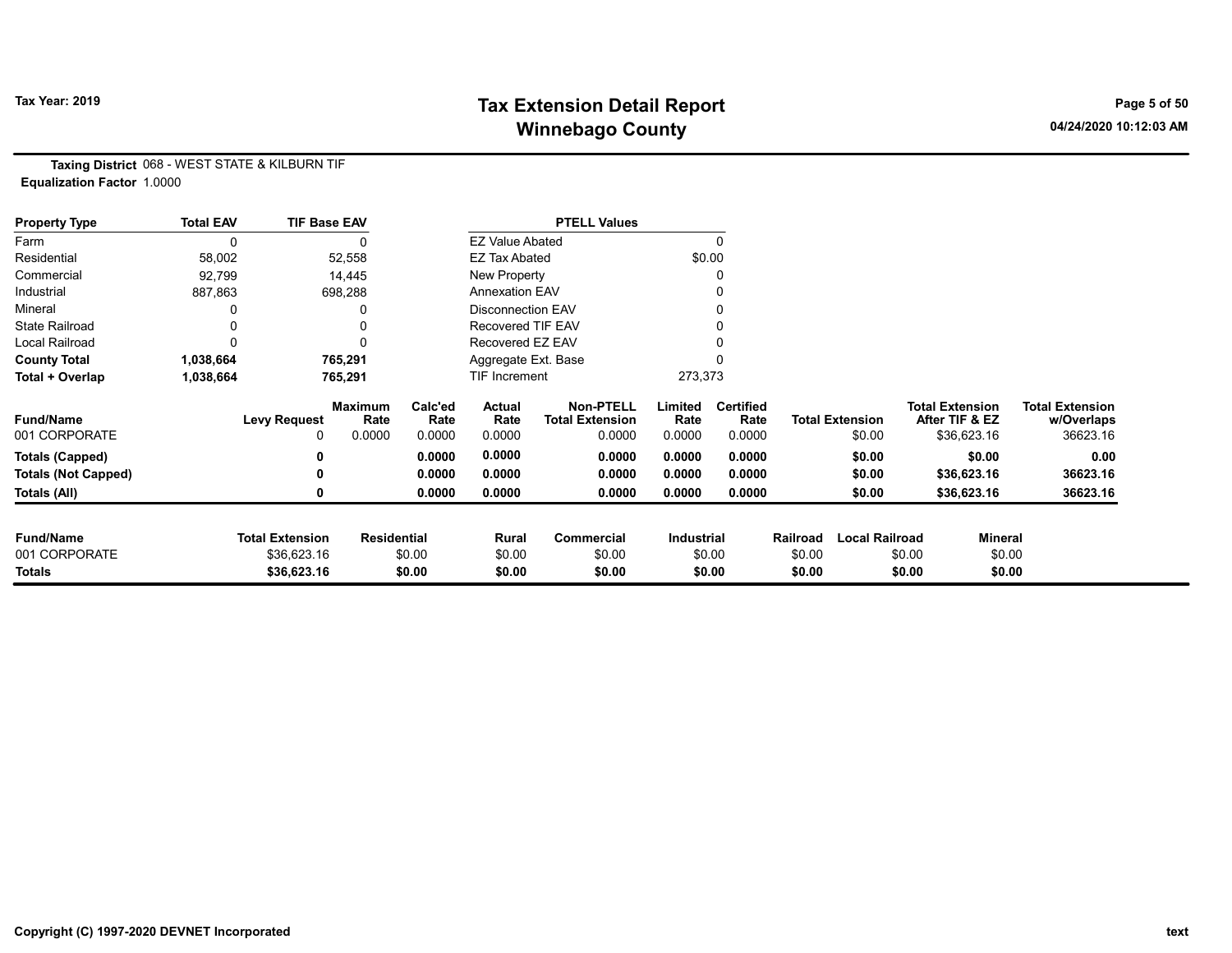# Tax Year: 2019 **Tax Extension Detail Report** Tax Year: 2019 **Page 6 of 50** Winnebago County and the County of the County of the County of the County of the County of the County of the County of the County of the County of the County of the County of the County of the County of the County of the C

Taxing District 088 - NORTH MAIN & AUBURN TIF Equalization Factor 1.0000

| <b>Property Type</b>       | <b>Total EAV</b> | <b>TIF Base EAV</b>    |                        |                 |                        | <b>PTELL Values</b>                        |                   |                          |          |                        |                        |                |                                      |
|----------------------------|------------------|------------------------|------------------------|-----------------|------------------------|--------------------------------------------|-------------------|--------------------------|----------|------------------------|------------------------|----------------|--------------------------------------|
| Farm                       |                  |                        |                        |                 | <b>EZ Value Abated</b> |                                            |                   | $\Omega$                 |          |                        |                        |                |                                      |
| Residential                | 362,253          |                        | 360,259                |                 | <b>EZ Tax Abated</b>   |                                            |                   | \$0.00                   |          |                        |                        |                |                                      |
| Commercial                 | 978,866          |                        | 783,296                |                 | New Property           |                                            |                   |                          |          |                        |                        |                |                                      |
| Industrial                 | 80,351           |                        | 64,440                 |                 | <b>Annexation EAV</b>  |                                            |                   |                          |          |                        |                        |                |                                      |
| Mineral                    |                  |                        |                        |                 | Disconnection EAV      |                                            |                   |                          |          |                        |                        |                |                                      |
| <b>State Railroad</b>      |                  |                        |                        |                 | Recovered TIF EAV      |                                            |                   |                          |          |                        |                        |                |                                      |
| <b>Local Railroad</b>      |                  |                        |                        |                 | Recovered EZ EAV       |                                            |                   |                          |          |                        |                        |                |                                      |
| <b>County Total</b>        | 1,421,470        |                        | 1,207,995              |                 | Aggregate Ext. Base    |                                            |                   |                          |          |                        |                        |                |                                      |
| Total + Overlap            | 1,421,470        |                        | 1,207,995              |                 | <b>TIF Increment</b>   |                                            | 213,475           |                          |          |                        |                        |                |                                      |
| <b>Fund/Name</b>           |                  | <b>Levy Request</b>    | <b>Maximum</b><br>Rate | Calc'ed<br>Rate | Actual<br>Rate         | <b>Non-PTELL</b><br><b>Total Extension</b> | Limited<br>Rate   | <b>Certified</b><br>Rate |          | <b>Total Extension</b> | <b>Total Extension</b> | After TIF & EZ | <b>Total Extension</b><br>w/Overlaps |
| 001 CORPORATE              |                  | 0                      | 0.0000                 | 0.0000          | 0.0000                 | 0.0000                                     | 0.0000            | 0.0000                   |          | \$0.00                 |                        | \$28,382.84    | 28382.84                             |
| <b>Totals (Capped)</b>     |                  |                        |                        | 0.0000          | 0.0000                 | 0.0000                                     | 0.0000            | 0.0000                   |          | \$0.00                 |                        | \$0.00         | 0.00                                 |
| <b>Totals (Not Capped)</b> |                  |                        |                        | 0.0000          | 0.0000                 | 0.0000                                     | 0.0000            | 0.0000                   |          | \$0.00                 |                        | \$28,382.84    | 28382.84                             |
| Totals (All)               |                  | 0                      |                        | 0.0000          | 0.0000                 | 0.0000                                     | 0.0000            | 0.0000                   |          | \$0.00                 |                        | \$28,382.84    | 28382.84                             |
| <b>Fund/Name</b>           |                  | <b>Total Extension</b> | <b>Residential</b>     |                 | Rural                  | Commercial                                 | <b>Industrial</b> |                          | Railroad | <b>Local Railroad</b>  |                        | Mineral        |                                      |
| 001 CORPORATE              |                  | \$28,382.84            |                        | \$0.00          | \$0.00                 | \$0.00                                     |                   | \$0.00                   | \$0.00   |                        | \$0.00                 | \$0.00         |                                      |
| Totals                     |                  | \$28,382.84            |                        | \$0.00          | \$0.00                 | \$0.00                                     |                   | \$0.00                   | \$0.00   |                        | \$0.00                 | \$0.00         |                                      |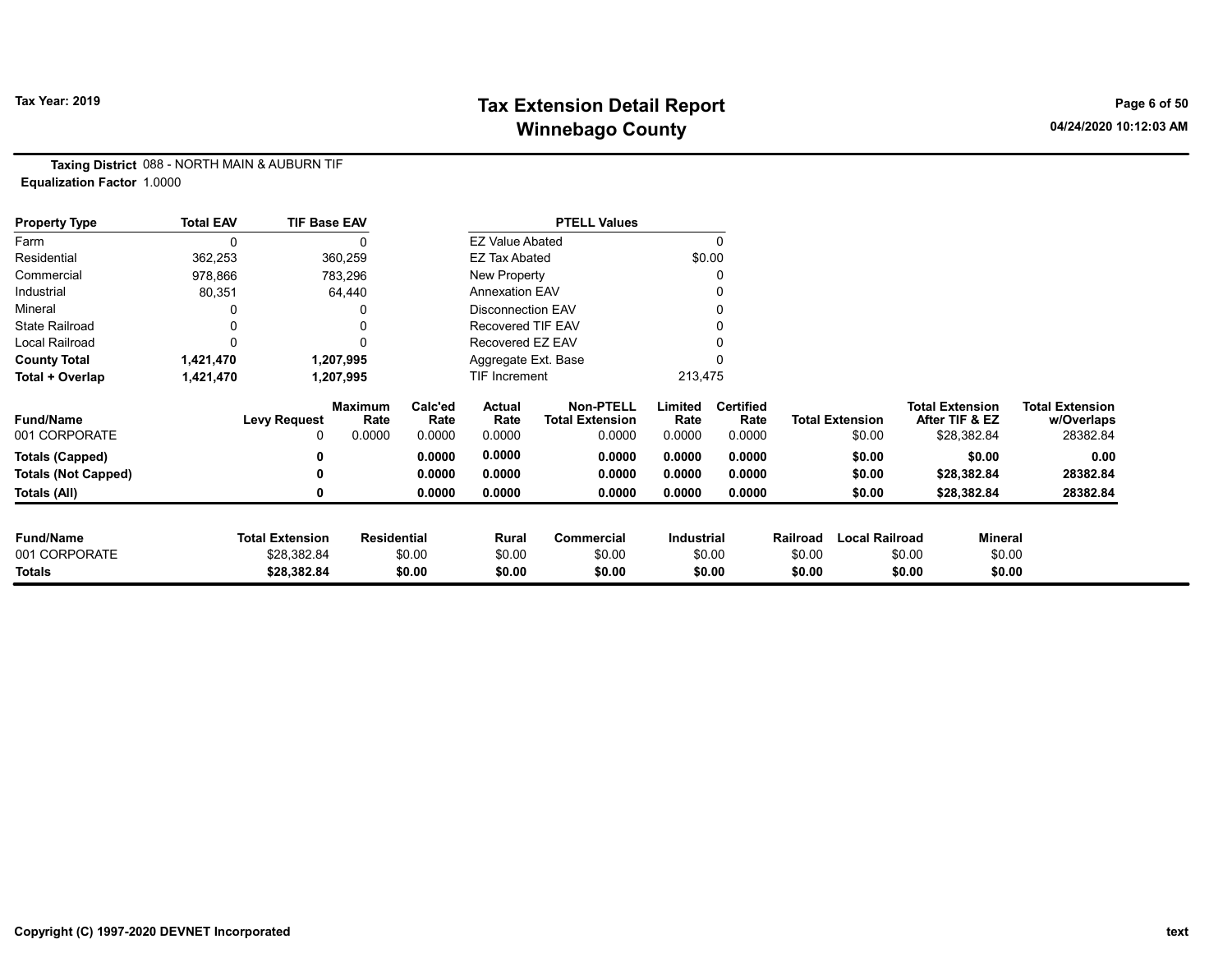# Tax Year: 2019 **Tax Extension Detail Report** Tax Year: 2019 **Page 7 of 50** Winnebago County and the County of the County of the County of the County of the County of the County of the County of the County of the County of the County of the County of the County of the County of the County of the C

Taxing District 089 - JACKSON SCHOOL TIF Equalization Factor 1.0000

| <b>Property Type</b>       | <b>Total EAV</b> | <b>TIF Base EAV</b>    |                        |                 |                          | <b>PTELL Values</b>                        |                   |                          |          |                        |                                          |             |                                      |
|----------------------------|------------------|------------------------|------------------------|-----------------|--------------------------|--------------------------------------------|-------------------|--------------------------|----------|------------------------|------------------------------------------|-------------|--------------------------------------|
| Farm                       |                  |                        |                        |                 | <b>EZ Value Abated</b>   |                                            |                   | $\Omega$                 |          |                        |                                          |             |                                      |
| Residential                | 4,816,613        |                        | 4,798,489              |                 | <b>EZ Tax Abated</b>     |                                            |                   | \$0.00                   |          |                        |                                          |             |                                      |
| Commercial                 | 2,277,104        |                        | 2,019,830              |                 | New Property             |                                            |                   | 0                        |          |                        |                                          |             |                                      |
| Industrial                 | 8,215            |                        | 6,678                  |                 | <b>Annexation EAV</b>    |                                            |                   |                          |          |                        |                                          |             |                                      |
| Mineral                    |                  |                        |                        |                 | <b>Disconnection EAV</b> |                                            |                   |                          |          |                        |                                          |             |                                      |
| <b>State Railroad</b>      |                  |                        |                        |                 | Recovered TIF EAV        |                                            |                   |                          |          |                        |                                          |             |                                      |
| <b>Local Railroad</b>      |                  |                        |                        |                 | Recovered EZ EAV         |                                            |                   |                          |          |                        |                                          |             |                                      |
| <b>County Total</b>        | 7,101,932        |                        | 6,824,997              |                 | Aggregate Ext. Base      |                                            |                   |                          |          |                        |                                          |             |                                      |
| Total + Overlap            | 7,101,932        |                        | 6,824,997              |                 | TIF Increment            |                                            | 276,935           |                          |          |                        |                                          |             |                                      |
| <b>Fund/Name</b>           |                  | <b>Levy Request</b>    | <b>Maximum</b><br>Rate | Calc'ed<br>Rate | <b>Actual</b><br>Rate    | <b>Non-PTELL</b><br><b>Total Extension</b> | Limited<br>Rate   | <b>Certified</b><br>Rate |          | <b>Total Extension</b> | <b>Total Extension</b><br>After TIF & EZ |             | <b>Total Extension</b><br>w/Overlaps |
| 001 CORPORATE              |                  | ი                      | 0.0000                 | 0.0000          | 0.0000                   | 0.0000                                     | 0.0000            | 0.0000                   |          | \$0.00                 |                                          | \$37,100.22 | 37100.22                             |
| <b>Totals (Capped)</b>     |                  |                        |                        | 0.0000          | 0.0000                   | 0.0000                                     | 0.0000            | 0.0000                   |          | \$0.00                 |                                          | \$0.00      | 0.00                                 |
| <b>Totals (Not Capped)</b> |                  |                        |                        | 0.0000          | 0.0000                   | 0.0000                                     | 0.0000            | 0.0000                   |          | \$0.00                 |                                          | \$37,100.22 | 37100.22                             |
| Totals (All)               |                  |                        |                        | 0.0000          | 0.0000                   | 0.0000                                     | 0.0000            | 0.0000                   |          | \$0.00                 |                                          | \$37,100.22 | 37100.22                             |
|                            |                  |                        |                        |                 |                          |                                            |                   |                          |          |                        |                                          |             |                                      |
| <b>Fund/Name</b>           |                  | <b>Total Extension</b> | <b>Residential</b>     |                 | Rural                    | Commercial                                 | <b>Industrial</b> |                          | Railroad | <b>Local Railroad</b>  |                                          | Mineral     |                                      |
| 001 CORPORATE              |                  | \$37,100.22            |                        | \$0.00          | \$0.00                   | \$0.00                                     |                   | \$0.00                   | \$0.00   |                        | \$0.00                                   | \$0.00      |                                      |
| Totals                     |                  | \$37,100.22            |                        | \$0.00          | \$0.00                   | \$0.00                                     |                   | \$0.00                   | \$0.00   |                        | \$0.00                                   | \$0.00      |                                      |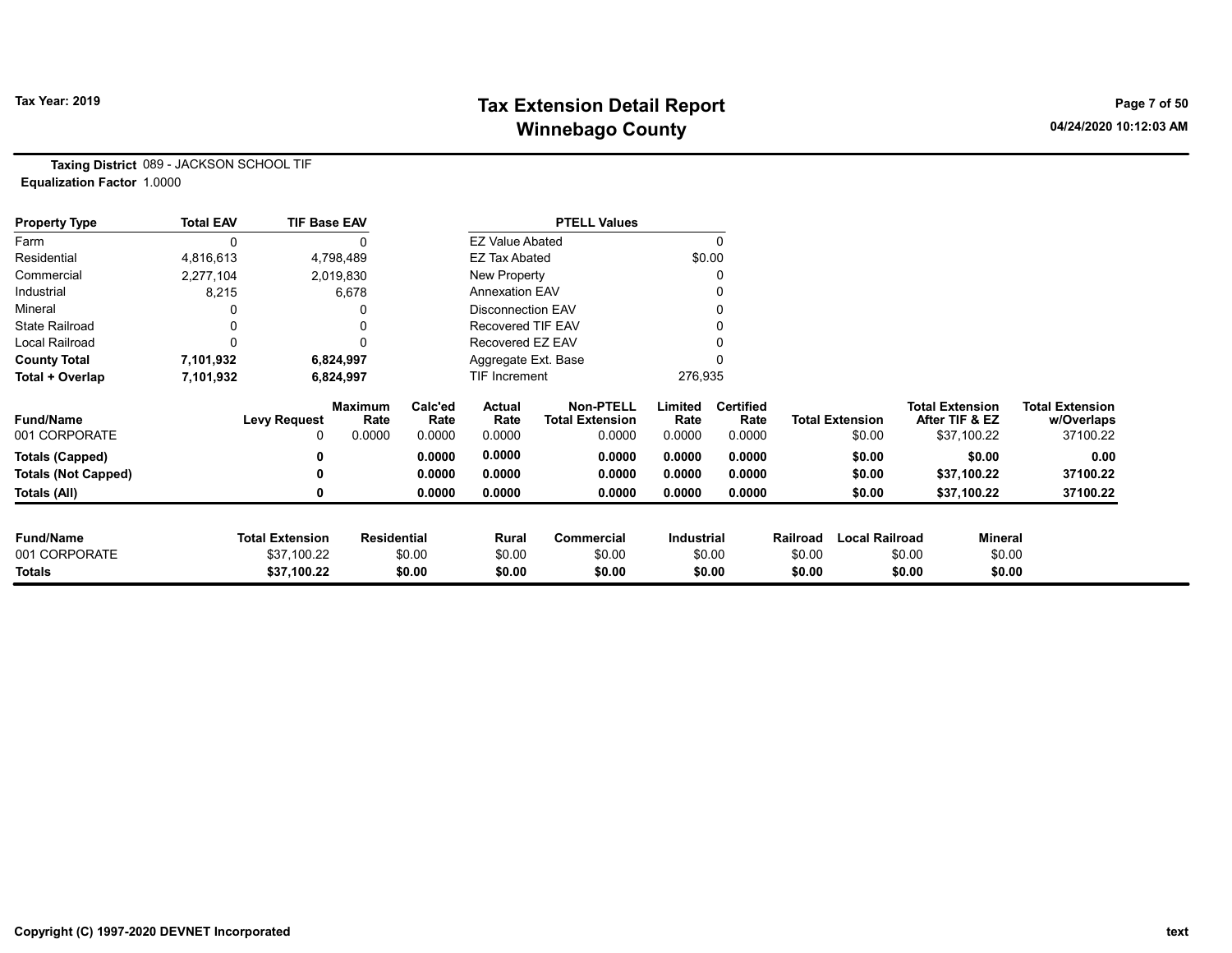# Tax Year: 2019 **Tax Extension Detail Report** Tax Year: 2019 **Page 8 of 50** Winnebago County and the County of the County of the County of the County of the County of the County of the County of the County of the County of the County of the County of the County of the County of the County of the C

Taxing District 093 - NORTH MAIN TIF Equalization Factor 1.0000

| <b>Property Type</b>       | <b>Total EAV</b> | <b>TIF Base EAV</b>    |                        |                 |                          | <b>PTELL Values</b>                        |                   |                          |          |                        |        |                                          |                                      |
|----------------------------|------------------|------------------------|------------------------|-----------------|--------------------------|--------------------------------------------|-------------------|--------------------------|----------|------------------------|--------|------------------------------------------|--------------------------------------|
| Farm                       | $\mathbf{0}$     |                        |                        |                 | <b>EZ Value Abated</b>   |                                            |                   |                          |          |                        |        |                                          |                                      |
| Residential                | 263,369          |                        | 127,428                |                 | <b>EZ Tax Abated</b>     |                                            | \$0.00            |                          |          |                        |        |                                          |                                      |
| Commercial                 | 665,522          |                        | 453,092                |                 | New Property             |                                            |                   |                          |          |                        |        |                                          |                                      |
| Industrial                 | 298,803          |                        | 290,840                |                 | <b>Annexation EAV</b>    |                                            |                   |                          |          |                        |        |                                          |                                      |
| Mineral                    |                  |                        |                        |                 | <b>Disconnection EAV</b> |                                            |                   |                          |          |                        |        |                                          |                                      |
| <b>State Railroad</b>      |                  |                        |                        |                 | Recovered TIF EAV        |                                            |                   |                          |          |                        |        |                                          |                                      |
| Local Railroad             |                  |                        |                        |                 | Recovered EZ EAV         |                                            |                   |                          |          |                        |        |                                          |                                      |
| <b>County Total</b>        | 1,227,694        |                        | 871,360                |                 | Aggregate Ext. Base      |                                            |                   |                          |          |                        |        |                                          |                                      |
| Total + Overlap            | 1,227,694        |                        | 871,360                |                 | <b>TIF Increment</b>     |                                            | 356,334           |                          |          |                        |        |                                          |                                      |
| <b>Fund/Name</b>           |                  | <b>Levy Request</b>    | <b>Maximum</b><br>Rate | Calc'ed<br>Rate | Actual<br>Rate           | <b>Non-PTELL</b><br><b>Total Extension</b> | Limited<br>Rate   | <b>Certified</b><br>Rate |          | <b>Total Extension</b> |        | <b>Total Extension</b><br>After TIF & EZ | <b>Total Extension</b><br>w/Overlaps |
| 001 CORPORATE              |                  | 0                      | 0.0025                 | 0.0000          | 0.0000                   | 0.0000                                     | 0.0000            | 0.0000                   |          | \$0.00                 |        | \$47,737.10                              | 47737.10                             |
| <b>Totals (Capped)</b>     |                  |                        |                        | 0.0000          | 0.0000                   | 0.0000                                     | 0.0000            | 0.0000                   |          | \$0.00                 |        | \$0.00                                   | 0.00                                 |
| <b>Totals (Not Capped)</b> |                  | 0                      |                        | 0.0000          | 0.0000                   | 0.0000                                     | 0.0000            | 0.0000                   |          | \$0.00                 |        | \$47,737.10                              | 47737.10                             |
| Totals (All)               |                  | 0                      |                        | 0.0000          | 0.0000                   | 0.0000                                     | 0.0000            | 0.0000                   |          | \$0.00                 |        | \$47,737.10                              | 47737.10                             |
|                            |                  |                        |                        |                 |                          |                                            |                   |                          |          |                        |        |                                          |                                      |
| <b>Fund/Name</b>           |                  | <b>Total Extension</b> | <b>Residential</b>     |                 | Rural                    | Commercial                                 | <b>Industrial</b> |                          | Railroad | <b>Local Railroad</b>  |        | Mineral                                  |                                      |
| 001 CORPORATE              |                  | \$47,737.10            |                        | \$0.00          | \$0.00                   | \$0.00                                     |                   | \$0.00                   | \$0.00   |                        | \$0.00 | \$0.00                                   |                                      |
| <b>Totals</b>              |                  | \$47,737.10            |                        | \$0.00          | \$0.00                   | \$0.00                                     |                   | \$0.00                   | \$0.00   |                        | \$0.00 | \$0.00                                   |                                      |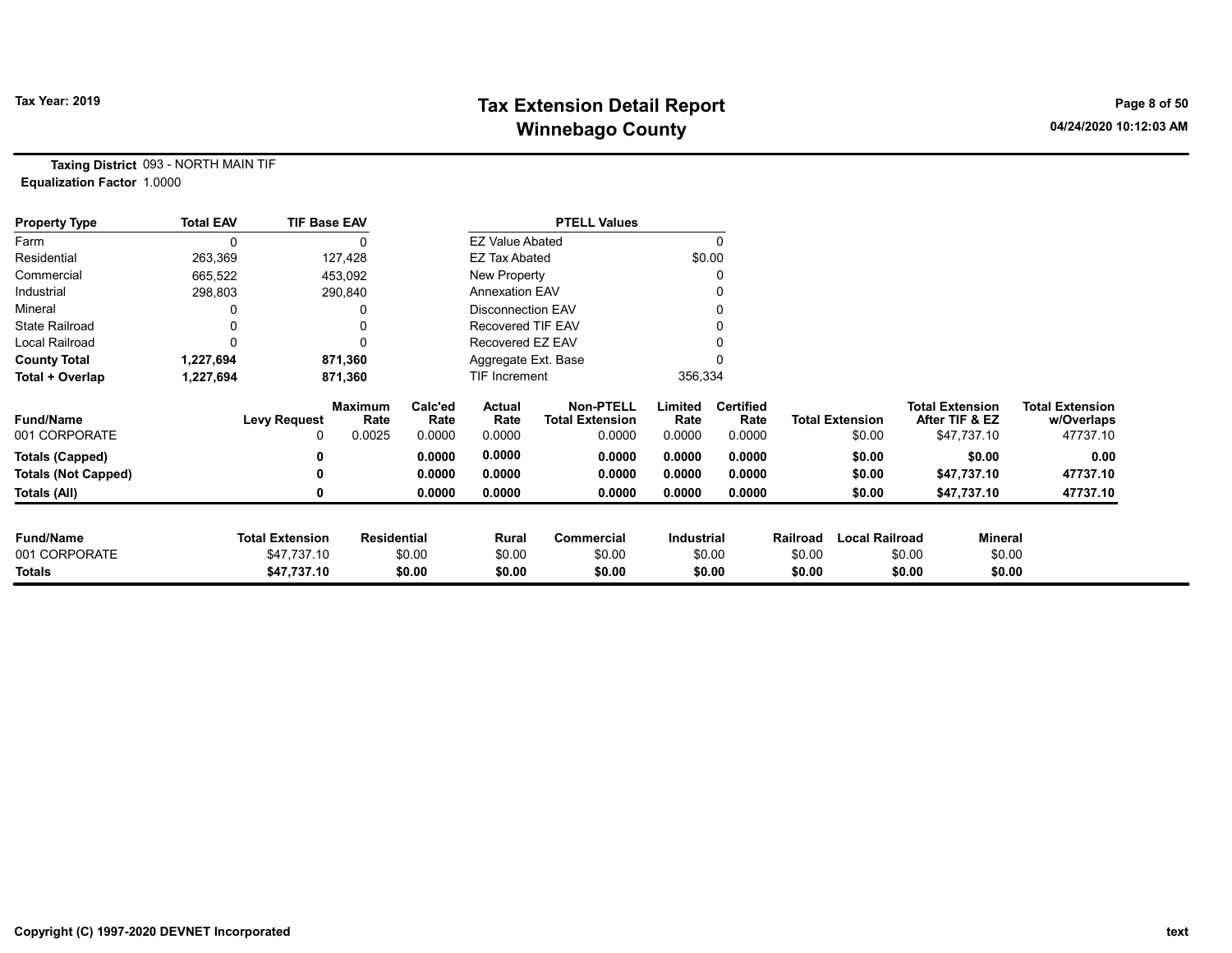# Tax Year: 2019 **Tax Extension Detail Report** Tax Year: 2019 **Page 9 of 50** Winnebago County and the County of the County of the County of the County of the County of the County of the County of the County of the County of the County of the County of the County of the County of the County of the C

Taxing District 094 - GLOBAL TRADE TIF #1 Equalization Factor 1.0000

| <b>Property Type</b>       | <b>Total EAV</b> | <b>TIF Base EAV</b>    |                        |                 |                        | <b>PTELL Values</b>                        |                   |                          |          |                        |                                          |                                      |
|----------------------------|------------------|------------------------|------------------------|-----------------|------------------------|--------------------------------------------|-------------------|--------------------------|----------|------------------------|------------------------------------------|--------------------------------------|
| Farm                       | 48,496           |                        | 16,572                 |                 | <b>EZ Value Abated</b> |                                            |                   | 0                        |          |                        |                                          |                                      |
| Residential                | 0                |                        |                        |                 | <b>EZ Tax Abated</b>   |                                            |                   | \$0.00                   |          |                        |                                          |                                      |
| Commercial                 | 1,398,980        |                        | 1,293,934              |                 | New Property           |                                            |                   |                          |          |                        |                                          |                                      |
| Industrial                 | 29,961,662       |                        | 21,829,077             |                 | <b>Annexation EAV</b>  |                                            |                   |                          |          |                        |                                          |                                      |
| Mineral                    |                  |                        |                        |                 | Disconnection EAV      |                                            |                   |                          |          |                        |                                          |                                      |
| <b>State Railroad</b>      |                  |                        |                        |                 | Recovered TIF EAV      |                                            |                   |                          |          |                        |                                          |                                      |
| Local Railroad             |                  |                        |                        |                 | Recovered EZ EAV       |                                            |                   |                          |          |                        |                                          |                                      |
| <b>County Total</b>        | 31,409,138       |                        | 23,139,583             |                 | Aggregate Ext. Base    |                                            |                   |                          |          |                        |                                          |                                      |
| Total + Overlap            | 31,409,138       |                        | 23,139,583             |                 | TIF Increment          |                                            | 8,269,555         |                          |          |                        |                                          |                                      |
| <b>Fund/Name</b>           |                  | <b>Levy Request</b>    | <b>Maximum</b><br>Rate | Calc'ed<br>Rate | Actual<br>Rate         | <b>Non-PTELL</b><br><b>Total Extension</b> | Limited<br>Rate   | <b>Certified</b><br>Rate |          | <b>Total Extension</b> | <b>Total Extension</b><br>After TIF & EZ | <b>Total Extension</b><br>w/Overlaps |
| 001 CORPORATE              |                  | 0                      | 0.0025                 | 0.0000          | 0.0000                 | 0.0000                                     | 0.0000            | 0.0000                   |          | \$0.00                 | \$1,107,847.88                           | 1107847.88                           |
| <b>Totals (Capped)</b>     |                  |                        |                        | 0.0000          | 0.0000                 | 0.0000                                     | 0.0000            | 0.0000                   |          | \$0.00                 | \$0.00                                   | 0.00                                 |
| <b>Totals (Not Capped)</b> |                  | ŋ                      |                        | 0.0000          | 0.0000                 | 0.0000                                     | 0.0000            | 0.0000                   |          | \$0.00                 | \$1,107,847.88                           | 1107847.88                           |
| Totals (All)               |                  | 0                      |                        | 0.0000          | 0.0000                 | 0.0000                                     | 0.0000            | 0.0000                   |          | \$0.00                 | \$1,107,847.88                           | 1107847.88                           |
|                            |                  |                        |                        |                 |                        |                                            |                   |                          |          |                        |                                          |                                      |
| <b>Fund/Name</b>           |                  | <b>Total Extension</b> | <b>Residential</b>     |                 | Rural                  | <b>Commercial</b>                          | <b>Industrial</b> |                          | Railroad | <b>Local Railroad</b>  |                                          | Mineral                              |
| 001 CORPORATE              |                  | \$1,107,847.88         |                        | \$0.00          | \$0.00                 | \$0.00                                     |                   | \$0.00                   | \$0.00   |                        | \$0.00                                   | \$0.00                               |
| <b>Totals</b>              |                  | \$1,107,847.88         |                        | \$0.00          | \$0.00                 | \$0.00                                     |                   | \$0.00                   | \$0.00   |                        | \$0.00                                   | \$0.00                               |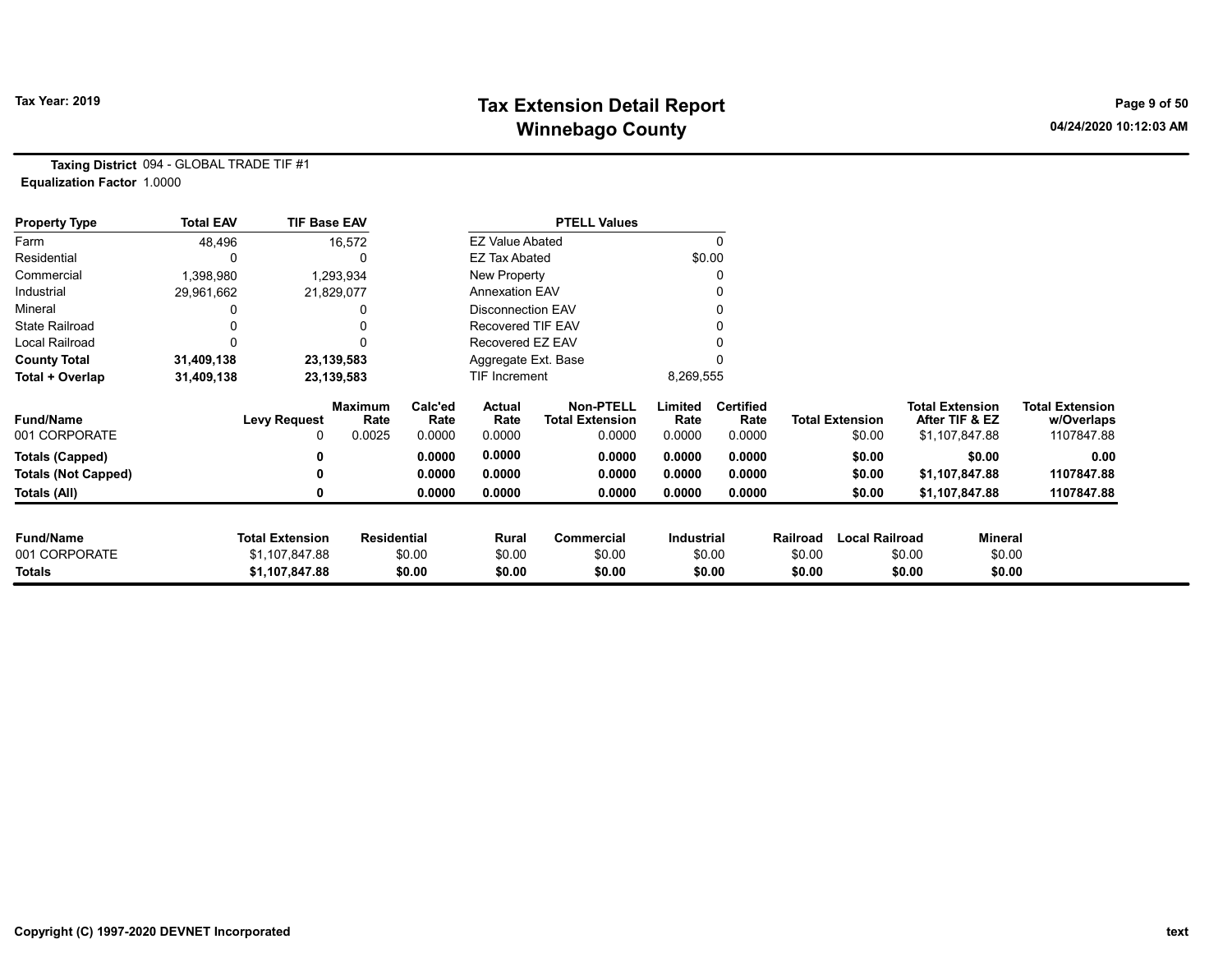# Tax Year: 2019 **Tax Extension Detail Report** Tax Year: 2019 **Page 10 of 50** Winnebago County and the County of the County of the County of the County of the County of the County of the County of the County of the County of the County of the County of the County of the County of the County of the C

Taxing District 098 - MACHESNEY PARK TIF Equalization Factor 1.0000

| <b>Property Type</b>       | <b>Total EAV</b> | <b>TIF Base EAV</b>    |                        |                 |                        | <b>PTELL Values</b>                        |                   |                          |          |                        |                                          |         |                                      |
|----------------------------|------------------|------------------------|------------------------|-----------------|------------------------|--------------------------------------------|-------------------|--------------------------|----------|------------------------|------------------------------------------|---------|--------------------------------------|
| Farm                       | 0                |                        |                        |                 | <b>EZ Value Abated</b> |                                            |                   | 0                        |          |                        |                                          |         |                                      |
| Residential                | 12,019           |                        | 9,803                  |                 | <b>EZ Tax Abated</b>   |                                            | \$0.00            |                          |          |                        |                                          |         |                                      |
| Commercial                 | 9,760,945        |                        | 579,021                |                 | New Property           |                                            |                   | 0                        |          |                        |                                          |         |                                      |
| Industrial                 |                  |                        |                        |                 | <b>Annexation EAV</b>  |                                            |                   |                          |          |                        |                                          |         |                                      |
| Mineral                    |                  |                        | 0                      |                 | Disconnection EAV      |                                            |                   | 0                        |          |                        |                                          |         |                                      |
| <b>State Railroad</b>      |                  |                        | 0                      |                 | Recovered TIF EAV      |                                            |                   |                          |          |                        |                                          |         |                                      |
| <b>Local Railroad</b>      |                  |                        | 0                      |                 | Recovered EZ EAV       |                                            |                   |                          |          |                        |                                          |         |                                      |
| <b>County Total</b>        | 9,772,964        |                        | 588,824                |                 | Aggregate Ext. Base    |                                            |                   |                          |          |                        |                                          |         |                                      |
| Total + Overlap            | 9,772,964        |                        | 588,824                |                 | TIF Increment          |                                            | 9,184,140         |                          |          |                        |                                          |         |                                      |
| <b>Fund/Name</b>           |                  | <b>Levy Request</b>    | <b>Maximum</b><br>Rate | Calc'ed<br>Rate | <b>Actual</b><br>Rate  | <b>Non-PTELL</b><br><b>Total Extension</b> | Limited<br>Rate   | <b>Certified</b><br>Rate |          | <b>Total Extension</b> | <b>Total Extension</b><br>After TIF & EZ |         | <b>Total Extension</b><br>w/Overlaps |
| 001 CORPORATE              |                  | 0                      | 0.0025                 | 0.0000          | 0.0000                 | 0.0000                                     | 0.0000            | 0.0000                   |          | \$0.00                 | \$932,382.08                             |         | 932382.08                            |
| <b>Totals (Capped)</b>     |                  |                        |                        | 0.0000          | 0.0000                 | 0.0000                                     | 0.0000            | 0.0000                   |          | \$0.00                 |                                          | \$0.00  | 0.00                                 |
| <b>Totals (Not Capped)</b> |                  |                        |                        | 0.0000          | 0.0000                 | 0.0000                                     | 0.0000            | 0.0000                   |          | \$0.00                 | \$932,382.08                             |         | 932382.08                            |
| Totals (All)               |                  |                        |                        | 0.0000          | 0.0000                 | 0.0000                                     | 0.0000            | 0.0000                   |          | \$0.00                 | \$932,382.08                             |         | 932382.08                            |
| <b>Fund/Name</b>           |                  | <b>Total Extension</b> | <b>Residential</b>     |                 | Rural                  | Commercial                                 | <b>Industrial</b> |                          | Railroad | <b>Local Railroad</b>  |                                          | Mineral |                                      |
| 001 CORPORATE              |                  | \$932,382.08           |                        | \$0.00          | \$0.00                 | \$0.00                                     |                   | \$0.00                   | \$0.00   |                        | \$0.00                                   | \$0.00  |                                      |
| Totals                     |                  | \$932,382.08           |                        | \$0.00          | \$0.00                 | \$0.00                                     |                   | \$0.00                   | \$0.00   |                        | \$0.00                                   | \$0.00  |                                      |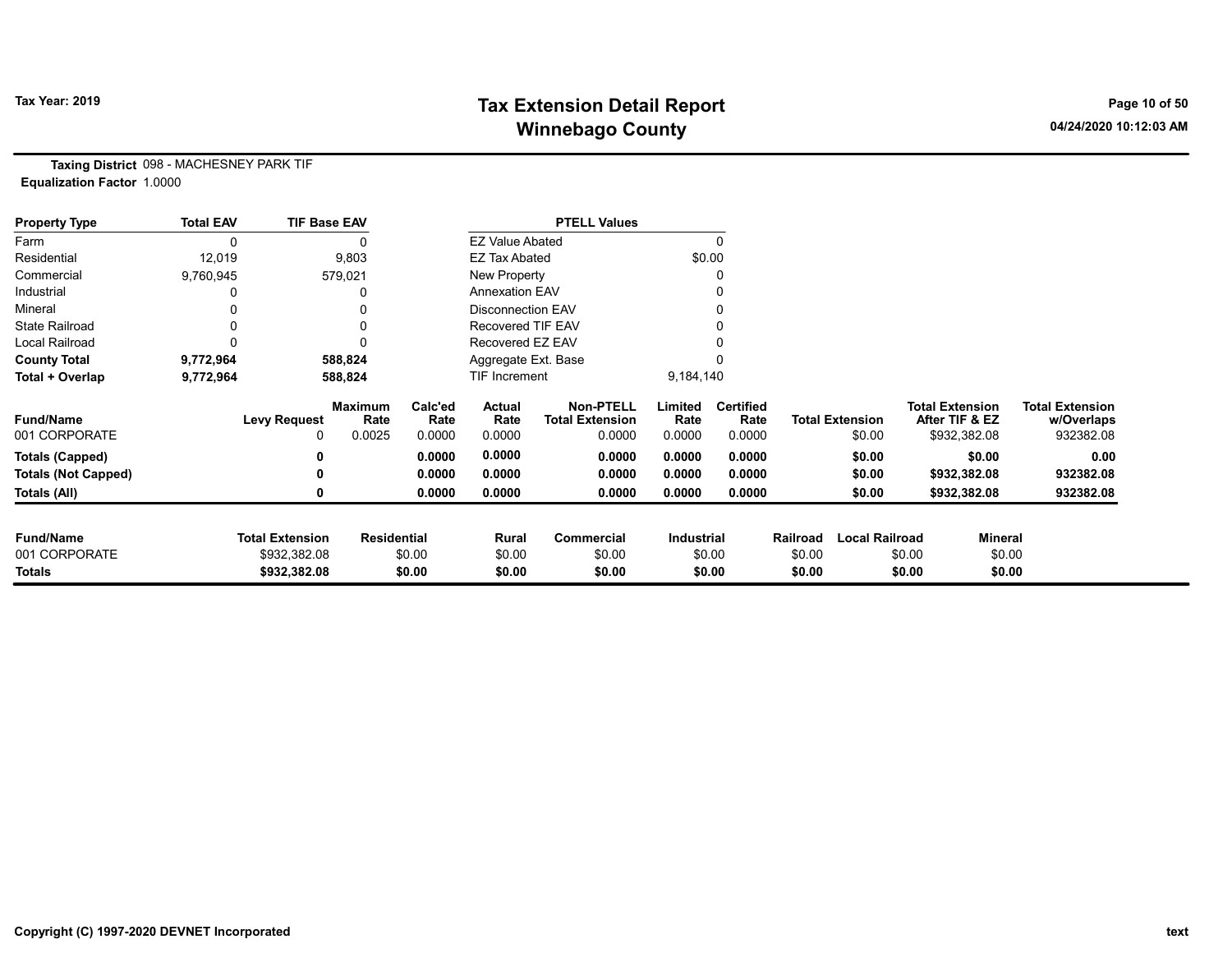# Tax Year: 2019 **Tax Extension Detail Report** Tax Year: 2019 **Page 11 of 50** Winnebago County and the County of the County of the County of the County of the County of the County of the County of the County of the County of the County of the County of the County of the County of the County of the C

Taxing District 104 - SOUTH ROCKFORD TIF Equalization Factor 1.0000

| <b>Property Type</b>       | <b>Total EAV</b> | <b>TIF Base EAV</b>    |                        |                 |                          | <b>PTELL Values</b>                        |                 |                          |          |                        |                        |                |                                      |
|----------------------------|------------------|------------------------|------------------------|-----------------|--------------------------|--------------------------------------------|-----------------|--------------------------|----------|------------------------|------------------------|----------------|--------------------------------------|
| Farm                       | $\Omega$         |                        |                        |                 | <b>EZ Value Abated</b>   |                                            |                 | 0                        |          |                        |                        |                |                                      |
| Residential                | 308,751          |                        | 172,278                |                 | EZ Tax Abated            |                                            | \$0.00          |                          |          |                        |                        |                |                                      |
| Commercial                 | 939,747          |                        | 176,276                |                 | New Property             |                                            |                 |                          |          |                        |                        |                |                                      |
| Industrial                 | 1,315,118        |                        | 1,223,103              |                 | <b>Annexation EAV</b>    |                                            |                 |                          |          |                        |                        |                |                                      |
| Mineral                    |                  |                        |                        |                 | <b>Disconnection EAV</b> |                                            | 342,221         |                          |          |                        |                        |                |                                      |
| <b>State Railroad</b>      |                  |                        |                        |                 | <b>Recovered TIF EAV</b> |                                            |                 |                          |          |                        |                        |                |                                      |
| <b>Local Railroad</b>      | 0                |                        |                        |                 | Recovered EZ EAV         |                                            |                 |                          |          |                        |                        |                |                                      |
| <b>County Total</b>        | 2,563,616        |                        | 1,571,657              |                 | Aggregate Ext. Base      |                                            |                 |                          |          |                        |                        |                |                                      |
| Total + Overlap            | 2,563,616        |                        | 1,571,657              |                 | TIF Increment            |                                            | 991,959         |                          |          |                        |                        |                |                                      |
| <b>Fund/Name</b>           |                  | <b>Levy Request</b>    | <b>Maximum</b><br>Rate | Calc'ed<br>Rate | Actual<br>Rate           | <b>Non-PTELL</b><br><b>Total Extension</b> | Limited<br>Rate | <b>Certified</b><br>Rate |          | <b>Total Extension</b> | <b>Total Extension</b> | After TIF & EZ | <b>Total Extension</b><br>w/Overlaps |
| 001 CORPORATE              |                  | 0                      | 0.0000                 | 0.0000          | 0.0000                   | 0.0000                                     | 0.0000          | 0.0000                   |          | \$0.00                 |                        | \$132,890.10   | 132890.10                            |
| Totals (Capped)            |                  | 0                      |                        | 0.0000          | 0.0000                   | 0.0000                                     | 0.0000          | 0.0000                   |          | \$0.00                 |                        | \$0.00         | 0.00                                 |
| <b>Totals (Not Capped)</b> |                  | 0                      |                        | 0.0000          | 0.0000                   | 0.0000                                     | 0.0000          | 0.0000                   |          | \$0.00                 |                        | \$132,890.10   | 132890.10                            |
| Totals (All)               |                  | 0                      |                        | 0.0000          | 0.0000                   | 0.0000                                     | 0.0000          | 0.0000                   |          | \$0.00                 |                        | \$132,890.10   | 132890.10                            |
| <b>Fund/Name</b>           |                  | <b>Total Extension</b> | <b>Residential</b>     |                 | Rural                    | Commercial                                 | Industrial      |                          | Railroad | <b>Local Railroad</b>  |                        | Mineral        |                                      |
| 001 CORPORATE              |                  | \$132,890.10           |                        | \$0.00          | \$0.00                   | \$0.00                                     |                 | \$0.00                   | \$0.00   |                        | \$0.00                 | \$0.00         |                                      |
| <b>Totals</b>              |                  | \$132,890.10           |                        | \$0.00          | \$0.00                   | \$0.00                                     |                 | \$0.00                   | \$0.00   |                        | \$0.00                 | \$0.00         |                                      |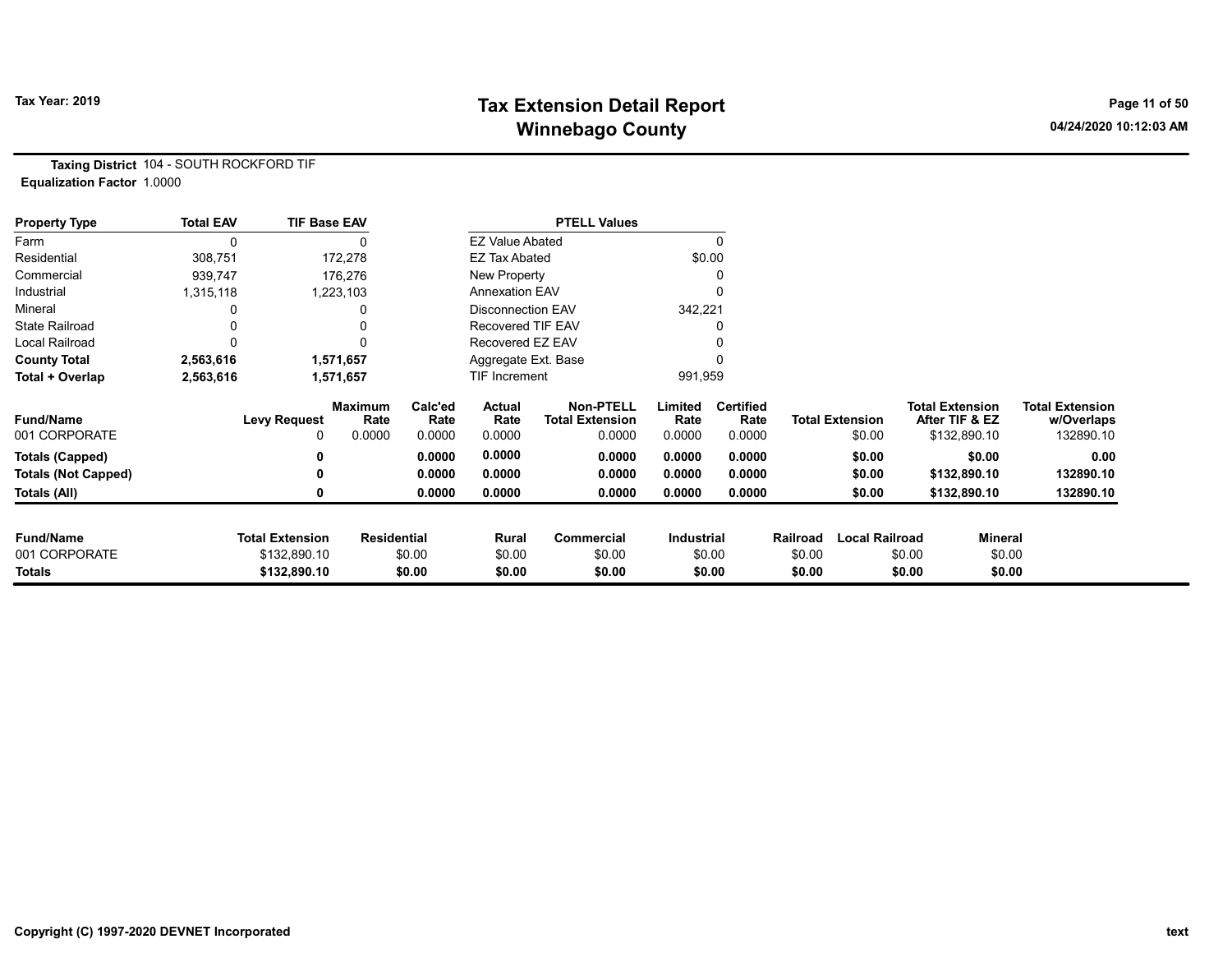# Tax Year: 2019 **Tax Extension Detail Report** Tax Year: 2019 **Page 12 of 50** Winnebago County and the County of the County of the County of the County of the County of the County of the County of the County of the County of the County of the County of the County of the County of the County of the C

Taxing District 105 - LINCOLNWOOD TIF Equalization Factor 1.0000

| <b>Property Type</b>       | <b>Total EAV</b> | <b>TIF Base EAV</b>    |                        |                 |                          | <b>PTELL Values</b>                        |                   |                          |          |                        |                        |                |                                      |
|----------------------------|------------------|------------------------|------------------------|-----------------|--------------------------|--------------------------------------------|-------------------|--------------------------|----------|------------------------|------------------------|----------------|--------------------------------------|
| Farm                       | 0                |                        |                        |                 | <b>EZ Value Abated</b>   |                                            |                   |                          |          |                        |                        |                |                                      |
| Residential                | 420,988          |                        | 3,861                  |                 | <b>EZ Tax Abated</b>     |                                            | \$0.00            |                          |          |                        |                        |                |                                      |
| Commercial                 |                  |                        |                        |                 | New Property             |                                            |                   |                          |          |                        |                        |                |                                      |
| Industrial                 |                  |                        |                        |                 | <b>Annexation EAV</b>    |                                            |                   |                          |          |                        |                        |                |                                      |
| Mineral                    |                  |                        |                        |                 | Disconnection EAV        |                                            |                   |                          |          |                        |                        |                |                                      |
| <b>State Railroad</b>      |                  |                        |                        |                 | <b>Recovered TIF EAV</b> |                                            |                   |                          |          |                        |                        |                |                                      |
| <b>Local Railroad</b>      |                  |                        |                        |                 | Recovered EZ EAV         |                                            |                   |                          |          |                        |                        |                |                                      |
| <b>County Total</b>        | 420,988          |                        | 3,861                  |                 | Aggregate Ext. Base      |                                            |                   |                          |          |                        |                        |                |                                      |
| Total + Overlap            | 420,988          |                        | 3,861                  |                 | TIF Increment            |                                            | 417,127           |                          |          |                        |                        |                |                                      |
| <b>Fund/Name</b>           |                  | <b>Levy Request</b>    | <b>Maximum</b><br>Rate | Calc'ed<br>Rate | Actual<br>Rate           | <b>Non-PTELL</b><br><b>Total Extension</b> | Limited<br>Rate   | <b>Certified</b><br>Rate |          | <b>Total Extension</b> | <b>Total Extension</b> | After TIF & EZ | <b>Total Extension</b><br>w/Overlaps |
| 001 CORPORATE              |                  | 0                      | 0.0025                 | 0.0000          | 0.0000                   | 0.0000                                     | 0.0000            | 0.0000                   |          | \$0.00                 |                        | \$55,881.38    | 55881.38                             |
| <b>Totals (Capped)</b>     |                  |                        |                        | 0.0000          | 0.0000                   | 0.0000                                     | 0.0000            | 0.0000                   |          | \$0.00                 |                        | \$0.00         | 0.00                                 |
| <b>Totals (Not Capped)</b> |                  |                        |                        | 0.0000          | 0.0000                   | 0.0000                                     | 0.0000            | 0.0000                   |          | \$0.00                 |                        | \$55,881.38    | 55881.38                             |
| Totals (All)               |                  |                        |                        | 0.0000          | 0.0000                   | 0.0000                                     | 0.0000            | 0.0000                   |          | \$0.00                 |                        | \$55,881.38    | 55881.38                             |
| <b>Fund/Name</b>           |                  | <b>Total Extension</b> | <b>Residential</b>     |                 | Rural                    | Commercial                                 | <b>Industrial</b> |                          | Railroad | <b>Local Railroad</b>  |                        | Mineral        |                                      |
| 001 CORPORATE              |                  | \$55,881.38            |                        | \$0.00          | \$0.00                   | \$0.00                                     |                   | \$0.00                   | \$0.00   |                        | \$0.00                 | \$0.00         |                                      |
| Totals                     |                  | \$55,881.38            |                        | \$0.00          | \$0.00                   | \$0.00                                     |                   | \$0.00                   | \$0.00   |                        | \$0.00                 | \$0.00         |                                      |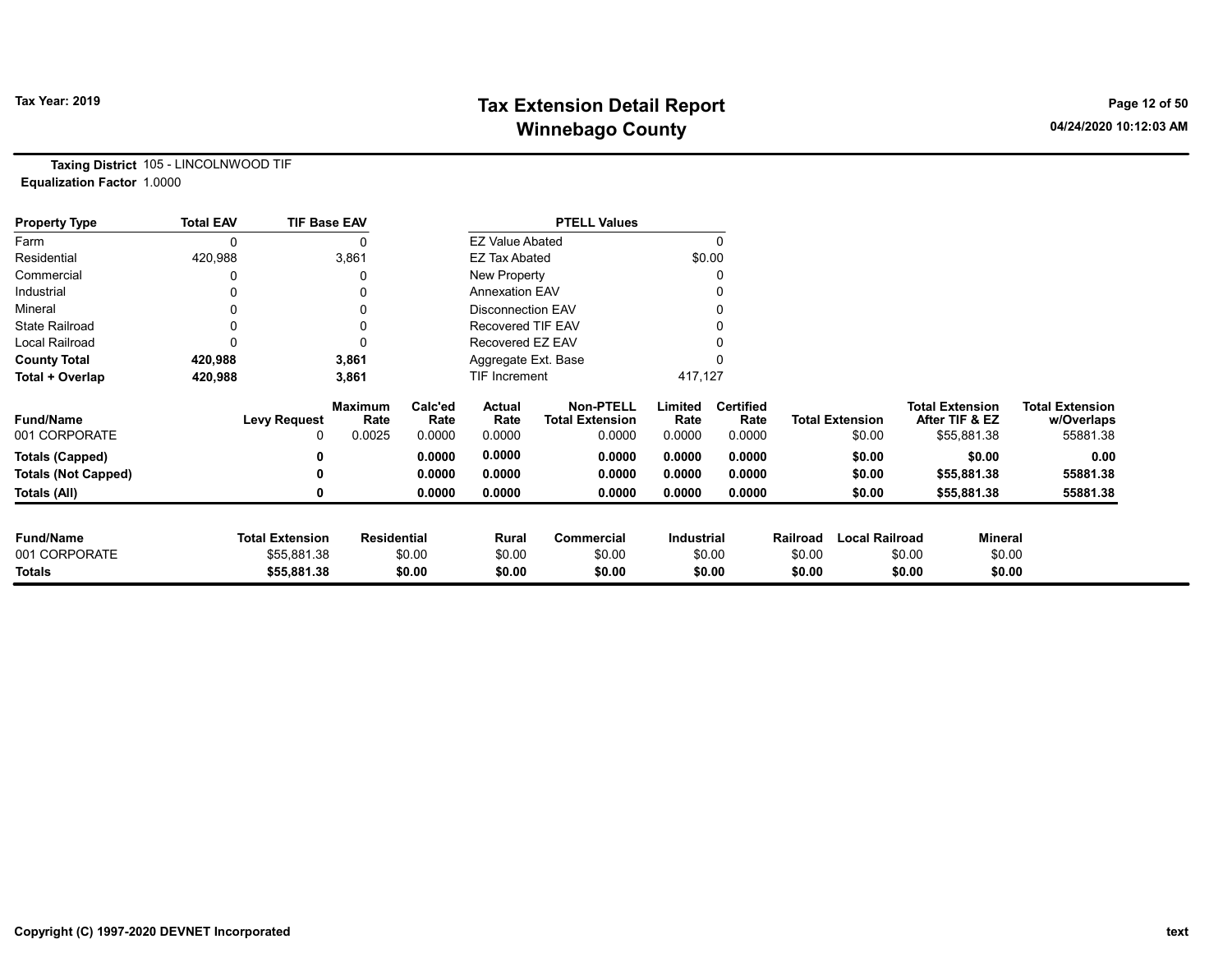# Tax Year: 2019 **Tax Extension Detail Report** Tax Year: 2019 **Page 13 of 50** Winnebago County and the County of the County of the County of the County of the County of the County of the County of the County of the County of the County of the County of the County of the County of the County of the C

Taxing District 106 - DURAND VILLAGE TIF Equalization Factor 1.0000

| <b>Property Type</b>       | <b>Total EAV</b> | <b>TIF Base EAV</b>    |                    |                 |                          | <b>PTELL Values</b>                        |                   |                          |          |                        |        |                                          |                                      |
|----------------------------|------------------|------------------------|--------------------|-----------------|--------------------------|--------------------------------------------|-------------------|--------------------------|----------|------------------------|--------|------------------------------------------|--------------------------------------|
| Farm                       |                  |                        |                    |                 | <b>EZ Value Abated</b>   |                                            |                   | $\Omega$                 |          |                        |        |                                          |                                      |
| Residential                | 295,350          |                        | 230,966            |                 | <b>EZ Tax Abated</b>     |                                            | \$0.00            |                          |          |                        |        |                                          |                                      |
| Commercial                 | 1,164,492        |                        | 947,288            |                 | <b>New Property</b>      |                                            |                   |                          |          |                        |        |                                          |                                      |
| Industrial                 | 157,690          |                        | 110,868            |                 | <b>Annexation EAV</b>    |                                            |                   |                          |          |                        |        |                                          |                                      |
| Mineral                    |                  |                        | 0                  |                 | <b>Disconnection EAV</b> |                                            |                   |                          |          |                        |        |                                          |                                      |
| <b>State Railroad</b>      |                  |                        | 0                  |                 | Recovered TIF EAV        |                                            |                   |                          |          |                        |        |                                          |                                      |
| Local Railroad             |                  |                        | n                  |                 | Recovered EZ EAV         |                                            |                   |                          |          |                        |        |                                          |                                      |
| <b>County Total</b>        | 1,617,532        |                        | 1,289,122          |                 | Aggregate Ext. Base      |                                            |                   |                          |          |                        |        |                                          |                                      |
| Total + Overlap            | 1,617,532        |                        | 1,289,122          |                 | TIF Increment            |                                            | 328,410           |                          |          |                        |        |                                          |                                      |
| <b>Fund/Name</b>           |                  | <b>Levy Request</b>    | Maximum<br>Rate    | Calc'ed<br>Rate | <b>Actual</b><br>Rate    | <b>Non-PTELL</b><br><b>Total Extension</b> | Limited<br>Rate   | <b>Certified</b><br>Rate |          | <b>Total Extension</b> |        | <b>Total Extension</b><br>After TIF & EZ | <b>Total Extension</b><br>w/Overlaps |
| 001 CORPORATE              |                  | 0                      | 0.0000             | 0.0000          | 0.0000                   | 0.0000                                     | 0.0000            | 0.0000                   |          | \$0.00                 |        | \$33,273.30                              | 33273.30                             |
| <b>Totals (Capped)</b>     |                  | 0                      |                    | 0.0000          | 0.0000                   | 0.0000                                     | 0.0000            | 0.0000                   |          | \$0.00                 |        | \$0.00                                   | 0.00                                 |
| <b>Totals (Not Capped)</b> |                  |                        |                    | 0.0000          | 0.0000                   | 0.0000                                     | 0.0000            | 0.0000                   |          | \$0.00                 |        | \$33,273.30                              | 33273.30                             |
| Totals (All)               |                  |                        |                    | 0.0000          | 0.0000                   | 0.0000                                     | 0.0000            | 0.0000                   |          | \$0.00                 |        | \$33,273.30                              | 33273.30                             |
| <b>Fund/Name</b>           |                  | <b>Total Extension</b> | <b>Residential</b> |                 | Rural                    | Commercial                                 | <b>Industrial</b> |                          | Railroad | <b>Local Railroad</b>  |        | <b>Mineral</b>                           |                                      |
| 001 CORPORATE              |                  | \$33,273.30            |                    | \$0.00          | \$0.00                   | \$0.00                                     |                   | \$0.00                   | \$0.00   |                        | \$0.00 | \$0.00                                   |                                      |
| Totals                     |                  | \$33,273.30            |                    | \$0.00          | \$0.00                   | \$0.00                                     |                   | \$0.00                   | \$0.00   |                        | \$0.00 | \$0.00                                   |                                      |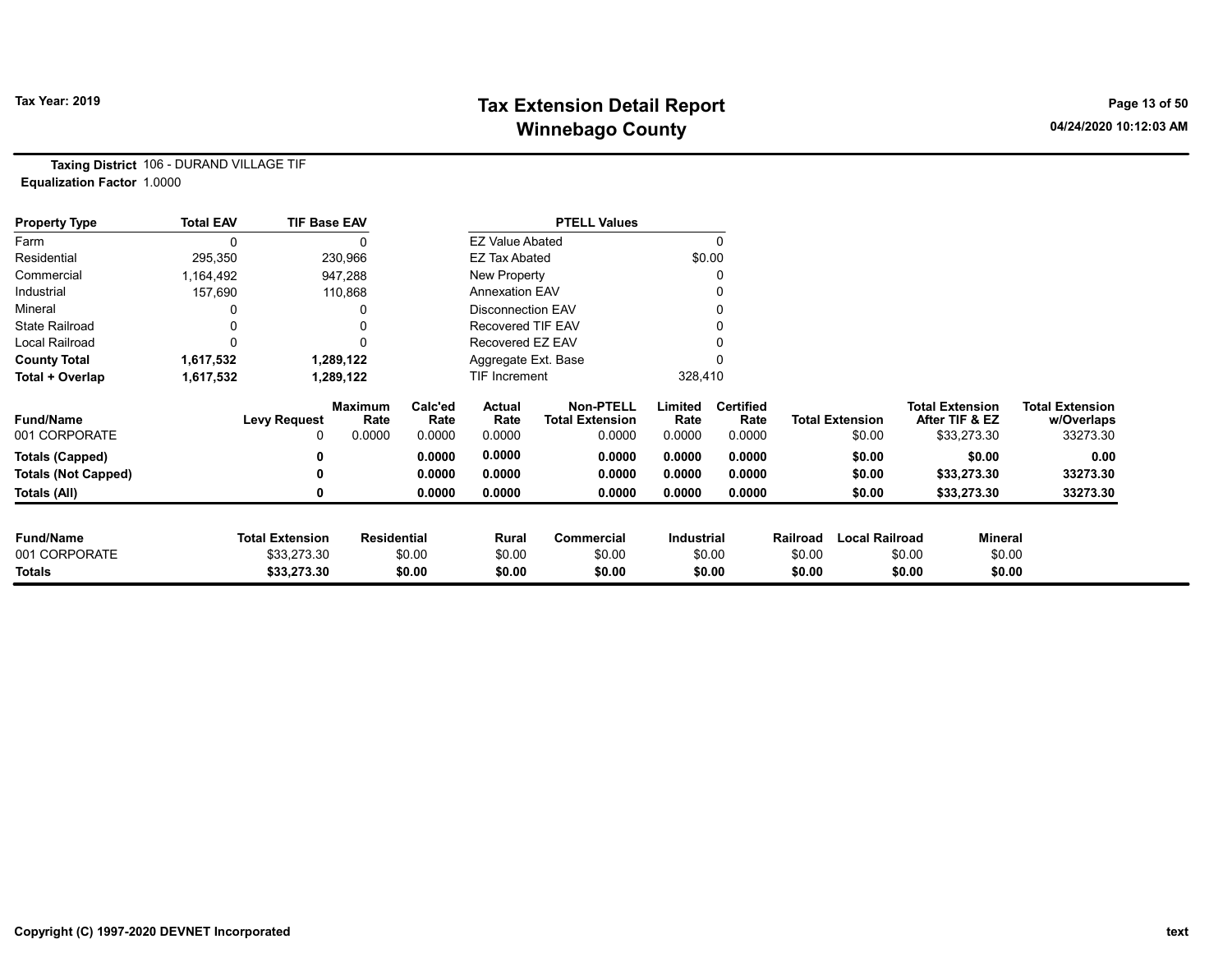# Tax Year: 2019 **Tax Extension Detail Report** Tax Year: 2019 **Page 14 of 50** Winnebago County and the County of the County of the County of the County of the County of the County of the County of the County of the County of the County of the County of the County of the County of the County of the C

Taxing District 107 - SPRINGFIELD CORNERS TIF Equalization Factor 1.0000

| <b>Property Type</b>       | <b>Total EAV</b> | <b>TIF Base EAV</b>    |                        |                 |                          | <b>PTELL Values</b>                        |                 |                          |          |                        |        |                                          |                                      |
|----------------------------|------------------|------------------------|------------------------|-----------------|--------------------------|--------------------------------------------|-----------------|--------------------------|----------|------------------------|--------|------------------------------------------|--------------------------------------|
| Farm                       | 0                |                        | 0                      |                 | <b>EZ Value Abated</b>   |                                            |                 | $\mathbf{0}$             |          |                        |        |                                          |                                      |
| Residential                | 767,222          |                        | 24,279                 |                 | <b>EZ Tax Abated</b>     |                                            |                 | \$0.00                   |          |                        |        |                                          |                                      |
| Commercial                 | 942,261          |                        | 41,288                 |                 | New Property             |                                            |                 | 0                        |          |                        |        |                                          |                                      |
| Industrial                 |                  |                        | 0                      |                 | <b>Annexation EAV</b>    |                                            |                 |                          |          |                        |        |                                          |                                      |
| Mineral                    |                  |                        | 0                      |                 | <b>Disconnection EAV</b> |                                            |                 | 0                        |          |                        |        |                                          |                                      |
| <b>State Railroad</b>      |                  |                        | 0                      |                 | <b>Recovered TIF EAV</b> |                                            |                 |                          |          |                        |        |                                          |                                      |
| Local Railroad             |                  |                        | 0                      |                 | Recovered EZ EAV         |                                            |                 |                          |          |                        |        |                                          |                                      |
| <b>County Total</b>        | 1,709,483        |                        | 65,567                 |                 | Aggregate Ext. Base      |                                            |                 |                          |          |                        |        |                                          |                                      |
| Total + Overlap            | 1,709,483        |                        | 65,567                 |                 | <b>TIF Increment</b>     |                                            | 1,643,916       |                          |          |                        |        |                                          |                                      |
| <b>Fund/Name</b>           |                  | <b>Levy Request</b>    | <b>Maximum</b><br>Rate | Calc'ed<br>Rate | Actual<br>Rate           | <b>Non-PTELL</b><br><b>Total Extension</b> | Limited<br>Rate | <b>Certified</b><br>Rate |          | <b>Total Extension</b> |        | <b>Total Extension</b><br>After TIF & EZ | <b>Total Extension</b><br>w/Overlaps |
| 001 CORPORATE              |                  | 0                      | 0.0000                 | 0.0000          | 0.0000                   | 0.0000                                     | 0.0000          | 0.0000                   |          | \$0.00                 |        | \$220,230.94                             | 220230.94                            |
| <b>Totals (Capped)</b>     |                  |                        |                        | 0.0000          | 0.0000                   | 0.0000                                     | 0.0000          | 0.0000                   |          | \$0.00                 |        | \$0.00                                   | 0.00                                 |
| <b>Totals (Not Capped)</b> |                  |                        |                        | 0.0000          | 0.0000                   | 0.0000                                     | 0.0000          | 0.0000                   |          | \$0.00                 |        | \$220,230.94                             | 220230.94                            |
| Totals (All)               |                  |                        |                        | 0.0000          | 0.0000                   | 0.0000                                     | 0.0000          | 0.0000                   |          | \$0.00                 |        | \$220,230.94                             | 220230.94                            |
| <b>Fund/Name</b>           |                  | <b>Total Extension</b> | <b>Residential</b>     |                 | Rural                    | Commercial                                 | Industrial      |                          | Railroad | <b>Local Railroad</b>  |        | <b>Mineral</b>                           |                                      |
| 001 CORPORATE              |                  | \$220,230.94           |                        | \$0.00          | \$0.00                   | \$0.00                                     |                 | \$0.00                   | \$0.00   |                        | \$0.00 | \$0.00                                   |                                      |
| Totals                     |                  | \$220,230.94           |                        | \$0.00          | \$0.00                   | \$0.00                                     |                 | \$0.00                   | \$0.00   |                        | \$0.00 | \$0.00                                   |                                      |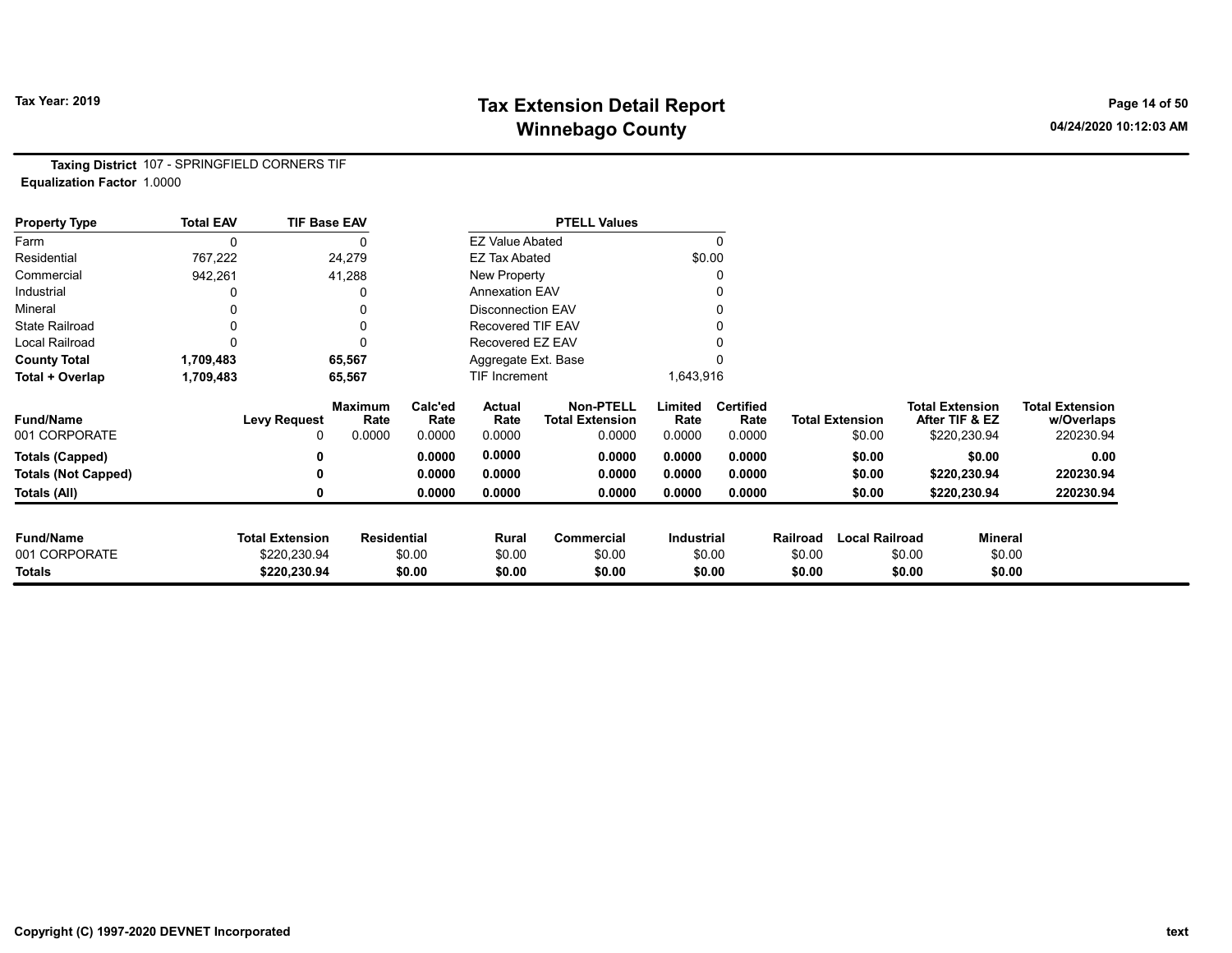# Tax Year: 2019 **Tax Extension Detail Report** Tax Year: 2019 **Page 15 of 50** Winnebago County and the County of the County of the County of the County of the County of the County of the County of the County of the County of the County of the County of the County of the County of the County of the C

Taxing District 125 - WAGON WHEEL TIF Equalization Factor 1.0000

| <b>Property Type</b>       | <b>Total EAV</b> | <b>TIF Base EAV</b>    |                        |                 |                          | <b>PTELL Values</b>                        |                 |                          |          |                        |                                          |                                      |
|----------------------------|------------------|------------------------|------------------------|-----------------|--------------------------|--------------------------------------------|-----------------|--------------------------|----------|------------------------|------------------------------------------|--------------------------------------|
| Farm                       | $\mathbf{0}$     |                        | 0                      |                 | <b>EZ Value Abated</b>   |                                            |                 | $\Omega$                 |          |                        |                                          |                                      |
| Residential                | 60,417           |                        | 41,460                 |                 | <b>EZ Tax Abated</b>     |                                            | \$0.00          |                          |          |                        |                                          |                                      |
| Commercial                 | 1,573,477        |                        | 491,936                |                 | New Property             |                                            |                 |                          |          |                        |                                          |                                      |
| Industrial                 |                  |                        | 0                      |                 | <b>Annexation EAV</b>    |                                            |                 |                          |          |                        |                                          |                                      |
| Mineral                    |                  |                        |                        |                 | <b>Disconnection EAV</b> |                                            |                 |                          |          |                        |                                          |                                      |
| <b>State Railroad</b>      | 0                |                        | 0                      |                 | Recovered TIF EAV        |                                            |                 |                          |          |                        |                                          |                                      |
| <b>Local Railroad</b>      |                  |                        | O                      |                 | Recovered EZ EAV         |                                            |                 |                          |          |                        |                                          |                                      |
| <b>County Total</b>        | 1,633,894        |                        | 533,396                |                 | Aggregate Ext. Base      |                                            |                 |                          |          |                        |                                          |                                      |
| Total + Overlap            | 1,633,894        |                        | 533,396                |                 | TIF Increment            |                                            | 1,100,498       |                          |          |                        |                                          |                                      |
| <b>Fund/Name</b>           |                  | <b>Levy Request</b>    | <b>Maximum</b><br>Rate | Calc'ed<br>Rate | Actual<br>Rate           | <b>Non-PTELL</b><br><b>Total Extension</b> | Limited<br>Rate | <b>Certified</b><br>Rate |          | <b>Total Extension</b> | <b>Total Extension</b><br>After TIF & EZ | <b>Total Extension</b><br>w/Overlaps |
| 001 CORPORATE              |                  |                        | 0.0025                 | 0.0000          | 0.0000                   | 0.0000                                     | 0.0000          | 0.0000                   |          | \$0.00                 | \$107,986.52                             | 107986.52                            |
| <b>Totals (Capped)</b>     |                  |                        |                        | 0.0000          | 0.0000                   | 0.0000                                     | 0.0000          | 0.0000                   |          | \$0.00                 | \$0.00                                   | 0.00                                 |
| <b>Totals (Not Capped)</b> |                  |                        |                        | 0.0000          | 0.0000                   | 0.0000                                     | 0.0000          | 0.0000                   |          | \$0.00                 | \$107,986.52                             | 107986.52                            |
| Totals (All)               |                  |                        |                        | 0.0000          | 0.0000                   | 0.0000                                     | 0.0000          | 0.0000                   |          | \$0.00                 | \$107,986.52                             | 107986.52                            |
| <b>Fund/Name</b>           |                  | <b>Total Extension</b> | <b>Residential</b>     |                 | Rural                    | <b>Commercial</b>                          | Industrial      |                          | Railroad | <b>Local Railroad</b>  |                                          | <b>Mineral</b>                       |
| 001 CORPORATE              |                  | \$107,986.52           |                        | \$0.00          | \$0.00                   | \$0.00                                     |                 | \$0.00                   | \$0.00   |                        | \$0.00                                   | \$0.00                               |
| Totals                     |                  | \$107,986.52           |                        | \$0.00          | \$0.00                   | \$0.00                                     |                 | \$0.00                   | \$0.00   |                        | \$0.00                                   | \$0.00                               |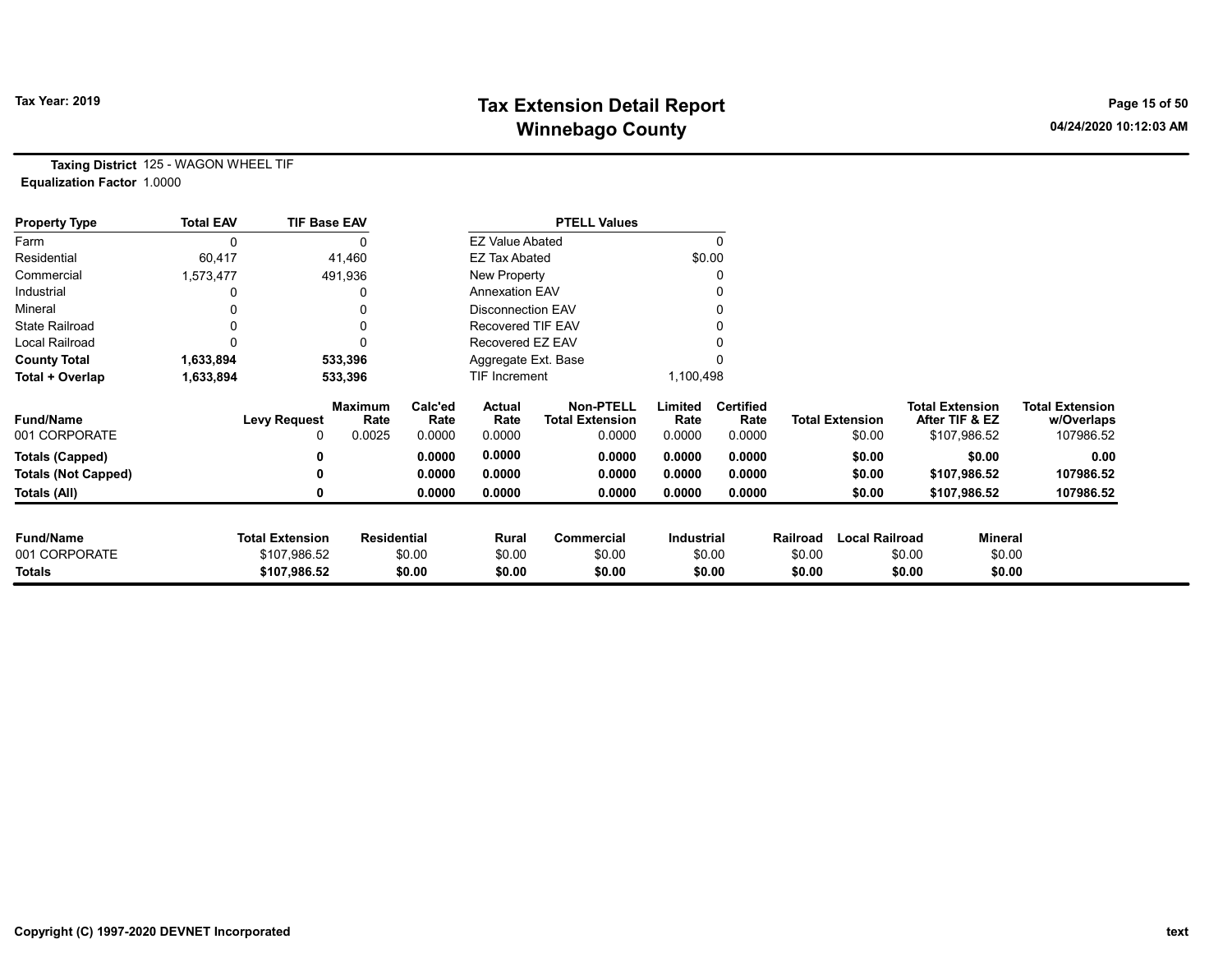# Tax Year: 2019 **Tax Extension Detail Report** Tax Year: 2019 **Page 16 of 50** Winnebago County and the County of the County of the County of the County of the County of the County of the County of the County of the County of the County of the County of the County of the County of the County of the C

Taxing District 126 - RIVER OAKS TIF Equalization Factor 1.0000

| <b>Property Type</b>       | <b>Total EAV</b> | <b>TIF Base EAV</b>    |                        |                 |                          | <b>PTELL Values</b>                        |                 |                          |          |                        |        |                                          |                                      |
|----------------------------|------------------|------------------------|------------------------|-----------------|--------------------------|--------------------------------------------|-----------------|--------------------------|----------|------------------------|--------|------------------------------------------|--------------------------------------|
| Farm                       | 0                |                        | 0                      |                 | <b>EZ Value Abated</b>   |                                            |                 | $\Omega$                 |          |                        |        |                                          |                                      |
| Residential                | 272,504          |                        | 69,744                 |                 | <b>EZ Tax Abated</b>     |                                            |                 | \$0.00                   |          |                        |        |                                          |                                      |
| Commercial                 |                  |                        | U                      |                 | New Property             |                                            |                 |                          |          |                        |        |                                          |                                      |
| Industrial                 |                  |                        |                        |                 | <b>Annexation EAV</b>    |                                            |                 |                          |          |                        |        |                                          |                                      |
| Mineral                    |                  |                        |                        |                 | <b>Disconnection EAV</b> |                                            |                 |                          |          |                        |        |                                          |                                      |
| <b>State Railroad</b>      |                  |                        | 0                      |                 | Recovered TIF EAV        |                                            |                 |                          |          |                        |        |                                          |                                      |
| <b>Local Railroad</b>      |                  |                        | 0                      |                 | Recovered EZ EAV         |                                            |                 |                          |          |                        |        |                                          |                                      |
| <b>County Total</b>        | 272,504          |                        | 69,744                 |                 | Aggregate Ext. Base      |                                            |                 |                          |          |                        |        |                                          |                                      |
| Total + Overlap            | 272,504          |                        | 69,744                 |                 | <b>TIF Increment</b>     |                                            | 202,760         |                          |          |                        |        |                                          |                                      |
| <b>Fund/Name</b>           |                  | <b>Levy Request</b>    | <b>Maximum</b><br>Rate | Calc'ed<br>Rate | Actual<br>Rate           | <b>Non-PTELL</b><br><b>Total Extension</b> | Limited<br>Rate | <b>Certified</b><br>Rate |          | <b>Total Extension</b> |        | <b>Total Extension</b><br>After TIF & EZ | <b>Total Extension</b><br>w/Overlaps |
| 001 CORPORATE              |                  |                        | 0.0025                 | 0.0000          | 0.0000                   | 0.0000                                     | 0.0000          | 0.0000                   |          | \$0.00                 |        | \$27,163.28                              | 27163.28                             |
| <b>Totals (Capped)</b>     |                  |                        |                        | 0.0000          | 0.0000                   | 0.0000                                     | 0.0000          | 0.0000                   |          | \$0.00                 |        | \$0.00                                   | 0.00                                 |
| <b>Totals (Not Capped)</b> |                  |                        |                        | 0.0000          | 0.0000                   | 0.0000                                     | 0.0000          | 0.0000                   |          | \$0.00                 |        | \$27,163.28                              | 27163.28                             |
| Totals (All)               |                  |                        |                        | 0.0000          | 0.0000                   | 0.0000                                     | 0.0000          | 0.0000                   |          | \$0.00                 |        | \$27,163.28                              | 27163.28                             |
| <b>Fund/Name</b>           |                  | <b>Total Extension</b> | <b>Residential</b>     |                 | Rural                    | <b>Commercial</b>                          | Industrial      |                          | Railroad | <b>Local Railroad</b>  |        | <b>Mineral</b>                           |                                      |
| 001 CORPORATE              |                  | \$27,163.28            |                        | \$0.00          | \$0.00                   | \$0.00                                     |                 | \$0.00                   | \$0.00   |                        | \$0.00 | \$0.00                                   |                                      |
| Totals                     |                  | \$27,163.28            |                        | \$0.00          | \$0.00                   | \$0.00                                     |                 | \$0.00                   | \$0.00   |                        | \$0.00 | \$0.00                                   |                                      |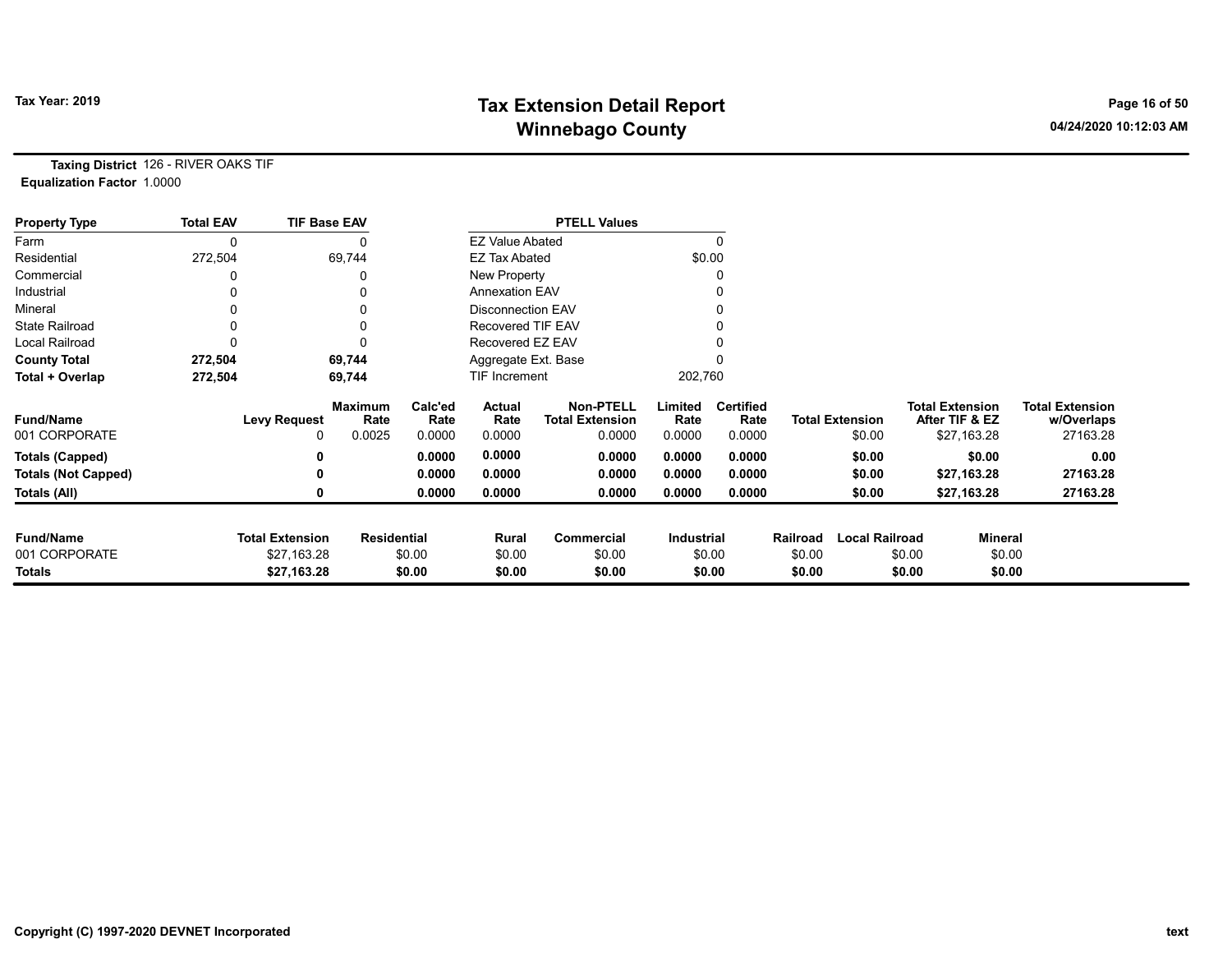# Tax Year: 2019 **Tax Extension Detail Report** Tax Year: 2019 **Page 17 of 50** Winnebago County and the County of the County of the County of the County of the County of the County of the County of the County of the County of the County of the County of the County of the County of the County of the C

Taxing District 127 - GARRISON SCHOOL TIF Equalization Factor 1.0000

| <b>Property Type</b>       | <b>Total EAV</b> | <b>TIF Base EAV</b>    |                        |                 |                          | <b>PTELL Values</b>                        |                 |                          |          |                        |                        |                |                                      |
|----------------------------|------------------|------------------------|------------------------|-----------------|--------------------------|--------------------------------------------|-----------------|--------------------------|----------|------------------------|------------------------|----------------|--------------------------------------|
| Farm                       |                  |                        |                        |                 | <b>EZ Value Abated</b>   |                                            |                 | $\Omega$                 |          |                        |                        |                |                                      |
| Residential                | 1,922,469        |                        | 1,012,967              |                 | <b>EZ Tax Abated</b>     |                                            | \$0.00          |                          |          |                        |                        |                |                                      |
| Commercial                 | 26,166           |                        | 25,492                 |                 | New Property             |                                            |                 | 0                        |          |                        |                        |                |                                      |
| Industrial                 |                  |                        |                        |                 | <b>Annexation EAV</b>    |                                            |                 | 0                        |          |                        |                        |                |                                      |
| Mineral                    |                  |                        |                        |                 | <b>Disconnection EAV</b> |                                            |                 | 0                        |          |                        |                        |                |                                      |
| <b>State Railroad</b>      |                  |                        |                        |                 | <b>Recovered TIF EAV</b> |                                            |                 |                          |          |                        |                        |                |                                      |
| <b>Local Railroad</b>      |                  |                        |                        |                 | Recovered EZ EAV         |                                            |                 |                          |          |                        |                        |                |                                      |
| <b>County Total</b>        | 1,948,635        |                        | 1,038,459              |                 | Aggregate Ext. Base      |                                            |                 |                          |          |                        |                        |                |                                      |
| Total + Overlap            | 1,948,635        |                        | 1,038,459              |                 | TIF Increment            |                                            | 910,176         |                          |          |                        |                        |                |                                      |
| <b>Fund/Name</b>           |                  | <b>Levy Request</b>    | <b>Maximum</b><br>Rate | Calc'ed<br>Rate | Actual<br>Rate           | <b>Non-PTELL</b><br><b>Total Extension</b> | Limited<br>Rate | <b>Certified</b><br>Rate |          | <b>Total Extension</b> | <b>Total Extension</b> | After TIF & EZ | <b>Total Extension</b><br>w/Overlaps |
| 001 CORPORATE              |                  | 0                      | 0.0025                 | 0.0000          | 0.0000                   | 0.0000                                     | 0.0000          | 0.0000                   |          | \$0.00                 |                        | \$121,933.82   | 121933.82                            |
| <b>Totals (Capped)</b>     |                  |                        |                        | 0.0000          | 0.0000                   | 0.0000                                     | 0.0000          | 0.0000                   |          | \$0.00                 |                        | \$0.00         | 0.00                                 |
| <b>Totals (Not Capped)</b> |                  |                        |                        | 0.0000          | 0.0000                   | 0.0000                                     | 0.0000          | 0.0000                   |          | \$0.00                 |                        | \$121,933.82   | 121933.82                            |
| Totals (All)               |                  |                        |                        | 0.0000          | 0.0000                   | 0.0000                                     | 0.0000          | 0.0000                   |          | \$0.00                 |                        | \$121,933.82   | 121933.82                            |
| <b>Fund/Name</b>           |                  | <b>Total Extension</b> | <b>Residential</b>     |                 | Rural                    | Commercial                                 | Industrial      |                          | Railroad | <b>Local Railroad</b>  |                        | <b>Mineral</b> |                                      |
| 001 CORPORATE              |                  | \$121,933.82           |                        | \$0.00          | \$0.00                   | \$0.00                                     |                 | \$0.00                   | \$0.00   |                        | \$0.00                 | \$0.00         |                                      |
| Totals                     |                  | \$121,933.82           |                        | \$0.00          | \$0.00                   | \$0.00                                     |                 | \$0.00                   | \$0.00   |                        | \$0.00                 | \$0.00         |                                      |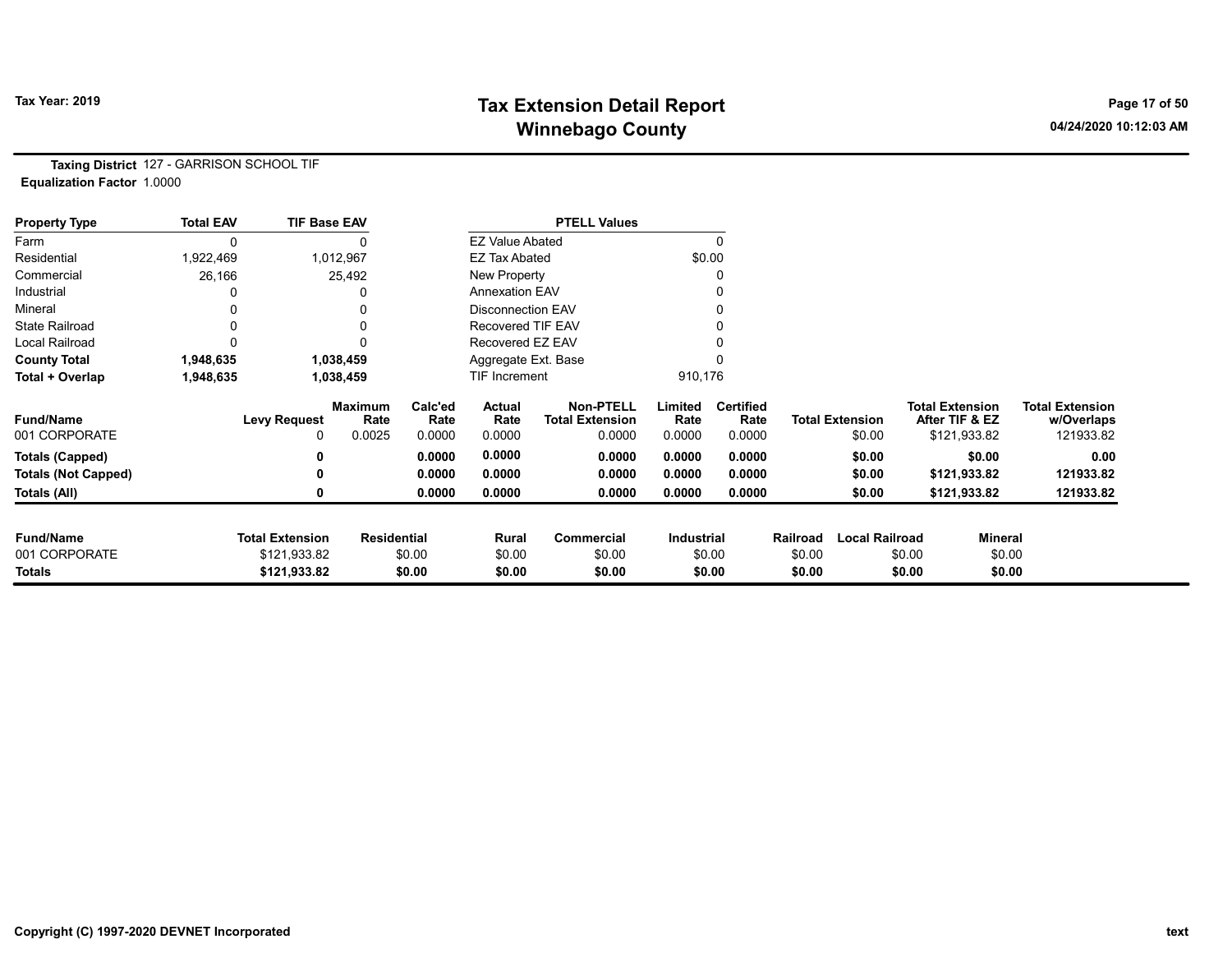# Tax Year: 2019 **Tax Extension Detail Report** Tax Year: 2019 **Page 18 of 50** Winnebago County and the County of the County of the County of the County of the County of the County of the County of the County of the County of the County of the County of the County of the County of the County of the C

Taxing District 128 - KISHWAUKEE & HARRISON TIF Equalization Factor 1.0000

| <b>Property Type</b>       | <b>Total EAV</b> | <b>TIF Base EAV</b>    |                        |                  |                          | <b>PTELL Values</b>                        |                   |                          |                  |                        |                                          |                                      |
|----------------------------|------------------|------------------------|------------------------|------------------|--------------------------|--------------------------------------------|-------------------|--------------------------|------------------|------------------------|------------------------------------------|--------------------------------------|
| Farm                       | 0                |                        | 0                      |                  | <b>EZ Value Abated</b>   |                                            |                   | $\Omega$                 |                  |                        |                                          |                                      |
| Residential                | 0                |                        | 0                      |                  | <b>EZ Tax Abated</b>     |                                            |                   | \$0.00                   |                  |                        |                                          |                                      |
| Commercial                 | 0                |                        | $\Omega$               |                  | New Property             |                                            |                   | 0                        |                  |                        |                                          |                                      |
| Industrial                 | 1,866,481        |                        | 1,509,273              |                  | <b>Annexation EAV</b>    |                                            |                   |                          |                  |                        |                                          |                                      |
| Mineral                    |                  |                        |                        |                  | <b>Disconnection EAV</b> |                                            |                   | 0                        |                  |                        |                                          |                                      |
| <b>State Railroad</b>      |                  |                        |                        |                  | Recovered TIF EAV        |                                            |                   |                          |                  |                        |                                          |                                      |
| Local Railroad             | 0                |                        |                        |                  | Recovered EZ EAV         |                                            |                   |                          |                  |                        |                                          |                                      |
| <b>County Total</b>        | 1,866,481        |                        | 1,509,273              |                  | Aggregate Ext. Base      |                                            |                   |                          |                  |                        |                                          |                                      |
| Total + Overlap            | 1,866,481        |                        | 1,509,273              |                  | TIF Increment            |                                            | 357,208           |                          |                  |                        |                                          |                                      |
| <b>Fund/Name</b>           |                  | <b>Levy Request</b>    | <b>Maximum</b><br>Rate | Calc'ed<br>Rate  | Actual<br>Rate           | <b>Non-PTELL</b><br><b>Total Extension</b> | Limited<br>Rate   | <b>Certified</b><br>Rate |                  | <b>Total Extension</b> | <b>Total Extension</b><br>After TIF & EZ | <b>Total Extension</b><br>w/Overlaps |
| 001 CORPORATE              |                  | 0                      | 0.0025                 | 0.0000           | 0.0000                   | 0.0000                                     | 0.0000            | 0.0000                   |                  | \$0.00                 | \$47,854.14                              | 47854.14                             |
| <b>Totals (Capped)</b>     |                  | 0                      |                        | 0.0000           | 0.0000                   | 0.0000                                     | 0.0000            | 0.0000                   |                  | \$0.00                 | \$0.00                                   | 0.00                                 |
| <b>Totals (Not Capped)</b> |                  | 0                      |                        | 0.0000           | 0.0000                   | 0.0000                                     | 0.0000            | 0.0000                   |                  | \$0.00                 | \$47,854.14                              | 47854.14                             |
| Totals (All)               |                  | 0                      |                        | 0.0000           | 0.0000                   | 0.0000                                     | 0.0000            | 0.0000                   |                  | \$0.00                 | \$47,854.14                              | 47854.14                             |
| <b>Fund/Name</b>           |                  | <b>Total Extension</b> | <b>Residential</b>     |                  |                          | Commercial                                 | <b>Industrial</b> |                          | Railroad         | <b>Local Railroad</b>  |                                          | Mineral                              |
| 001 CORPORATE              |                  | \$47,854.14            |                        |                  | Rural                    | \$0.00                                     |                   |                          |                  |                        |                                          | \$0.00                               |
| <b>Totals</b>              |                  | \$47,854.14            |                        | \$0.00<br>\$0.00 | \$0.00<br>\$0.00         | \$0.00                                     |                   | \$0.00<br>\$0.00         | \$0.00<br>\$0.00 |                        | \$0.00<br>\$0.00                         | \$0.00                               |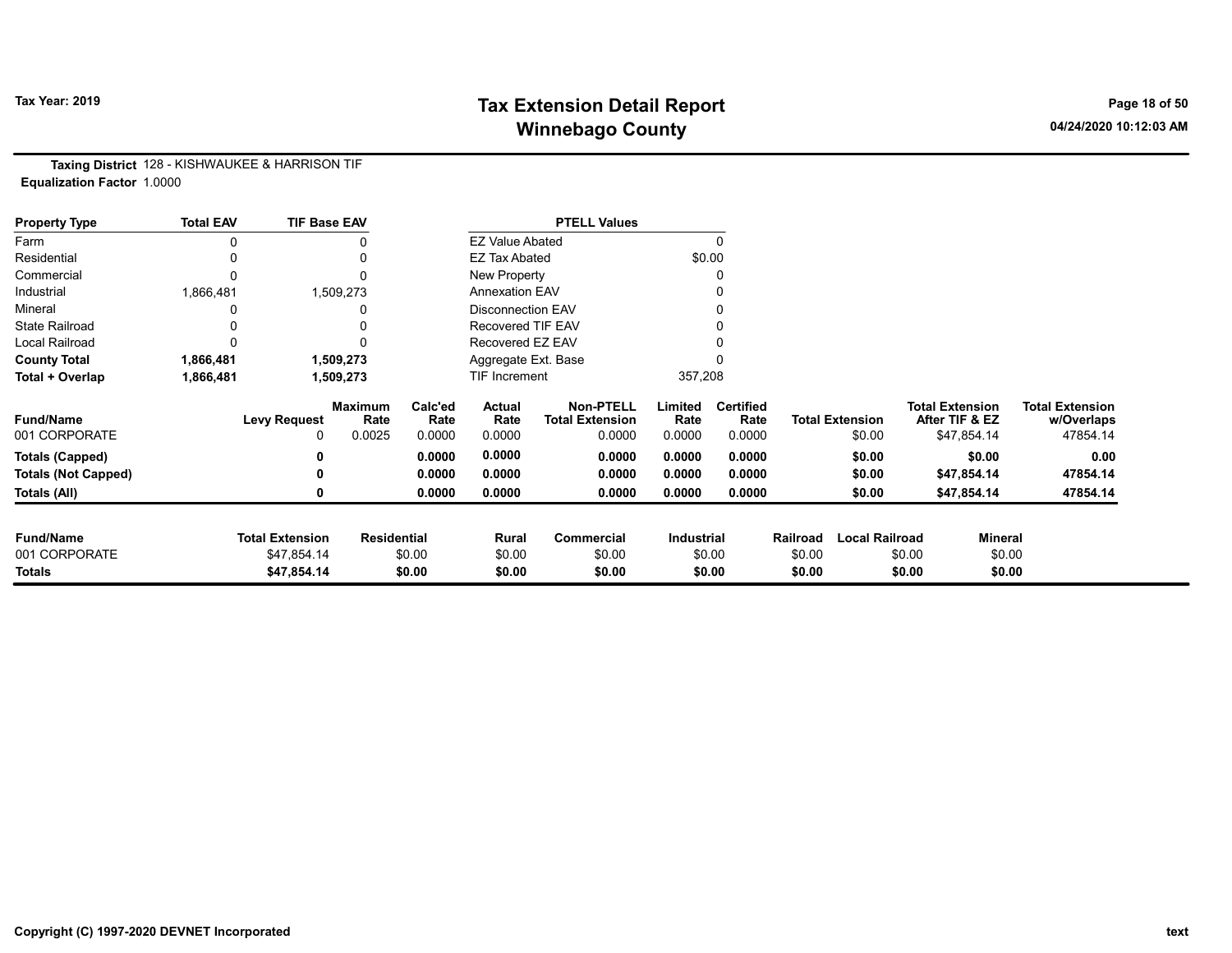# Tax Year: 2019 **Tax Extension Detail Report** Tax Year: 2019 **Page 19 of 50** Winnebago County and the County of the County of the County of the County of the County of the County of the County of the County of the County of the County of the County of the County of the County of the County of the C

Taxing District 129 - LINCOLNWOOD TIF #2 Equalization Factor 1.0000

| <b>Property Type</b>       | <b>Total EAV</b> | <b>TIF Base EAV</b>    |                        |                 |                          | <b>PTELL Values</b>                        |                 |                          |          |                        |        |                                          |                                      |
|----------------------------|------------------|------------------------|------------------------|-----------------|--------------------------|--------------------------------------------|-----------------|--------------------------|----------|------------------------|--------|------------------------------------------|--------------------------------------|
| Farm                       |                  |                        |                        |                 | <b>EZ Value Abated</b>   |                                            |                 | $\Omega$                 |          |                        |        |                                          |                                      |
| Residential                | 322,441          |                        | 10,548                 |                 | <b>EZ Tax Abated</b>     |                                            | \$0.00          |                          |          |                        |        |                                          |                                      |
| Commercial                 |                  |                        |                        |                 | New Property             |                                            |                 | 0                        |          |                        |        |                                          |                                      |
| Industrial                 |                  |                        |                        |                 | <b>Annexation EAV</b>    |                                            |                 |                          |          |                        |        |                                          |                                      |
| Mineral                    |                  |                        |                        |                 | <b>Disconnection EAV</b> |                                            |                 | 0                        |          |                        |        |                                          |                                      |
| <b>State Railroad</b>      |                  |                        |                        |                 | <b>Recovered TIF EAV</b> |                                            |                 |                          |          |                        |        |                                          |                                      |
| <b>Local Railroad</b>      |                  |                        |                        |                 | Recovered EZ EAV         |                                            |                 |                          |          |                        |        |                                          |                                      |
| <b>County Total</b>        | 322,441          |                        | 10,548                 |                 | Aggregate Ext. Base      |                                            |                 |                          |          |                        |        |                                          |                                      |
| Total + Overlap            | 322,441          |                        | 10,548                 |                 | TIF Increment            |                                            | 311,893         |                          |          |                        |        |                                          |                                      |
| <b>Fund/Name</b>           |                  | <b>Levy Request</b>    | <b>Maximum</b><br>Rate | Calc'ed<br>Rate | Actual<br>Rate           | <b>Non-PTELL</b><br><b>Total Extension</b> | Limited<br>Rate | <b>Certified</b><br>Rate |          | <b>Total Extension</b> |        | <b>Total Extension</b><br>After TIF & EZ | <b>Total Extension</b><br>w/Overlaps |
| 001 GENERAL FUND           |                  | 0                      | 0.0000                 | 0.0000          | 0.0000                   | 0.0000                                     | 0.0000          | 0.0000                   |          | \$0.00                 |        | \$41,783.46                              | 41783.46                             |
| <b>Totals (Capped)</b>     |                  |                        |                        | 0.0000          | 0.0000                   | 0.0000                                     | 0.0000          | 0.0000                   |          | \$0.00                 |        | \$0.00                                   | 0.00                                 |
| <b>Totals (Not Capped)</b> |                  |                        |                        | 0.0000          | 0.0000                   | 0.0000                                     | 0.0000          | 0.0000                   |          | \$0.00                 |        | \$41,783.46                              | 41783.46                             |
| Totals (All)               |                  |                        |                        | 0.0000          | 0.0000                   | 0.0000                                     | 0.0000          | 0.0000                   |          | \$0.00                 |        | \$41,783.46                              | 41783.46                             |
| <b>Fund/Name</b>           |                  | <b>Total Extension</b> | <b>Residential</b>     |                 | Rural                    | Commercial                                 | Industrial      |                          | Railroad | <b>Local Railroad</b>  |        | <b>Mineral</b>                           |                                      |
| 001 GENERAL FUND           |                  | \$41,783.46            |                        | \$0.00          | \$0.00                   | \$0.00                                     |                 | \$0.00                   | \$0.00   |                        | \$0.00 | \$0.00                                   |                                      |
| <b>Totals</b>              |                  | \$41,783.46            |                        | \$0.00          | \$0.00                   | \$0.00                                     |                 | \$0.00                   | \$0.00   |                        | \$0.00 | \$0.00                                   |                                      |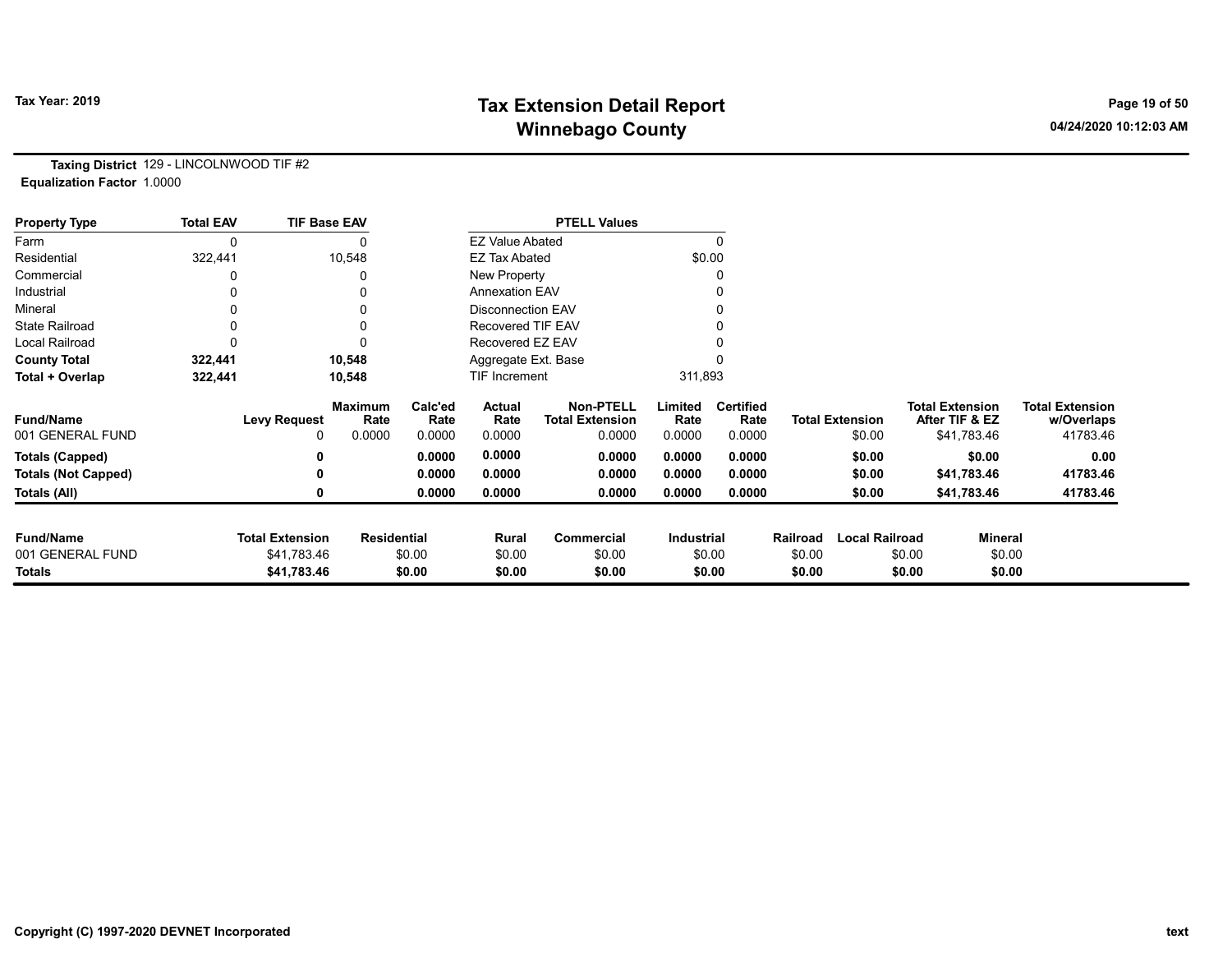# Tax Year: 2019 **Tax Extension Detail Report** Tax Year: 2019 **Page 20 of 50** Winnebago County and the County of the County of the County of the County of the County of the County of the County of the County of the County of the County of the County of the County of the County of the County of the C

Taxing District 130 - HOPE VI TIF Equalization Factor 1.0000

| <b>Property Type</b>       | <b>Total EAV</b> | <b>TIF Base EAV</b>    |                        |                 |                          | <b>PTELL Values</b>                        |                 |                          |          |                        |                                          |                |                                      |
|----------------------------|------------------|------------------------|------------------------|-----------------|--------------------------|--------------------------------------------|-----------------|--------------------------|----------|------------------------|------------------------------------------|----------------|--------------------------------------|
| Farm                       | 0                |                        |                        |                 | <b>EZ Value Abated</b>   |                                            |                 |                          |          |                        |                                          |                |                                      |
| Residential                | 1,648,786        |                        | 684,967                |                 | EZ Tax Abated            |                                            |                 | \$0.00                   |          |                        |                                          |                |                                      |
| Commercial                 | 6,779            |                        | 3,967                  |                 | New Property             |                                            |                 |                          |          |                        |                                          |                |                                      |
| Industrial                 |                  |                        |                        |                 | <b>Annexation EAV</b>    |                                            |                 |                          |          |                        |                                          |                |                                      |
| Mineral                    |                  |                        |                        |                 | <b>Disconnection EAV</b> |                                            |                 |                          |          |                        |                                          |                |                                      |
| <b>State Railroad</b>      | 0                |                        |                        |                 | <b>Recovered TIF EAV</b> |                                            |                 |                          |          |                        |                                          |                |                                      |
| <b>Local Railroad</b>      |                  |                        |                        |                 | Recovered EZ EAV         |                                            |                 |                          |          |                        |                                          |                |                                      |
| <b>County Total</b>        | 1,655,565        |                        | 688,934                |                 | Aggregate Ext. Base      |                                            |                 |                          |          |                        |                                          |                |                                      |
| Total + Overlap            | 1,655,565        |                        | 688,934                |                 | TIF Increment            |                                            | 966,631         |                          |          |                        |                                          |                |                                      |
| <b>Fund/Name</b>           |                  | <b>Levy Request</b>    | <b>Maximum</b><br>Rate | Calc'ed<br>Rate | Actual<br>Rate           | <b>Non-PTELL</b><br><b>Total Extension</b> | Limited<br>Rate | <b>Certified</b><br>Rate |          | <b>Total Extension</b> | <b>Total Extension</b><br>After TIF & EZ |                | <b>Total Extension</b><br>w/Overlaps |
| 001 GENERAL FUND           |                  | 0                      | 0.0000                 | 0.0000          | 0.0000                   | 0.0000                                     | 0.0000          | 0.0000                   |          | \$0.00                 | \$129,497.30                             |                | 129497.30                            |
| <b>Totals (Capped)</b>     |                  |                        |                        | 0.0000          | 0.0000                   | 0.0000                                     | 0.0000          | 0.0000                   |          | \$0.00                 |                                          | \$0.00         | 0.00                                 |
| <b>Totals (Not Capped)</b> |                  | n                      |                        | 0.0000          | 0.0000                   | 0.0000                                     | 0.0000          | 0.0000                   |          | \$0.00                 | \$129,497.30                             |                | 129497.30                            |
| Totals (All)               |                  | 0                      |                        | 0.0000          | 0.0000                   | 0.0000                                     | 0.0000          | 0.0000                   |          | \$0.00                 | \$129,497.30                             |                | 129497.30                            |
|                            |                  |                        |                        |                 |                          |                                            |                 |                          |          |                        |                                          |                |                                      |
| <b>Fund/Name</b>           |                  | <b>Total Extension</b> | <b>Residential</b>     |                 | Rural                    | Commercial                                 | Industrial      |                          | Railroad | <b>Local Railroad</b>  |                                          | <b>Mineral</b> |                                      |
| 001 GENERAL FUND           |                  | \$129,497.30           |                        | \$0.00          | \$0.00                   | \$0.00                                     |                 | \$0.00                   | \$0.00   |                        | \$0.00                                   | \$0.00         |                                      |
| <b>Totals</b>              |                  | \$129,497.30           |                        | \$0.00          | \$0.00                   | \$0.00                                     |                 | \$0.00                   | \$0.00   |                        | \$0.00                                   | \$0.00         |                                      |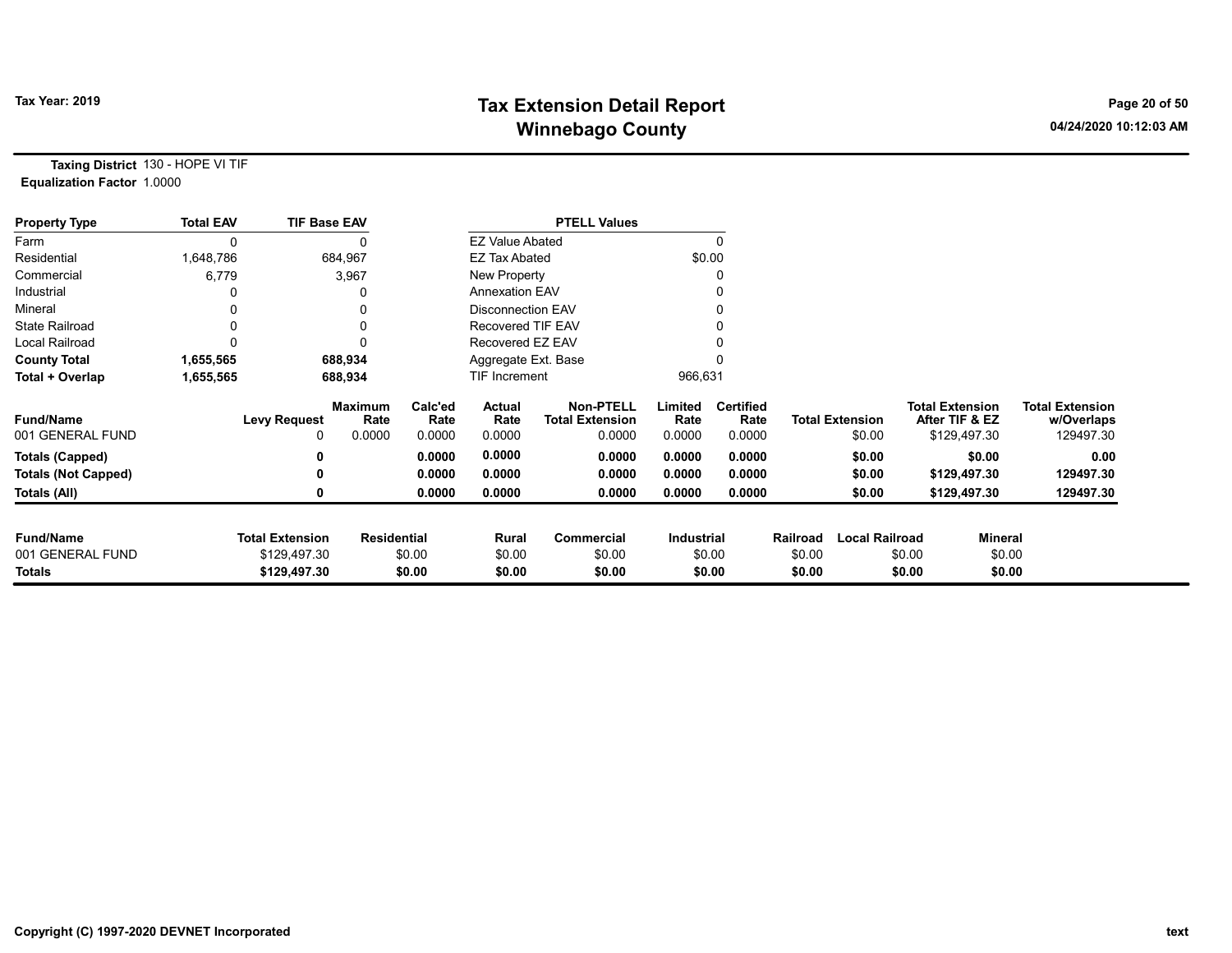# Tax Year: 2019 **Tax Extension Detail Report** Tax Year: 2019 **Page 21 of 50** Winnebago County and the County of the County of the County of the County of the County of the County of the County of the County of the County of the County of the County of the County of the County of the County of the C

Taxing District 132 - NORTH 2ND TIF LOVES PARK Equalization Factor 1.0000

| <b>Property Type</b>       | <b>Total EAV</b> | <b>TIF Base EAV</b>    |                        |                 |                          | <b>PTELL Values</b>                        |                   |                          |          |                        |                        |                |                                      |
|----------------------------|------------------|------------------------|------------------------|-----------------|--------------------------|--------------------------------------------|-------------------|--------------------------|----------|------------------------|------------------------|----------------|--------------------------------------|
| Farm                       | $\mathbf{0}$     |                        |                        |                 | <b>EZ Value Abated</b>   |                                            |                   | $\mathbf{0}$             |          |                        |                        |                |                                      |
| Residential                | 460,738          |                        | 379,601                |                 | <b>EZ Tax Abated</b>     |                                            |                   | \$0.00                   |          |                        |                        |                |                                      |
| Commercial                 | 9,409,968        |                        | 8,791,056              |                 | New Property             |                                            |                   | 0                        |          |                        |                        |                |                                      |
| Industrial                 | 2,397,700        |                        | 1,839,677              |                 | <b>Annexation EAV</b>    |                                            |                   |                          |          |                        |                        |                |                                      |
| Mineral                    |                  |                        | 0                      |                 | <b>Disconnection EAV</b> |                                            |                   | 0                        |          |                        |                        |                |                                      |
| <b>State Railroad</b>      |                  |                        |                        |                 | <b>Recovered TIF EAV</b> |                                            |                   |                          |          |                        |                        |                |                                      |
| <b>Local Railroad</b>      |                  |                        | 0                      |                 | Recovered EZ EAV         |                                            |                   |                          |          |                        |                        |                |                                      |
| <b>County Total</b>        | 12,268,406       |                        | 11,010,334             |                 | Aggregate Ext. Base      |                                            |                   |                          |          |                        |                        |                |                                      |
| Total + Overlap            | 12,268,406       |                        | 11,010,334             |                 | TIF Increment            |                                            | 1,258,072         |                          |          |                        |                        |                |                                      |
| <b>Fund/Name</b>           |                  | <b>Levy Request</b>    | <b>Maximum</b><br>Rate | Calc'ed<br>Rate | Actual<br>Rate           | <b>Non-PTELL</b><br><b>Total Extension</b> | Limited<br>Rate   | <b>Certified</b><br>Rate |          | <b>Total Extension</b> | <b>Total Extension</b> | After TIF & EZ | <b>Total Extension</b><br>w/Overlaps |
| 001 CORPORATE              |                  |                        | 0.0025                 | 0.0000          | 0.0000                   | 0.0000                                     | 0.0000            | 0.0000                   |          | \$0.00                 |                        | \$132,940.66   | 132940.66                            |
| <b>Totals (Capped)</b>     |                  |                        |                        | 0.0000          | 0.0000                   | 0.0000                                     | 0.0000            | 0.0000                   |          | \$0.00                 |                        | \$0.00         | 0.00                                 |
| <b>Totals (Not Capped)</b> |                  |                        |                        | 0.0000          | 0.0000                   | 0.0000                                     | 0.0000            | 0.0000                   |          | \$0.00                 |                        | \$132,940.66   | 132940.66                            |
| Totals (All)               |                  |                        |                        | 0.0000          | 0.0000                   | 0.0000                                     | 0.0000            | 0.0000                   |          | \$0.00                 |                        | \$132,940.66   | 132940.66                            |
| <b>Fund/Name</b>           |                  | <b>Total Extension</b> | <b>Residential</b>     |                 | Rural                    | Commercial                                 | <b>Industrial</b> |                          | Railroad | <b>Local Railroad</b>  |                        | Mineral        |                                      |
| 001 CORPORATE              |                  | \$132,940.66           |                        | \$0.00          | \$0.00                   | \$0.00                                     |                   | \$0.00                   | \$0.00   |                        | \$0.00                 | \$0.00         |                                      |
| Totals                     |                  | \$132,940.66           |                        | \$0.00          | \$0.00                   | \$0.00                                     |                   | \$0.00                   | \$0.00   |                        | \$0.00                 | \$0.00         |                                      |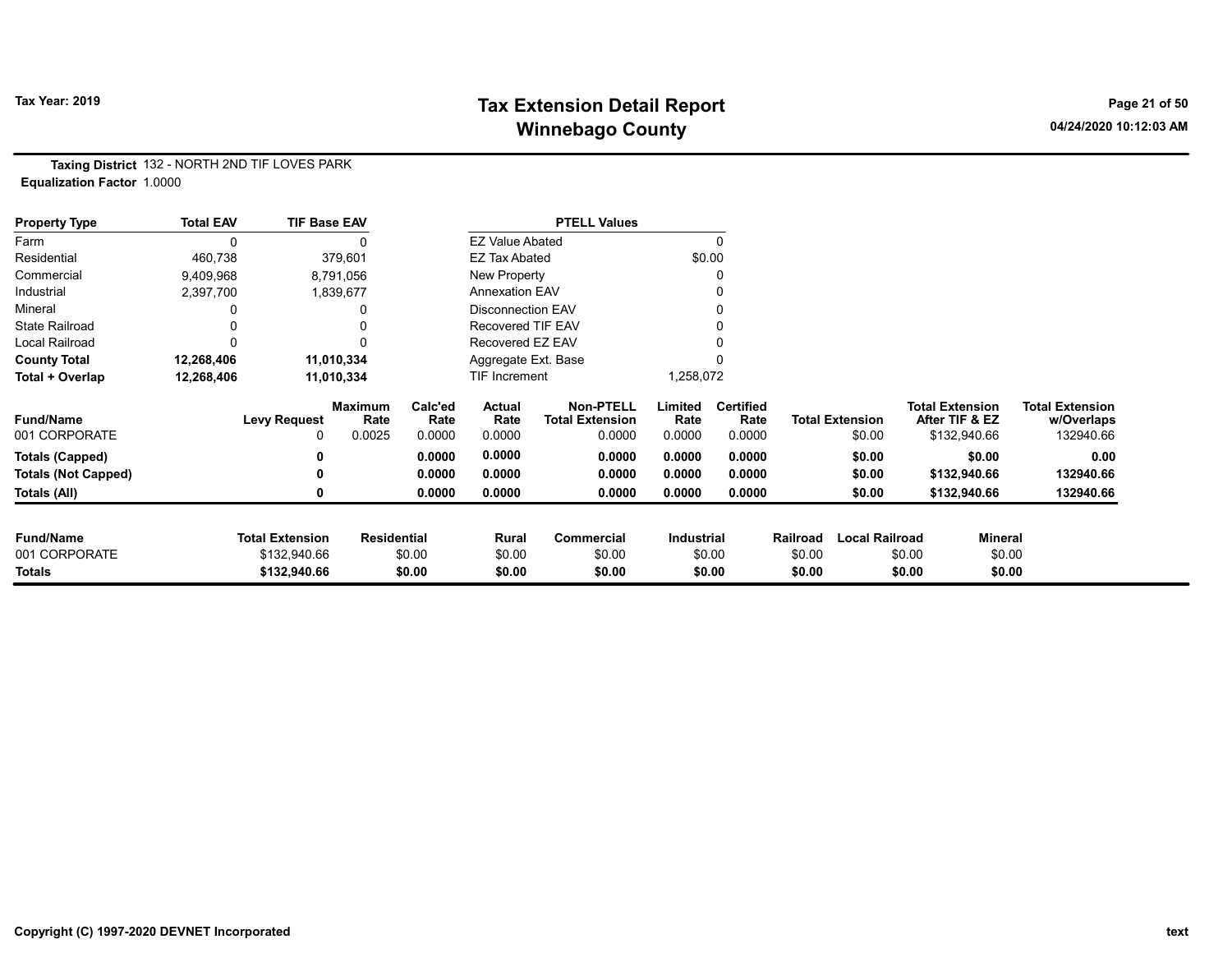# Tax Year: 2019 **Tax Extension Detail Report** Tax Year: 2019 **Page 22 of 50** Winnebago County and the County of the County of the County of the County of the County of the County of the County of the County of the County of the County of the County of the County of the County of the County of the C

Taxing District 133 - GLOBAL TRADE TIF #2 Equalization Factor 1.0000

| <b>Property Type</b>       | <b>Total EAV</b> | <b>TIF Base EAV</b>    |                        |                 |                          | <b>PTELL Values</b>                        |                 |                          |          |                        |        |                                          |                                      |
|----------------------------|------------------|------------------------|------------------------|-----------------|--------------------------|--------------------------------------------|-----------------|--------------------------|----------|------------------------|--------|------------------------------------------|--------------------------------------|
| Farm                       | 70,605           |                        | 18,441                 |                 | <b>EZ Value Abated</b>   |                                            |                 |                          |          |                        |        |                                          |                                      |
| Residential                | 78,324           |                        | 58,571                 |                 | <b>EZ Tax Abated</b>     |                                            |                 | \$0.00                   |          |                        |        |                                          |                                      |
| Commercial                 | 1,962,508        |                        | 336,955                |                 | New Property             |                                            |                 |                          |          |                        |        |                                          |                                      |
| Industrial                 | 7,164,843        |                        | 6,901,930              |                 | <b>Annexation EAV</b>    |                                            |                 |                          |          |                        |        |                                          |                                      |
| Mineral                    |                  |                        |                        |                 | <b>Disconnection EAV</b> |                                            |                 |                          |          |                        |        |                                          |                                      |
| <b>State Railroad</b>      |                  |                        |                        |                 | Recovered TIF EAV        |                                            |                 |                          |          |                        |        |                                          |                                      |
| Local Railroad             |                  |                        | 0                      |                 | Recovered EZ EAV         |                                            |                 |                          |          |                        |        |                                          |                                      |
| <b>County Total</b>        | 9,276,280        |                        | 7,315,897              |                 | Aggregate Ext. Base      |                                            |                 |                          |          |                        |        |                                          |                                      |
| Total + Overlap            | 9,276,280        |                        | 7,315,897              |                 | <b>TIF Increment</b>     |                                            | 1,960,383       |                          |          |                        |        |                                          |                                      |
| <b>Fund/Name</b>           |                  | <b>Levy Request</b>    | <b>Maximum</b><br>Rate | Calc'ed<br>Rate | Actual<br>Rate           | <b>Non-PTELL</b><br><b>Total Extension</b> | Limited<br>Rate | <b>Certified</b><br>Rate |          | <b>Total Extension</b> |        | <b>Total Extension</b><br>After TIF & EZ | <b>Total Extension</b><br>w/Overlaps |
| 001 CORPORATE              |                  | 0                      | 0.0000                 | 0.0000          | 0.0000                   | 0.0000                                     | 0.0000          | 0.0000                   |          | \$0.00                 |        | \$262,626.72                             | 262626.72                            |
| <b>Totals (Capped)</b>     |                  | 0                      |                        | 0.0000          | 0.0000                   | 0.0000                                     | 0.0000          | 0.0000                   |          | \$0.00                 |        | \$0.00                                   | 0.00                                 |
| <b>Totals (Not Capped)</b> |                  | 0                      |                        | 0.0000          | 0.0000                   | 0.0000                                     | 0.0000          | 0.0000                   |          | \$0.00                 |        | \$262,626.72                             | 262626.72                            |
| Totals (All)               |                  |                        |                        | 0.0000          | 0.0000                   | 0.0000                                     | 0.0000          | 0.0000                   |          | \$0.00                 |        | \$262,626.72                             | 262626.72                            |
| <b>Fund/Name</b>           |                  | <b>Total Extension</b> | <b>Residential</b>     |                 | Rural                    | <b>Commercial</b>                          | Industrial      |                          | Railroad | <b>Local Railroad</b>  |        | Mineral                                  |                                      |
| 001 CORPORATE              |                  | \$262,626.72           |                        | \$0.00          | \$0.00                   | \$0.00                                     |                 | \$0.00                   | \$0.00   |                        | \$0.00 | \$0.00                                   |                                      |
| Totals                     |                  | \$262,626.72           |                        | \$0.00          | \$0.00                   | \$0.00                                     |                 | \$0.00                   | \$0.00   |                        | \$0.00 | \$0.00                                   |                                      |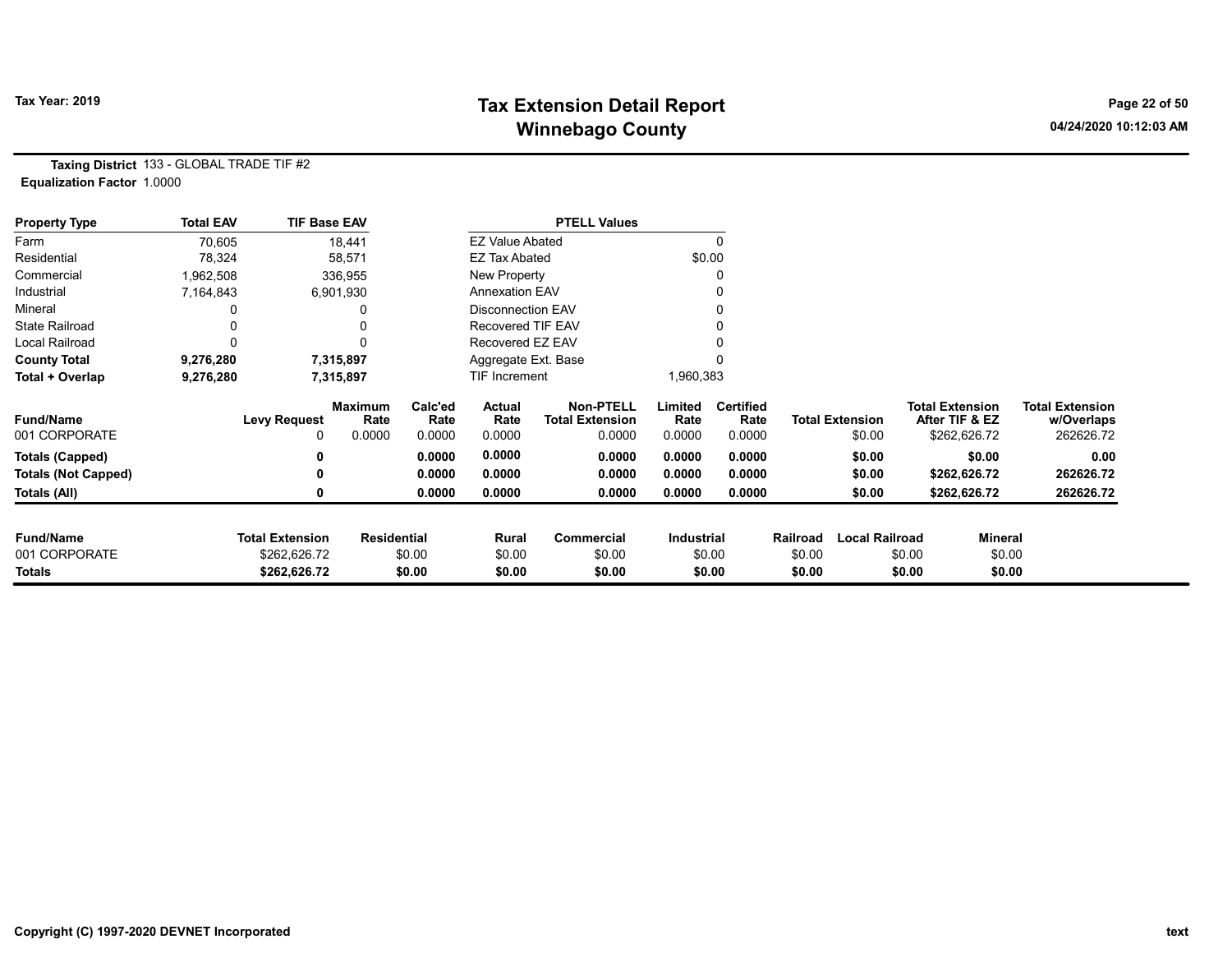# Tax Year: 2019 **Tax Extension Detail Report** Tax Year: 2019 **Page 23 of 50** Winnebago County and the County of the County of the County of the County of the County of the County of the County of the County of the County of the County of the County of the County of the County of the County of the C

Taxing District 134 - ASSISTED LIVING/ RIVER HOUSING TIF Equalization Factor 1.0000

| <b>Property Type</b>       | <b>Total EAV</b> | <b>TIF Base EAV</b>    |                        |                 |                          | <b>PTELL Values</b>                        |                   |                          |          |                        |                                          |                |                                      |
|----------------------------|------------------|------------------------|------------------------|-----------------|--------------------------|--------------------------------------------|-------------------|--------------------------|----------|------------------------|------------------------------------------|----------------|--------------------------------------|
| Farm                       |                  |                        |                        |                 | <b>EZ Value Abated</b>   |                                            |                   | $\Omega$                 |          |                        |                                          |                |                                      |
| Residential                | 0                |                        | $\mathbf{0}$           |                 | <b>EZ Tax Abated</b>     |                                            | \$0.00            |                          |          |                        |                                          |                |                                      |
| Commercial                 | 92,341           |                        | 92,341                 |                 | New Property             |                                            |                   |                          |          |                        |                                          |                |                                      |
| Industrial                 |                  |                        |                        |                 | <b>Annexation EAV</b>    |                                            |                   |                          |          |                        |                                          |                |                                      |
| Mineral                    |                  |                        |                        |                 | <b>Disconnection EAV</b> |                                            |                   |                          |          |                        |                                          |                |                                      |
| <b>State Railroad</b>      | 0                |                        |                        |                 | <b>Recovered TIF EAV</b> |                                            |                   |                          |          |                        |                                          |                |                                      |
| Local Railroad             |                  |                        |                        |                 | Recovered EZ EAV         |                                            |                   |                          |          |                        |                                          |                |                                      |
| <b>County Total</b>        | 92,341           |                        | 92,341                 |                 | Aggregate Ext. Base      |                                            |                   |                          |          |                        |                                          |                |                                      |
| Total + Overlap            | 92,341           |                        | 92,341                 |                 | <b>TIF Increment</b>     |                                            |                   |                          |          |                        |                                          |                |                                      |
| <b>Fund/Name</b>           |                  | <b>Levy Request</b>    | <b>Maximum</b><br>Rate | Calc'ed<br>Rate | Actual<br>Rate           | <b>Non-PTELL</b><br><b>Total Extension</b> | Limited<br>Rate   | <b>Certified</b><br>Rate |          | <b>Total Extension</b> | <b>Total Extension</b><br>After TIF & EZ |                | <b>Total Extension</b><br>w/Overlaps |
| 001 CORPORATE              |                  | 0                      | 0.0000                 | 0.0000          | 0.0000                   | 0.0000                                     | 0.0000            | 0.0000                   |          | \$0.00                 |                                          | \$0.00         | 0.00                                 |
| <b>Totals (Capped)</b>     |                  |                        |                        | 0.0000          | 0.0000                   | 0.0000                                     | 0.0000            | 0.0000                   |          | \$0.00                 |                                          | \$0.00         | 0.00                                 |
| <b>Totals (Not Capped)</b> |                  |                        |                        | 0.0000          | 0.0000                   | 0.0000                                     | 0.0000            | 0.0000                   |          | \$0.00                 |                                          | \$0.00         | 0.00                                 |
| Totals (All)               |                  |                        |                        | 0.0000          | 0.0000                   | 0.0000                                     | 0.0000            | 0.0000                   |          | \$0.00                 |                                          | \$0.00         | 0.00                                 |
|                            |                  |                        |                        |                 |                          |                                            |                   |                          |          |                        |                                          |                |                                      |
| <b>Fund/Name</b>           |                  | <b>Total Extension</b> | <b>Residential</b>     |                 | Rural                    | Commercial                                 | <b>Industrial</b> |                          | Railroad | <b>Local Railroad</b>  |                                          | <b>Mineral</b> |                                      |
| 001 CORPORATE              |                  | \$0.00                 |                        | \$0.00          | \$0.00                   | \$0.00                                     |                   | \$0.00                   | \$0.00   |                        | \$0.00                                   | \$0.00         |                                      |
| <b>Totals</b>              |                  | \$0.00                 |                        | \$0.00          | \$0.00                   | \$0.00                                     |                   | \$0.00                   | \$0.00   |                        | \$0.00                                   | \$0.00         |                                      |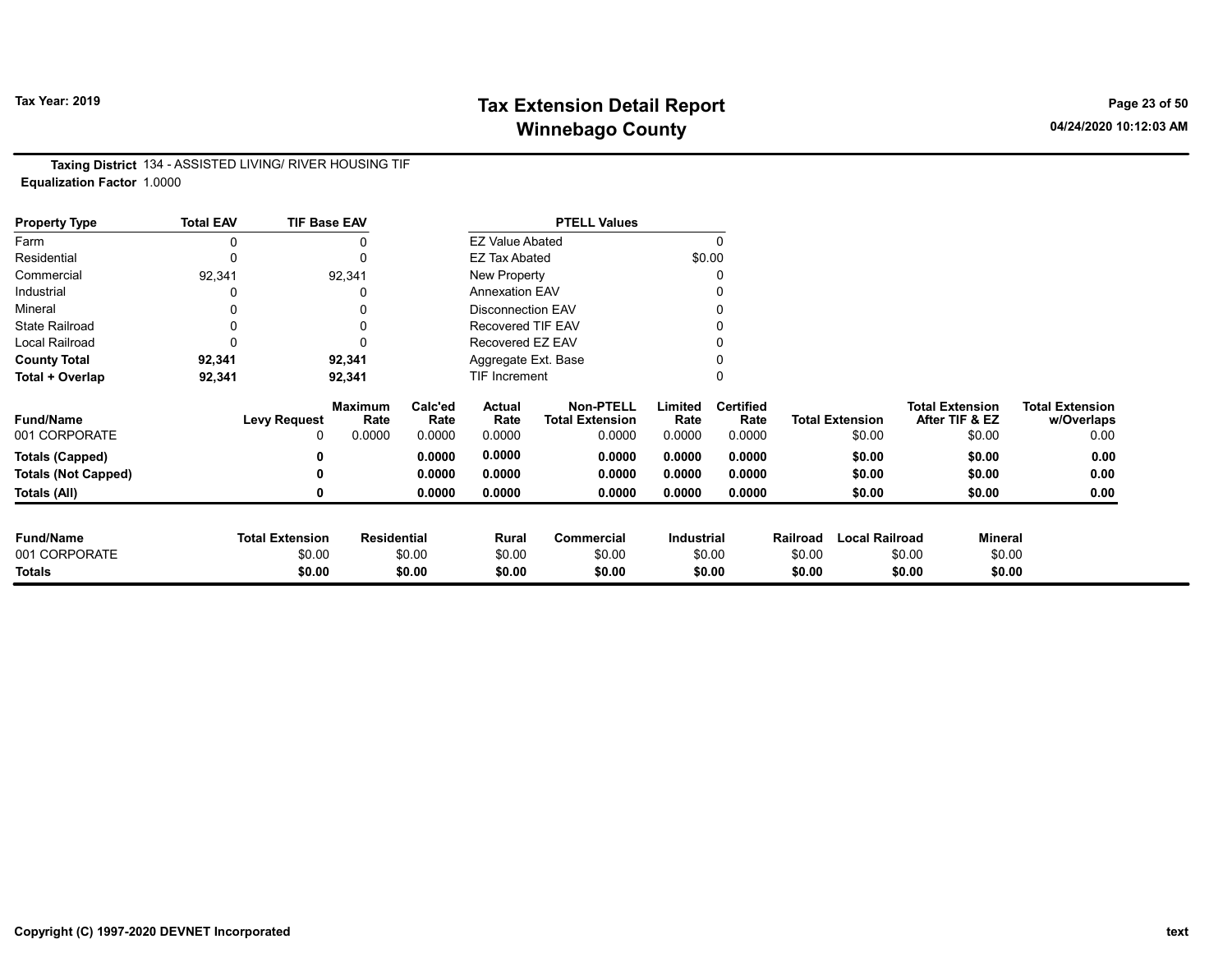# Tax Year: 2019 **Tax Extension Detail Report** Tax Year: 2019 **Page 24 of 50** Winnebago County and the County of the County of the County of the County of the County of the County of the County of the County of the County of the County of the County of the County of the County of the County of the C

Taxing District 135 - NORTH 2ND TIF MACHESNEY PARK Equalization Factor 1.0000

| <b>Property Type</b>       | <b>Total EAV</b> | <b>TIF Base EAV</b>    |                        |                 |                          | <b>PTELL Values</b>                        |                 |                          |          |                        |                        |                |                                      |
|----------------------------|------------------|------------------------|------------------------|-----------------|--------------------------|--------------------------------------------|-----------------|--------------------------|----------|------------------------|------------------------|----------------|--------------------------------------|
| Farm                       | 0                |                        |                        |                 | <b>EZ Value Abated</b>   |                                            |                 | 0                        |          |                        |                        |                |                                      |
| Residential                | 3,134,831        |                        | 2,777,144              |                 | <b>EZ Tax Abated</b>     |                                            |                 | \$0.00                   |          |                        |                        |                |                                      |
| Commercial                 | 8,883,374        |                        | 4,751,324              |                 | New Property             |                                            |                 | 0                        |          |                        |                        |                |                                      |
| Industrial                 | 121,973          |                        | 121,973                |                 | <b>Annexation EAV</b>    |                                            |                 |                          |          |                        |                        |                |                                      |
| Mineral                    |                  |                        |                        |                 | <b>Disconnection EAV</b> |                                            |                 | 0                        |          |                        |                        |                |                                      |
| <b>State Railroad</b>      | 0                |                        |                        |                 | Recovered TIF EAV        |                                            |                 |                          |          |                        |                        |                |                                      |
| Local Railroad             | 0                |                        |                        |                 | Recovered EZ EAV         |                                            |                 |                          |          |                        |                        |                |                                      |
| <b>County Total</b>        | 12,140,178       |                        | 7,650,441              |                 | Aggregate Ext. Base      |                                            |                 |                          |          |                        |                        |                |                                      |
| Total + Overlap            | 12,140,178       |                        | 7,650,441              |                 | <b>TIF Increment</b>     |                                            | 4,489,737       |                          |          |                        |                        |                |                                      |
| <b>Fund/Name</b>           |                  | <b>Levy Request</b>    | <b>Maximum</b><br>Rate | Calc'ed<br>Rate | Actual<br>Rate           | <b>Non-PTELL</b><br><b>Total Extension</b> | Limited<br>Rate | <b>Certified</b><br>Rate |          | <b>Total Extension</b> | <b>Total Extension</b> | After TIF & EZ | <b>Total Extension</b><br>w/Overlaps |
| 001 CORPORATE              |                  | 0                      | 0.0000                 | 0.0000          | 0.0000                   | 0.0000                                     | 0.0000          | 0.0000                   |          | \$0.00                 |                        | \$443,608.56   | 443608.56                            |
| <b>Totals (Capped)</b>     |                  | 0                      |                        | 0.0000          | 0.0000                   | 0.0000                                     | 0.0000          | 0.0000                   |          | \$0.00                 |                        | \$0.00         | 0.00                                 |
| <b>Totals (Not Capped)</b> |                  | 0                      |                        | 0.0000          | 0.0000                   | 0.0000                                     | 0.0000          | 0.0000                   |          | \$0.00                 |                        | \$443,608.56   | 443608.56                            |
| Totals (All)               |                  | 0                      |                        | 0.0000          | 0.0000                   | 0.0000                                     | 0.0000          | 0.0000                   |          | \$0.00                 |                        | \$443,608.56   | 443608.56                            |
| <b>Fund/Name</b>           |                  | <b>Total Extension</b> | <b>Residential</b>     |                 | Rural                    | <b>Commercial</b>                          | Industrial      |                          | Railroad | <b>Local Railroad</b>  |                        | <b>Mineral</b> |                                      |
| 001 CORPORATE              |                  | \$443,608.56           |                        | \$0.00          | \$0.00                   | \$0.00                                     |                 | \$0.00                   | \$0.00   |                        | \$0.00                 | \$0.00         |                                      |
| Totals                     |                  | \$443,608.56           |                        | \$0.00          | \$0.00                   | \$0.00                                     |                 | \$0.00                   | \$0.00   |                        | \$0.00                 | \$0.00         |                                      |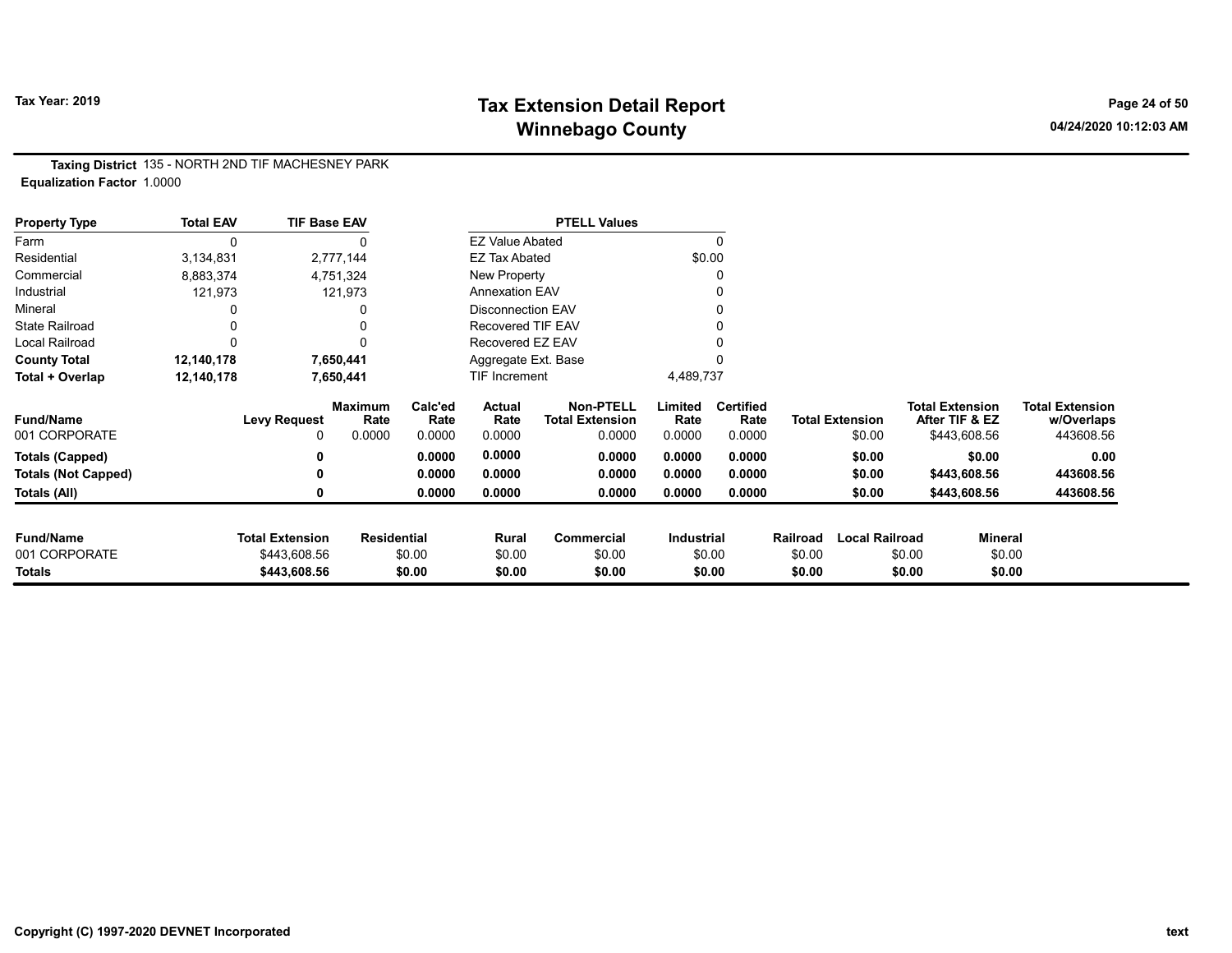# Tax Year: 2019 **Tax Extension Detail Report** Tax Year: 2019 **Page 25 of 50** Winnebago County and the County of the County of the County of the County of the County of the County of the County of the County of the County of the County of the County of the County of the County of the County of the C

Taxing District 137 - MAIN & WHITMAN TIF Equalization Factor 1.0000

| <b>Property Type</b>       | <b>Total EAV</b> | <b>TIF Base EAV</b>    |                        |                 |                          | <b>PTELL Values</b>                        |                 |                          |          |                        |                                          |                |                                      |
|----------------------------|------------------|------------------------|------------------------|-----------------|--------------------------|--------------------------------------------|-----------------|--------------------------|----------|------------------------|------------------------------------------|----------------|--------------------------------------|
| Farm                       |                  |                        |                        |                 | <b>EZ Value Abated</b>   |                                            |                 | $\mathbf{0}$             |          |                        |                                          |                |                                      |
| Residential                | 14,027           |                        | 14,027                 |                 | <b>EZ Tax Abated</b>     |                                            |                 | \$0.00                   |          |                        |                                          |                |                                      |
| Commercial                 | 1,829,243        |                        | 845,661                |                 | New Property             |                                            |                 |                          |          |                        |                                          |                |                                      |
| Industrial                 |                  |                        | 0                      |                 | <b>Annexation EAV</b>    |                                            |                 |                          |          |                        |                                          |                |                                      |
| Mineral                    |                  |                        | 0                      |                 | <b>Disconnection EAV</b> |                                            |                 |                          |          |                        |                                          |                |                                      |
| <b>State Railroad</b>      |                  |                        | 0                      |                 | Recovered TIF EAV        |                                            |                 |                          |          |                        |                                          |                |                                      |
| <b>Local Railroad</b>      |                  |                        | 0                      |                 | Recovered EZ EAV         |                                            |                 |                          |          |                        |                                          |                |                                      |
| <b>County Total</b>        | 1,843,270        |                        | 859,688                |                 | Aggregate Ext. Base      |                                            |                 |                          |          |                        |                                          |                |                                      |
| Total + Overlap            | 1,843,270        |                        | 859,688                |                 | <b>TIF Increment</b>     |                                            | 983,582         |                          |          |                        |                                          |                |                                      |
| <b>Fund/Name</b>           |                  | <b>Levy Request</b>    | <b>Maximum</b><br>Rate | Calc'ed<br>Rate | Actual<br>Rate           | <b>Non-PTELL</b><br><b>Total Extension</b> | Limited<br>Rate | <b>Certified</b><br>Rate |          | <b>Total Extension</b> | <b>Total Extension</b><br>After TIF & EZ |                | <b>Total Extension</b><br>w/Overlaps |
| 001 CORPORATE              |                  | 0                      | 0.0025                 | 0.0000          | 0.0000                   | 0.0000                                     | 0.0000          | 0.0000                   |          | \$0.00                 | \$131,767.54                             |                | 131767.54                            |
| <b>Totals (Capped)</b>     |                  |                        |                        | 0.0000          | 0.0000                   | 0.0000                                     | 0.0000          | 0.0000                   |          | \$0.00                 |                                          | \$0.00         | 0.00                                 |
| <b>Totals (Not Capped)</b> |                  |                        |                        | 0.0000          | 0.0000                   | 0.0000                                     | 0.0000          | 0.0000                   |          | \$0.00                 | \$131,767.54                             |                | 131767.54                            |
| Totals (All)               |                  |                        |                        | 0.0000          | 0.0000                   | 0.0000                                     | 0.0000          | 0.0000                   |          | \$0.00                 | \$131,767.54                             |                | 131767.54                            |
| <b>Fund/Name</b>           |                  | <b>Total Extension</b> | <b>Residential</b>     |                 | Rural                    | <b>Commercial</b>                          | Industrial      |                          | Railroad | <b>Local Railroad</b>  |                                          | <b>Mineral</b> |                                      |
| 001 CORPORATE              |                  | \$131,767.54           |                        | \$0.00          | \$0.00                   | \$0.00                                     |                 | \$0.00                   | \$0.00   |                        | \$0.00                                   | \$0.00         |                                      |
| Totals                     |                  | \$131,767.54           |                        | \$0.00          | \$0.00                   | \$0.00                                     |                 | \$0.00                   | \$0.00   |                        | \$0.00                                   | \$0.00         |                                      |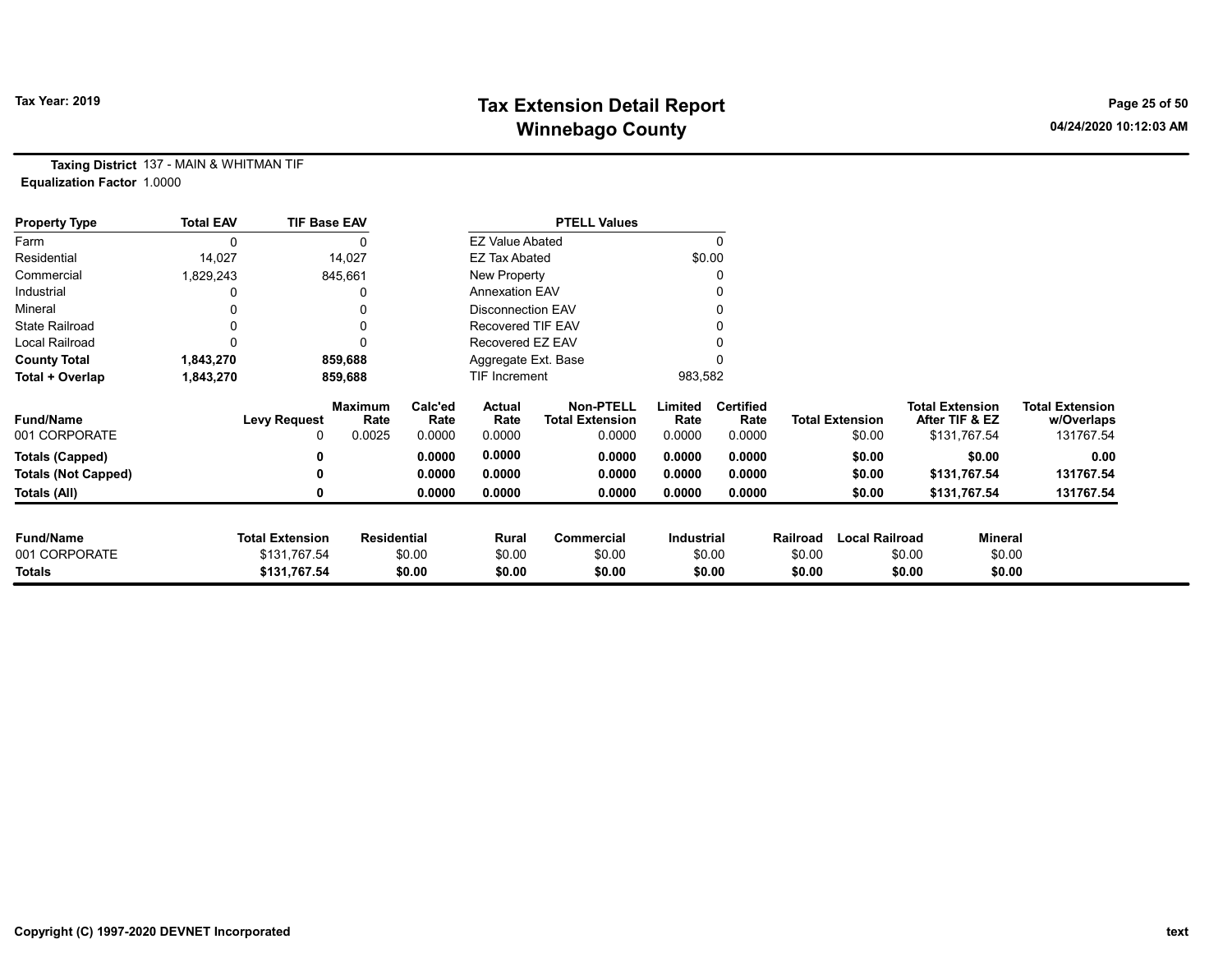# Tax Year: 2019 **Tax Extension Detail Report** Tax Year: 2019 **Page 26 of 50** Winnebago County and the County of the County of the County of the County of the County of the County of the County of the County of the County of the County of the County of the County of the County of the County of the C

Taxing District 138 - MIDTOWN TIF Equalization Factor 1.0000

| <b>Property Type</b>       | <b>Total EAV</b> | <b>TIF Base EAV</b>    |                        |                 |                          | <b>PTELL Values</b>                        |                   |                          |          |                        |                        |                |                                      |
|----------------------------|------------------|------------------------|------------------------|-----------------|--------------------------|--------------------------------------------|-------------------|--------------------------|----------|------------------------|------------------------|----------------|--------------------------------------|
| Farm                       | 0                |                        |                        |                 | <b>EZ Value Abated</b>   |                                            |                   | 0                        |          |                        |                        |                |                                      |
| Residential                | 2,663,720        |                        | 2,595,919              |                 | <b>EZ Tax Abated</b>     |                                            |                   | \$0.00                   |          |                        |                        |                |                                      |
| Commercial                 | 2,349,895        |                        | 2,045,469              |                 | New Property             |                                            |                   |                          |          |                        |                        |                |                                      |
| Industrial                 | 962,916          |                        | 961,284                |                 | <b>Annexation EAV</b>    |                                            |                   |                          |          |                        |                        |                |                                      |
| Mineral                    |                  |                        |                        |                 | <b>Disconnection EAV</b> |                                            |                   |                          |          |                        |                        |                |                                      |
| <b>State Railroad</b>      | 0                |                        |                        |                 | <b>Recovered TIF EAV</b> |                                            |                   |                          |          |                        |                        |                |                                      |
| <b>Local Railroad</b>      | 4,772            |                        | 4,772                  |                 | Recovered EZ EAV         |                                            |                   |                          |          |                        |                        |                |                                      |
| <b>County Total</b>        | 5,981,303        |                        | 5,607,444              |                 | Aggregate Ext. Base      |                                            |                   |                          |          |                        |                        |                |                                      |
| Total + Overlap            | 5,981,303        |                        | 5,607,444              |                 | TIF Increment            |                                            | 373,859           |                          |          |                        |                        |                |                                      |
| <b>Fund/Name</b>           |                  | <b>Levy Request</b>    | <b>Maximum</b><br>Rate | Calc'ed<br>Rate | Actual<br>Rate           | <b>Non-PTELL</b><br><b>Total Extension</b> | Limited<br>Rate   | <b>Certified</b><br>Rate |          | <b>Total Extension</b> | <b>Total Extension</b> | After TIF & EZ | <b>Total Extension</b><br>w/Overlaps |
| 001 CORPORATE              |                  | 0                      | 0.0025                 | 0.0000          | 0.0000                   | 0.0000                                     | 0.0000            | 0.0000                   |          | \$0.00                 |                        | \$50,085.00    | 50085.00                             |
| <b>Totals (Capped)</b>     |                  |                        |                        | 0.0000          | 0.0000                   | 0.0000                                     | 0.0000            | 0.0000                   |          | \$0.00                 |                        | \$0.00         | 0.00                                 |
| <b>Totals (Not Capped)</b> |                  | 0                      |                        | 0.0000          | 0.0000                   | 0.0000                                     | 0.0000            | 0.0000                   |          | \$0.00                 |                        | \$50,085.00    | 50085.00                             |
| Totals (All)               |                  | 0                      |                        | 0.0000          | 0.0000                   | 0.0000                                     | 0.0000            | 0.0000                   |          | \$0.00                 |                        | \$50,085.00    | 50085.00                             |
| <b>Fund/Name</b>           |                  | <b>Total Extension</b> | <b>Residential</b>     |                 | Rural                    | Commercial                                 | <b>Industrial</b> |                          | Railroad | <b>Local Railroad</b>  |                        | <b>Mineral</b> |                                      |
| 001 CORPORATE              |                  | \$50,085.00            |                        | \$0.00          | \$0.00                   | \$0.00                                     |                   | \$0.00                   | \$0.00   |                        | \$0.00                 | \$0.00         |                                      |
| <b>Totals</b>              |                  | \$50,085.00            |                        | \$0.00          | \$0.00                   | \$0.00                                     |                   | \$0.00                   | \$0.00   |                        | \$0.00                 | \$0.00         |                                      |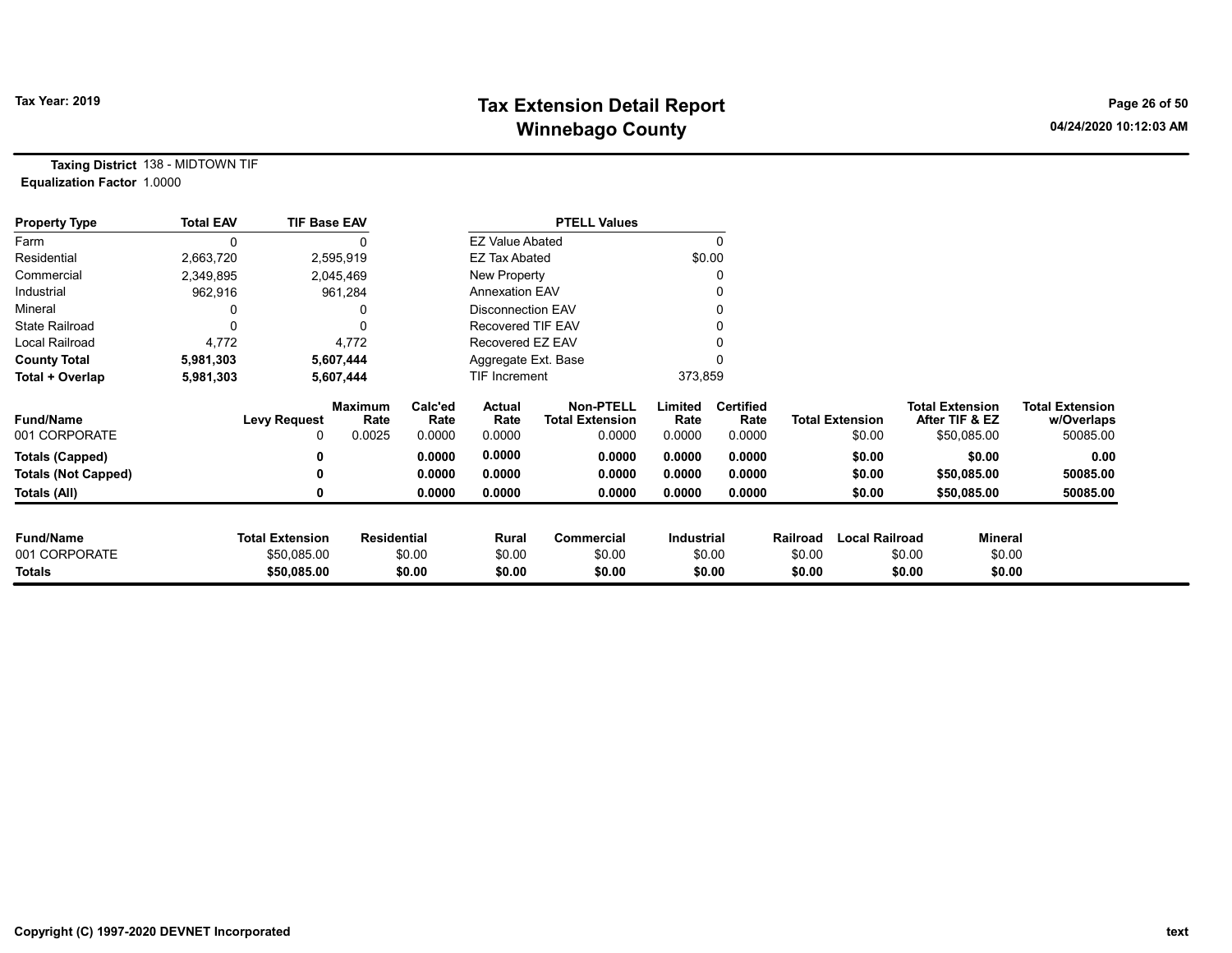# Tax Year: 2019 **Tax Extension Detail Report** Tax Year: 2019 **Page 27 of 50** Winnebago County and the County of the County of the County of the County of the County of the County of the County of the County of the County of the County of the County of the County of the County of the County of the C

Taxing District 139 - KISHWAUKEE & HARRISON TIF #2 Equalization Factor 1.0000

| <b>Property Type</b>       | <b>Total EAV</b> | <b>TIF Base EAV</b>    |                        |                 |                          | <b>PTELL Values</b>                        |                 |                          |          |                        |                                          |                                      |
|----------------------------|------------------|------------------------|------------------------|-----------------|--------------------------|--------------------------------------------|-----------------|--------------------------|----------|------------------------|------------------------------------------|--------------------------------------|
| Farm                       |                  |                        |                        |                 | <b>EZ Value Abated</b>   |                                            |                 | $\Omega$                 |          |                        |                                          |                                      |
| Residential                |                  |                        |                        |                 | <b>EZ Tax Abated</b>     |                                            | \$0.00          |                          |          |                        |                                          |                                      |
| Commercial                 |                  |                        |                        |                 | New Property             |                                            |                 | 0                        |          |                        |                                          |                                      |
| Industrial                 | 436,393          |                        | 436,393                |                 | <b>Annexation EAV</b>    |                                            |                 |                          |          |                        |                                          |                                      |
| Mineral                    |                  |                        |                        |                 | <b>Disconnection EAV</b> |                                            |                 |                          |          |                        |                                          |                                      |
| <b>State Railroad</b>      |                  |                        |                        |                 | Recovered TIF EAV        |                                            |                 |                          |          |                        |                                          |                                      |
| Local Railroad             |                  |                        |                        |                 | Recovered EZ EAV         |                                            |                 |                          |          |                        |                                          |                                      |
| <b>County Total</b>        | 436,393          |                        | 436,393                |                 | Aggregate Ext. Base      |                                            |                 |                          |          |                        |                                          |                                      |
| Total + Overlap            | 436,393          |                        | 436,393                |                 | <b>TIF Increment</b>     |                                            |                 | $\mathbf{0}$             |          |                        |                                          |                                      |
| <b>Fund/Name</b>           |                  | <b>Levy Request</b>    | <b>Maximum</b><br>Rate | Calc'ed<br>Rate | <b>Actual</b><br>Rate    | <b>Non-PTELL</b><br><b>Total Extension</b> | Limited<br>Rate | <b>Certified</b><br>Rate |          | <b>Total Extension</b> | <b>Total Extension</b><br>After TIF & EZ | <b>Total Extension</b><br>w/Overlaps |
| 001 CORPORATE              |                  | 0                      | 0.0025                 | 0.0000          | 0.0000                   | 0.0000                                     | 0.0000          | 0.0000                   |          | \$0.00                 | \$0.00                                   | 0.00                                 |
| <b>Totals (Capped)</b>     |                  |                        |                        | 0.0000          | 0.0000                   | 0.0000                                     | 0.0000          | 0.0000                   |          | \$0.00                 | \$0.00                                   | 0.00                                 |
| <b>Totals (Not Capped)</b> |                  |                        |                        | 0.0000          | 0.0000                   | 0.0000                                     | 0.0000          | 0.0000                   |          | \$0.00                 | \$0.00                                   | 0.00                                 |
| Totals (All)               |                  |                        |                        | 0.0000          | 0.0000                   | 0.0000                                     | 0.0000          | 0.0000                   |          | \$0.00                 | \$0.00                                   | 0.00                                 |
| <b>Fund/Name</b>           |                  | <b>Total Extension</b> | <b>Residential</b>     |                 | Rural                    | <b>Commercial</b>                          | Industrial      |                          | Railroad | <b>Local Railroad</b>  | <b>Mineral</b>                           |                                      |
| 001 CORPORATE              |                  | \$0.00                 |                        | \$0.00          | \$0.00                   | \$0.00                                     |                 | \$0.00                   | \$0.00   |                        | \$0.00<br>\$0.00                         |                                      |
| <b>Totals</b>              |                  | \$0.00                 |                        | \$0.00          | \$0.00                   | \$0.00                                     |                 | \$0.00                   | \$0.00   |                        | \$0.00<br>\$0.00                         |                                      |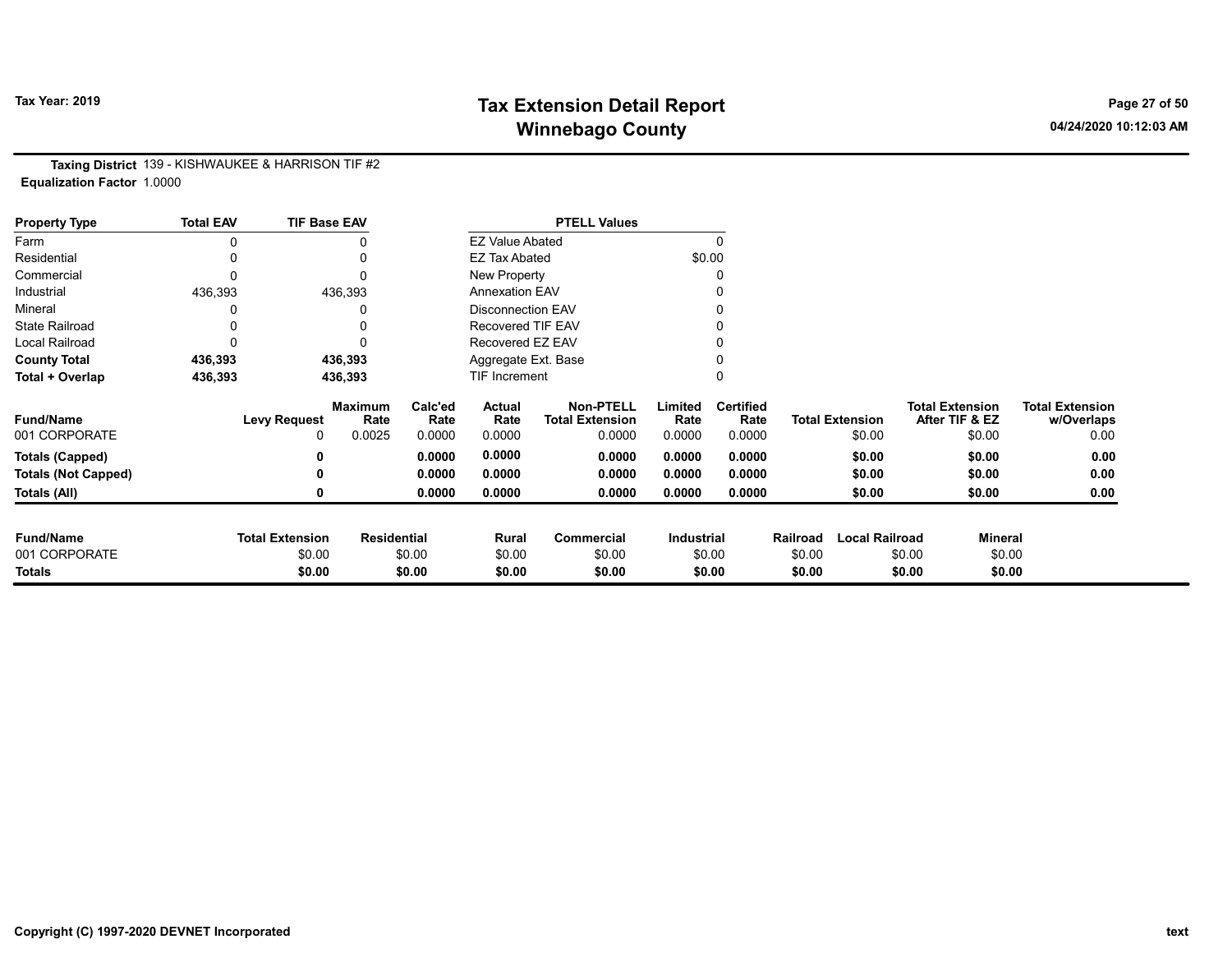# Tax Year: 2019 **Tax Extension Detail Report** Tax Year: 2019 **Page 28 of 50** Winnebago County and the County of the County of the County of the County of the County of the County of the County of the County of the County of the County of the County of the County of the County of the County of the C

Taxing District 140 - FORMER BELOIT CORP TIF Equalization Factor 1.0000

| <b>Property Type</b>       | <b>Total EAV</b> | <b>TIF Base EAV</b>    |                        |                 |                          | <b>PTELL Values</b>                        |                   |                          |          |                        |                                          |                                      |
|----------------------------|------------------|------------------------|------------------------|-----------------|--------------------------|--------------------------------------------|-------------------|--------------------------|----------|------------------------|------------------------------------------|--------------------------------------|
| Farm                       | 0                |                        |                        |                 | <b>EZ Value Abated</b>   |                                            |                   |                          |          |                        |                                          |                                      |
| Residential                | 0                |                        |                        |                 | <b>EZ Tax Abated</b>     |                                            | \$0.00            |                          |          |                        |                                          |                                      |
| Commercial                 | 25,560           |                        | 23,271                 |                 | New Property             |                                            |                   |                          |          |                        |                                          |                                      |
| Industrial                 | 4,379,683        |                        | 1,686,814              |                 | <b>Annexation EAV</b>    |                                            |                   |                          |          |                        |                                          |                                      |
| Mineral                    |                  |                        |                        |                 | <b>Disconnection EAV</b> |                                            |                   |                          |          |                        |                                          |                                      |
| <b>State Railroad</b>      |                  |                        |                        |                 | <b>Recovered TIF EAV</b> |                                            |                   |                          |          |                        |                                          |                                      |
| Local Railroad             |                  |                        |                        |                 | Recovered EZ EAV         |                                            |                   |                          |          |                        |                                          |                                      |
| <b>County Total</b>        | 4,405,243        |                        | 1,710,085              |                 | Aggregate Ext. Base      |                                            |                   |                          |          |                        |                                          |                                      |
| Total + Overlap            | 4,405,243        |                        | 1,710,085              |                 | TIF Increment            |                                            | 2,695,158         |                          |          |                        |                                          |                                      |
| <b>Fund/Name</b>           |                  | <b>Levy Request</b>    | <b>Maximum</b><br>Rate | Calc'ed<br>Rate | Actual<br>Rate           | <b>Non-PTELL</b><br><b>Total Extension</b> | Limited<br>Rate   | <b>Certified</b><br>Rate |          | <b>Total Extension</b> | <b>Total Extension</b><br>After TIF & EZ | <b>Total Extension</b><br>w/Overlaps |
| 001 CORPORATE              |                  | 0                      | 0.0025                 | 0.0000          | 0.0000                   | 0.0000                                     | 0.0000            | 0.0000                   |          | \$0.00                 | \$264,462.48                             | 264462.48                            |
| <b>Totals (Capped)</b>     |                  | 0                      |                        | 0.0000          | 0.0000                   | 0.0000                                     | 0.0000            | 0.0000                   |          | \$0.00                 | \$0.00                                   | 0.00                                 |
| <b>Totals (Not Capped)</b> |                  | 0                      |                        | 0.0000          | 0.0000                   | 0.0000                                     | 0.0000            | 0.0000                   |          | \$0.00                 | \$264,462.48                             | 264462.48                            |
| Totals (All)               |                  | 0                      |                        | 0.0000          | 0.0000                   | 0.0000                                     | 0.0000            | 0.0000                   |          | \$0.00                 | \$264,462.48                             | 264462.48                            |
|                            |                  |                        |                        |                 |                          |                                            |                   |                          |          |                        |                                          |                                      |
| <b>Fund/Name</b>           |                  | <b>Total Extension</b> | <b>Residential</b>     |                 | Rural                    | Commercial                                 | <b>Industrial</b> |                          | Railroad | <b>Local Railroad</b>  |                                          | Mineral                              |
| 001 CORPORATE              |                  | \$264,462.48           |                        | \$0.00          | \$0.00                   | \$0.00                                     |                   | \$0.00                   | \$0.00   |                        | \$0.00                                   | \$0.00                               |
| Totals                     |                  | \$264,462.48           |                        | \$0.00          | \$0.00                   | \$0.00                                     |                   | \$0.00                   | \$0.00   |                        | \$0.00                                   | \$0.00                               |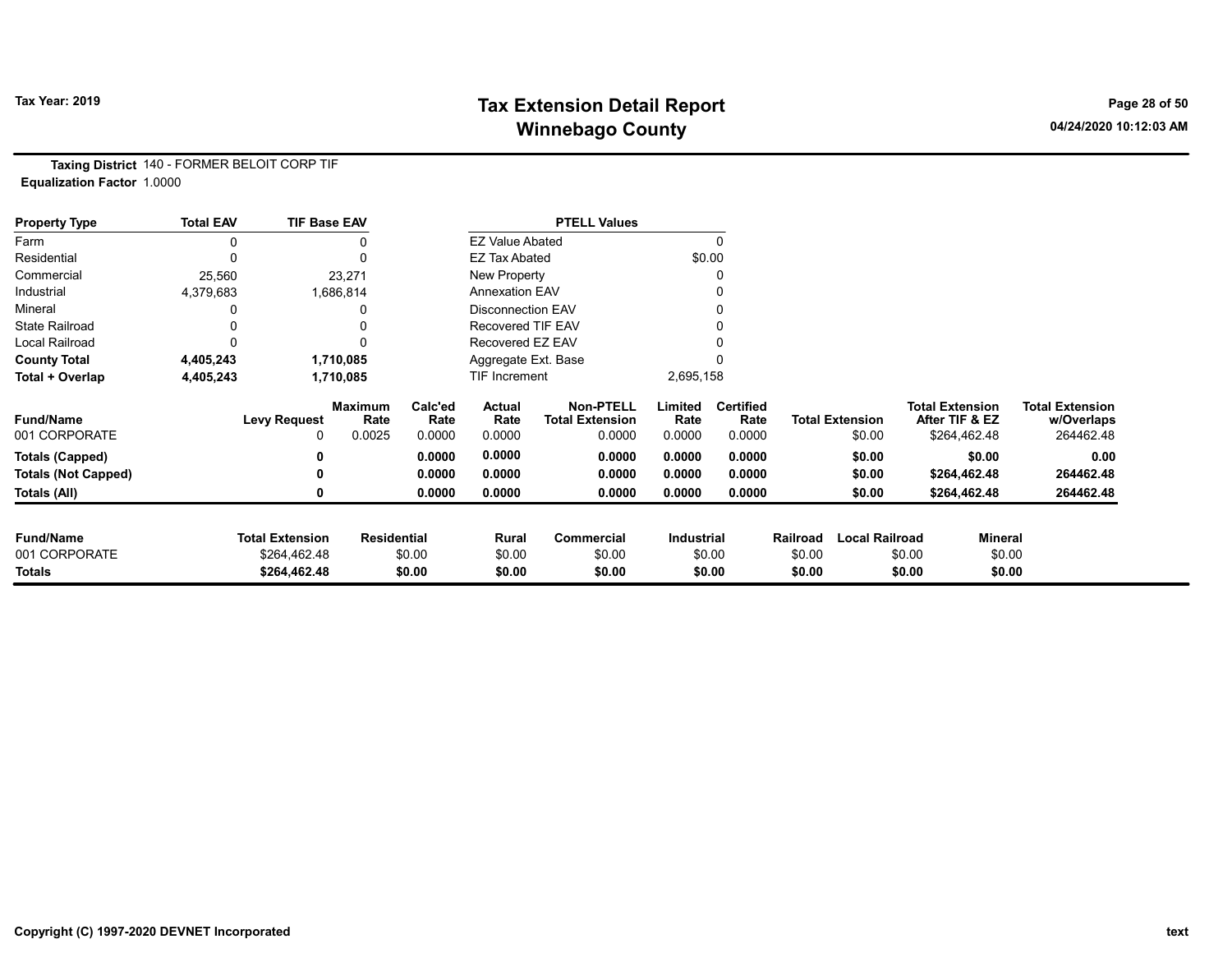# Tax Year: 2019 **Tax Extension Detail Report** Tax Year: 2019 **Page 29 of 50** Winnebago County and the County of the County of the County of the County of the County of the County of the County of the County of the County of the County of the County of the County of the County of the County of the C

Taxing District 141 - GLOBAL TRADE TIF #3 Equalization Factor 1.0000

| <b>Property Type</b>       | <b>Total EAV</b> | <b>TIF Base EAV</b>    |                        |                 |                          | <b>PTELL Values</b>                        |                 |                          |          |                        |        |                                          |                                      |
|----------------------------|------------------|------------------------|------------------------|-----------------|--------------------------|--------------------------------------------|-----------------|--------------------------|----------|------------------------|--------|------------------------------------------|--------------------------------------|
| Farm                       |                  |                        |                        |                 | <b>EZ Value Abated</b>   |                                            |                 | $\mathbf{0}$             |          |                        |        |                                          |                                      |
| Residential                | 505,622          |                        | 476,521                |                 | <b>EZ Tax Abated</b>     |                                            |                 | \$0.00                   |          |                        |        |                                          |                                      |
| Commercial                 | 3,808,879        |                        | 3,672,482              |                 | New Property             |                                            |                 |                          |          |                        |        |                                          |                                      |
| Industrial                 | 10,637,656       |                        | 10,360,060             |                 | <b>Annexation EAV</b>    |                                            |                 |                          |          |                        |        |                                          |                                      |
| Mineral                    |                  |                        | 0                      |                 | <b>Disconnection EAV</b> |                                            |                 |                          |          |                        |        |                                          |                                      |
| <b>State Railroad</b>      |                  |                        |                        |                 | Recovered TIF EAV        |                                            |                 |                          |          |                        |        |                                          |                                      |
| <b>Local Railroad</b>      |                  |                        |                        |                 | Recovered EZ EAV         |                                            |                 |                          |          |                        |        |                                          |                                      |
| <b>County Total</b>        | 14,952,157       |                        | 14,509,063             |                 | Aggregate Ext. Base      |                                            |                 |                          |          |                        |        |                                          |                                      |
| Total + Overlap            | 14,952,157       |                        | 14,509,063             |                 | TIF Increment            |                                            | 443,094         |                          |          |                        |        |                                          |                                      |
| <b>Fund/Name</b>           |                  | <b>Levy Request</b>    | <b>Maximum</b><br>Rate | Calc'ed<br>Rate | Actual<br>Rate           | <b>Non-PTELL</b><br><b>Total Extension</b> | Limited<br>Rate | <b>Certified</b><br>Rate |          | <b>Total Extension</b> |        | <b>Total Extension</b><br>After TIF & EZ | <b>Total Extension</b><br>w/Overlaps |
| 001 CORPORATE              |                  | 0                      | 0.0025                 | 0.0000          | 0.0000                   | 0.0000                                     | 0.0000          | 0.0000                   |          | \$0.00                 |        | \$59,360.06                              | 59360.06                             |
| <b>Totals (Capped)</b>     |                  |                        |                        | 0.0000          | 0.0000                   | 0.0000                                     | 0.0000          | 0.0000                   |          | \$0.00                 |        | \$0.00                                   | 0.00                                 |
| <b>Totals (Not Capped)</b> |                  |                        |                        | 0.0000          | 0.0000                   | 0.0000                                     | 0.0000          | 0.0000                   |          | \$0.00                 |        | \$59,360.06                              | 59360.06                             |
| Totals (All)               |                  |                        |                        | 0.0000          | 0.0000                   | 0.0000                                     | 0.0000          | 0.0000                   |          | \$0.00                 |        | \$59,360.06                              | 59360.06                             |
| <b>Fund/Name</b>           |                  | <b>Total Extension</b> | <b>Residential</b>     |                 | Rural                    | <b>Commercial</b>                          | Industrial      |                          | Railroad | <b>Local Railroad</b>  |        | <b>Mineral</b>                           |                                      |
| 001 CORPORATE              |                  | \$59,360.06            |                        | \$0.00          | \$0.00                   | \$0.00                                     |                 | \$0.00                   | \$0.00   |                        | \$0.00 | \$0.00                                   |                                      |
| Totals                     |                  | \$59,360.06            |                        | \$0.00          | \$0.00                   | \$0.00                                     |                 | \$0.00                   | \$0.00   |                        | \$0.00 | \$0.00                                   |                                      |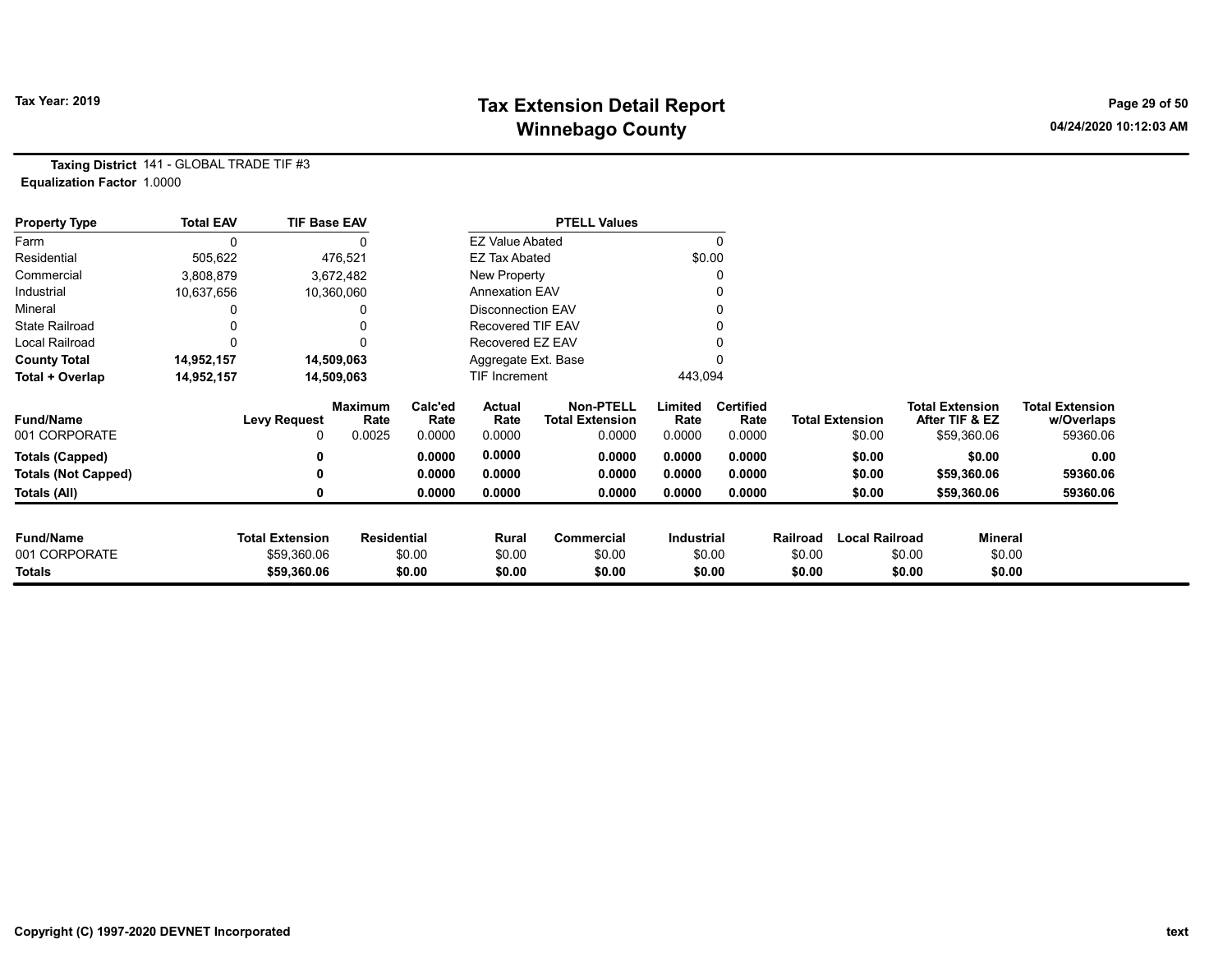# Tax Year: 2019 **Tax Extension Detail Report** Tax Year: 2019 **Page 30 of 50** Winnebago County and the County of the County of the County of the County of the County of the County of the County of the County of the County of the County of the County of the County of the County of the County of the C

Taxing District 142 - RIVER DISTRICT NORTH TIF Equalization Factor 1.0000

| <b>Property Type</b>       | <b>Total EAV</b> | <b>TIF Base EAV</b>    |                        |                 |                        | <b>PTELL Values</b>                        |                   |                          |          |                        |                                          |              |                                      |
|----------------------------|------------------|------------------------|------------------------|-----------------|------------------------|--------------------------------------------|-------------------|--------------------------|----------|------------------------|------------------------------------------|--------------|--------------------------------------|
| Farm                       |                  |                        |                        |                 | <b>EZ Value Abated</b> |                                            |                   | $\Omega$                 |          |                        |                                          |              |                                      |
| Residential                | 1,561,064        |                        | 1,498,197              |                 | <b>EZ Tax Abated</b>   |                                            |                   | \$0.00                   |          |                        |                                          |              |                                      |
| Commercial                 | 9,906,343        |                        | 7,519,183              |                 | New Property           |                                            |                   |                          |          |                        |                                          |              |                                      |
| Industrial                 | 81,666           |                        | 77,480                 |                 | <b>Annexation EAV</b>  |                                            |                   |                          |          |                        |                                          |              |                                      |
| Mineral                    |                  |                        |                        |                 | Disconnection EAV      |                                            |                   |                          |          |                        |                                          |              |                                      |
| <b>State Railroad</b>      |                  |                        |                        |                 | Recovered TIF EAV      |                                            |                   |                          |          |                        |                                          |              |                                      |
| <b>Local Railroad</b>      |                  |                        |                        |                 | Recovered EZ EAV       |                                            |                   |                          |          |                        |                                          |              |                                      |
| <b>County Total</b>        | 11,549,073       |                        | 9,094,860              |                 | Aggregate Ext. Base    |                                            |                   |                          |          |                        |                                          |              |                                      |
| Total + Overlap            | 11,549,073       |                        | 9,094,860              |                 | <b>TIF Increment</b>   |                                            | 2,454,213         |                          |          |                        |                                          |              |                                      |
| <b>Fund/Name</b>           |                  | <b>Levy Request</b>    | <b>Maximum</b><br>Rate | Calc'ed<br>Rate | Actual<br>Rate         | <b>Non-PTELL</b><br><b>Total Extension</b> | Limited<br>Rate   | <b>Certified</b><br>Rate |          | <b>Total Extension</b> | <b>Total Extension</b><br>After TIF & EZ |              | <b>Total Extension</b><br>w/Overlaps |
| 001 CORPORATE              |                  | 0                      | 0.0000                 | 0.0000          | 0.0000                 | 0.0000                                     | 0.0000            | 0.0000                   |          | \$0.00                 |                                          | \$328,783.82 | 328783.82                            |
| <b>Totals (Capped)</b>     |                  |                        |                        | 0.0000          | 0.0000                 | 0.0000                                     | 0.0000            | 0.0000                   |          | \$0.00                 |                                          | \$0.00       | 0.00                                 |
| <b>Totals (Not Capped)</b> |                  |                        |                        | 0.0000          | 0.0000                 | 0.0000                                     | 0.0000            | 0.0000                   |          | \$0.00                 |                                          | \$328,783.82 | 328783.82                            |
| Totals (All)               |                  | 0                      |                        | 0.0000          | 0.0000                 | 0.0000                                     | 0.0000            | 0.0000                   |          | \$0.00                 |                                          | \$328,783.82 | 328783.82                            |
| <b>Fund/Name</b>           |                  | <b>Total Extension</b> | <b>Residential</b>     |                 | Rural                  | Commercial                                 | <b>Industrial</b> |                          | Railroad | <b>Local Railroad</b>  |                                          | Mineral      |                                      |
| 001 CORPORATE              |                  | \$328,783.82           |                        | \$0.00          | \$0.00                 | \$0.00                                     |                   | \$0.00                   | \$0.00   |                        | \$0.00                                   | \$0.00       |                                      |
| Totals                     |                  | \$328,783.82           |                        | \$0.00          | \$0.00                 | \$0.00                                     |                   | \$0.00                   | \$0.00   |                        | \$0.00                                   | \$0.00       |                                      |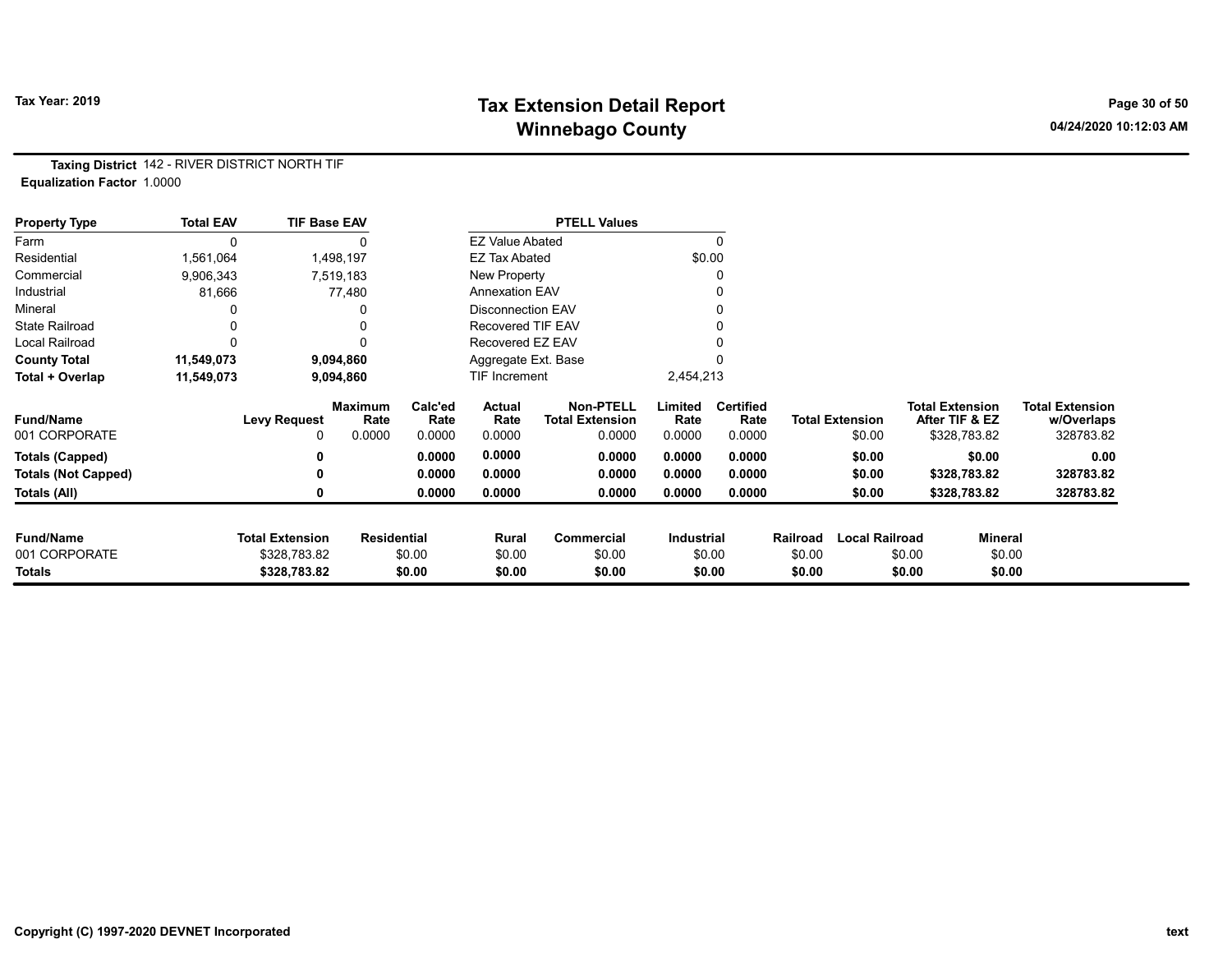# Tax Year: 2019 **Tax Extension Detail Report** Tax Year: 2019 **Page 31 of 50** Winnebago County and the County of the County of the County of the County of the County of the County of the County of the County of the County of the County of the County of the County of the County of the County of the C

Taxing District 143 - BROADWAY TIF Equalization Factor 1.0000

| <b>Property Type</b>       | <b>Total EAV</b> | <b>TIF Base EAV</b>    |                        |                 |                          | <b>PTELL Values</b>                        |                 |                          |          |                        |                                          |                |                                      |
|----------------------------|------------------|------------------------|------------------------|-----------------|--------------------------|--------------------------------------------|-----------------|--------------------------|----------|------------------------|------------------------------------------|----------------|--------------------------------------|
| Farm                       |                  |                        |                        |                 | <b>EZ Value Abated</b>   |                                            |                 | $\Omega$                 |          |                        |                                          |                |                                      |
| Residential                | 5,456,218        |                        | 5,420,650              |                 | <b>EZ Tax Abated</b>     |                                            |                 | \$0.00                   |          |                        |                                          |                |                                      |
| Commercial                 | 4,718,533        |                        | 4,330,146              |                 | New Property             |                                            |                 | 0                        |          |                        |                                          |                |                                      |
| Industrial                 | 2,151,591        |                        | 2,037,322              |                 | <b>Annexation EAV</b>    |                                            |                 | 0                        |          |                        |                                          |                |                                      |
| Mineral                    |                  |                        |                        |                 | <b>Disconnection EAV</b> |                                            |                 | 0                        |          |                        |                                          |                |                                      |
| <b>State Railroad</b>      |                  |                        |                        |                 | Recovered TIF EAV        |                                            |                 |                          |          |                        |                                          |                |                                      |
| Local Railroad             | 706              |                        | 706                    |                 | Recovered EZ EAV         |                                            |                 |                          |          |                        |                                          |                |                                      |
| <b>County Total</b>        | 12,327,048       |                        | 11,788,824             |                 | Aggregate Ext. Base      |                                            |                 |                          |          |                        |                                          |                |                                      |
| Total + Overlap            | 12,327,048       |                        | 11,788,824             |                 | <b>TIF Increment</b>     |                                            | 538,224         |                          |          |                        |                                          |                |                                      |
| <b>Fund/Name</b>           |                  | <b>Levy Request</b>    | <b>Maximum</b><br>Rate | Calc'ed<br>Rate | Actual<br>Rate           | <b>Non-PTELL</b><br><b>Total Extension</b> | Limited<br>Rate | <b>Certified</b><br>Rate |          | <b>Total Extension</b> | <b>Total Extension</b><br>After TIF & EZ |                | <b>Total Extension</b><br>w/Overlaps |
| 001 CORPORATE              |                  | 0                      | 0.0000                 | 0.0000          | 0.0000                   | 0.0000                                     | 0.0000          | 0.0000                   |          | \$0.00                 |                                          | \$72,104.46    | 72104.46                             |
| Totals (Capped)            |                  |                        |                        | 0.0000          | 0.0000                   | 0.0000                                     | 0.0000          | 0.0000                   |          | \$0.00                 |                                          | \$0.00         | 0.00                                 |
| <b>Totals (Not Capped)</b> |                  |                        |                        | 0.0000          | 0.0000                   | 0.0000                                     | 0.0000          | 0.0000                   |          | \$0.00                 |                                          | \$72,104.46    | 72104.46                             |
| Totals (All)               |                  |                        |                        | 0.0000          | 0.0000                   | 0.0000                                     | 0.0000          | 0.0000                   |          | \$0.00                 |                                          | \$72,104.46    | 72104.46                             |
| <b>Fund/Name</b>           |                  | <b>Total Extension</b> | <b>Residential</b>     |                 | Rural                    | Commercial                                 | Industrial      |                          | Railroad | <b>Local Railroad</b>  |                                          | <b>Mineral</b> |                                      |
| 001 CORPORATE              |                  | \$72,104.46            |                        | \$0.00          | \$0.00                   | \$0.00                                     |                 | \$0.00                   | \$0.00   |                        | \$0.00                                   | \$0.00         |                                      |
| Totals                     |                  | \$72,104.46            |                        | \$0.00          | \$0.00                   | \$0.00                                     |                 | \$0.00                   | \$0.00   |                        | \$0.00                                   | \$0.00         |                                      |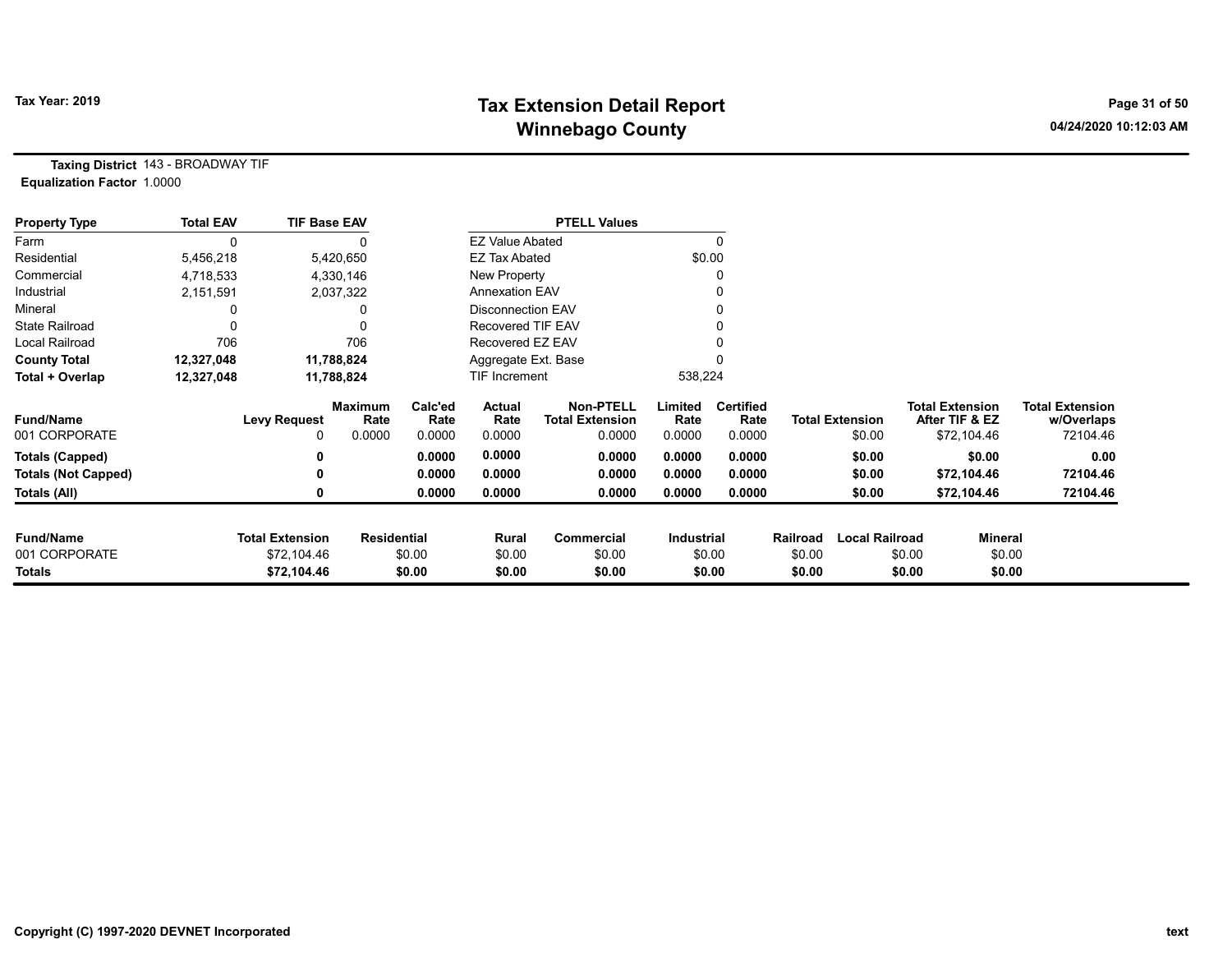# Tax Year: 2019 **Tax Extension Detail Report** Tax Year: 2019 **Page 32 of 50** Winnebago County and the County of the County of the County of the County of the County of the County of the County of the County of the County of the County of the County of the County of the County of the County of the C

Taxing District 144 - EAST RIVER TIF Equalization Factor 1.0000

| <b>Property Type</b>       | <b>Total EAV</b> | <b>TIF Base EAV</b>    |                        |                 |                          | <b>PTELL Values</b>                        |                   |                          |          |                        |                                          |                                      |
|----------------------------|------------------|------------------------|------------------------|-----------------|--------------------------|--------------------------------------------|-------------------|--------------------------|----------|------------------------|------------------------------------------|--------------------------------------|
| Farm                       | 0                |                        |                        |                 | EZ Value Abated          |                                            |                   | 0                        |          |                        |                                          |                                      |
| Residential                | 3,316,630        |                        | 3,016,500              |                 | <b>EZ Tax Abated</b>     |                                            |                   | \$0.00                   |          |                        |                                          |                                      |
| Commercial                 | 6,206,271        |                        | 3,437,634              |                 | New Property             |                                            |                   |                          |          |                        |                                          |                                      |
| Industrial                 | 1,837,289        |                        | 1,814,919              |                 | <b>Annexation EAV</b>    |                                            |                   |                          |          |                        |                                          |                                      |
| Mineral                    |                  |                        |                        |                 | <b>Disconnection EAV</b> |                                            |                   |                          |          |                        |                                          |                                      |
| <b>State Railroad</b>      |                  |                        |                        |                 | Recovered TIF EAV        |                                            |                   |                          |          |                        |                                          |                                      |
| <b>Local Railroad</b>      | 1,982            |                        | 1,982                  |                 | Recovered EZ EAV         |                                            |                   |                          |          |                        |                                          |                                      |
| <b>County Total</b>        | 11,362,172       |                        | 8,271,035              |                 | Aggregate Ext. Base      |                                            |                   |                          |          |                        |                                          |                                      |
| Total + Overlap            | 11,362,172       |                        | 8,271,035              |                 | TIF Increment            |                                            | 3,091,137         |                          |          |                        |                                          |                                      |
| <b>Fund/Name</b>           |                  | <b>Levy Request</b>    | <b>Maximum</b><br>Rate | Calc'ed<br>Rate | Actual<br>Rate           | <b>Non-PTELL</b><br><b>Total Extension</b> | Limited<br>Rate   | <b>Certified</b><br>Rate |          | <b>Total Extension</b> | <b>Total Extension</b><br>After TIF & EZ | <b>Total Extension</b><br>w/Overlaps |
| 001 CORPORATE              |                  | 0                      | 0.0025                 | 0.0000          | 0.0000                   | 0.0000                                     | 0.0000            | 0.0000                   |          | \$0.00                 | \$414,110.76                             | 414110.76                            |
| Totals (Capped)            |                  | 0                      |                        | 0.0000          | 0.0000                   | 0.0000                                     | 0.0000            | 0.0000                   |          | \$0.00                 | \$0.00                                   | 0.00                                 |
| <b>Totals (Not Capped)</b> |                  | 0                      |                        | 0.0000          | 0.0000                   | 0.0000                                     | 0.0000            | 0.0000                   |          | \$0.00                 | \$414,110.76                             | 414110.76                            |
| Totals (All)               |                  | 0                      |                        | 0.0000          | 0.0000                   | 0.0000                                     | 0.0000            | 0.0000                   |          | \$0.00                 | \$414,110.76                             | 414110.76                            |
| <b>Fund/Name</b>           |                  | <b>Total Extension</b> | <b>Residential</b>     |                 | Rural                    | Commercial                                 | <b>Industrial</b> |                          | Railroad | <b>Local Railroad</b>  |                                          | <b>Mineral</b>                       |
| 001 CORPORATE              |                  | \$414,110.76           |                        | \$0.00          | \$0.00                   | \$0.00                                     |                   | \$0.00                   | \$0.00   |                        | \$0.00                                   | \$0.00                               |
| <b>Totals</b>              |                  | \$414,110.76           |                        | \$0.00          | \$0.00                   | \$0.00                                     |                   | \$0.00                   | \$0.00   |                        | \$0.00                                   | \$0.00                               |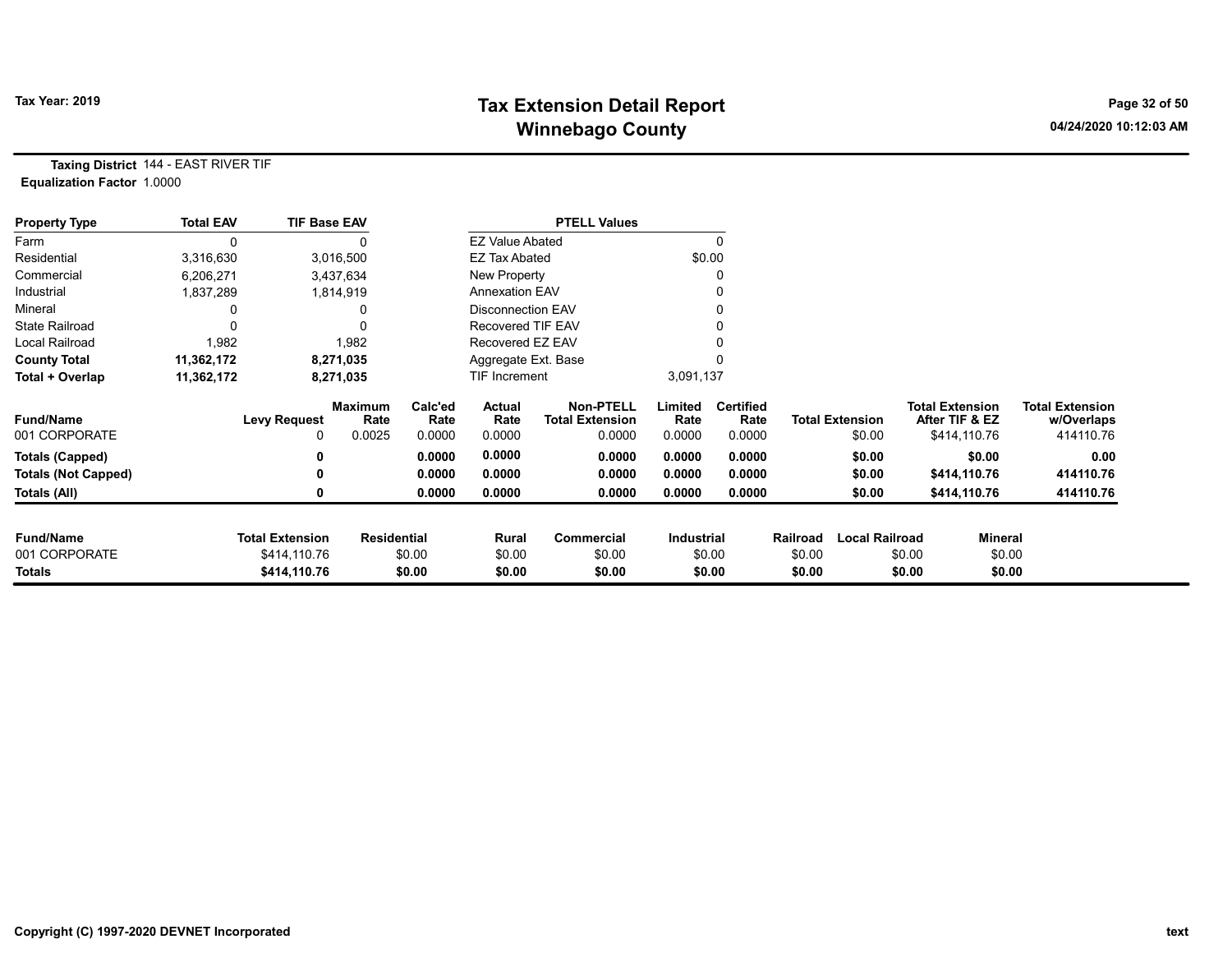# Tax Year: 2019 **Tax Extension Detail Report** Tax Year: 2019 **Page 33 of 50** Winnebago County and the County of the County of the County of the County of the County of the County of the County of the County of the County of the County of the County of the County of the County of the County of the C

Taxing District 145 - SUMNER ROAD / GROVE ST TIF Equalization Factor 1.0000

| <b>Property Type</b>       | <b>Total EAV</b> | <b>TIF Base EAV</b>    |                        |                 |                          | <b>PTELL Values</b>                        |                   |                          |          |                        |                                          |                                      |
|----------------------------|------------------|------------------------|------------------------|-----------------|--------------------------|--------------------------------------------|-------------------|--------------------------|----------|------------------------|------------------------------------------|--------------------------------------|
| Farm                       | 0                |                        | 0                      |                 | <b>EZ Value Abated</b>   |                                            |                   | 0                        |          |                        |                                          |                                      |
| Residential                | 61,434           |                        | 61,434                 |                 | <b>EZ Tax Abated</b>     |                                            | \$0.00            |                          |          |                        |                                          |                                      |
| Commercial                 | 0                |                        | 0                      |                 | New Property             |                                            |                   |                          |          |                        |                                          |                                      |
| Industrial                 |                  |                        | 0                      |                 | <b>Annexation EAV</b>    |                                            |                   |                          |          |                        |                                          |                                      |
| Mineral                    |                  |                        | 0                      |                 | <b>Disconnection EAV</b> |                                            |                   |                          |          |                        |                                          |                                      |
| <b>State Railroad</b>      | 0                |                        | 0                      |                 | Recovered TIF EAV        |                                            |                   |                          |          |                        |                                          |                                      |
| Local Railroad             | 0                |                        | 0                      |                 | Recovered EZ EAV         |                                            |                   |                          |          |                        |                                          |                                      |
| <b>County Total</b>        | 61,434           |                        | 61,434                 |                 | Aggregate Ext. Base      |                                            |                   |                          |          |                        |                                          |                                      |
| Total + Overlap            | 61,434           |                        | 61,434                 |                 | TIF Increment            |                                            |                   | 0                        |          |                        |                                          |                                      |
| <b>Fund/Name</b>           |                  | <b>Levy Request</b>    | <b>Maximum</b><br>Rate | Calc'ed<br>Rate | <b>Actual</b><br>Rate    | <b>Non-PTELL</b><br><b>Total Extension</b> | Limited<br>Rate   | <b>Certified</b><br>Rate |          | <b>Total Extension</b> | <b>Total Extension</b><br>After TIF & EZ | <b>Total Extension</b><br>w/Overlaps |
| 001 CORPORATE              |                  |                        | 0.0000                 | 0.0000          | 0.0000                   | 0.0000                                     | 0.0000            | 0.0000                   |          | \$0.00                 | \$0.00                                   | 0.00                                 |
| <b>Totals (Capped)</b>     |                  |                        |                        | 0.0000          | 0.0000                   | 0.0000                                     | 0.0000            | 0.0000                   |          | \$0.00                 | \$0.00                                   | 0.00                                 |
| <b>Totals (Not Capped)</b> |                  |                        |                        | 0.0000          | 0.0000                   | 0.0000                                     | 0.0000            | 0.0000                   |          | \$0.00                 | \$0.00                                   | 0.00                                 |
| Totals (All)               |                  |                        |                        | 0.0000          | 0.0000                   | 0.0000                                     | 0.0000            | 0.0000                   |          | \$0.00                 | \$0.00                                   | 0.00                                 |
|                            |                  |                        |                        |                 |                          |                                            |                   |                          |          |                        |                                          |                                      |
| <b>Fund/Name</b>           |                  | <b>Total Extension</b> | <b>Residential</b>     |                 | Rural                    | Commercial                                 | <b>Industrial</b> |                          | Railroad | <b>Local Railroad</b>  | Mineral                                  |                                      |
| 001 CORPORATE              |                  | \$0.00                 |                        | \$0.00          | \$0.00                   | \$0.00                                     | \$0.00            |                          | \$0.00   |                        | \$0.00                                   | \$0.00                               |
| <b>Totals</b>              |                  | \$0.00                 |                        | \$0.00          | \$0.00                   | \$0.00                                     | \$0.00            |                          | \$0.00   |                        | \$0.00                                   | \$0.00                               |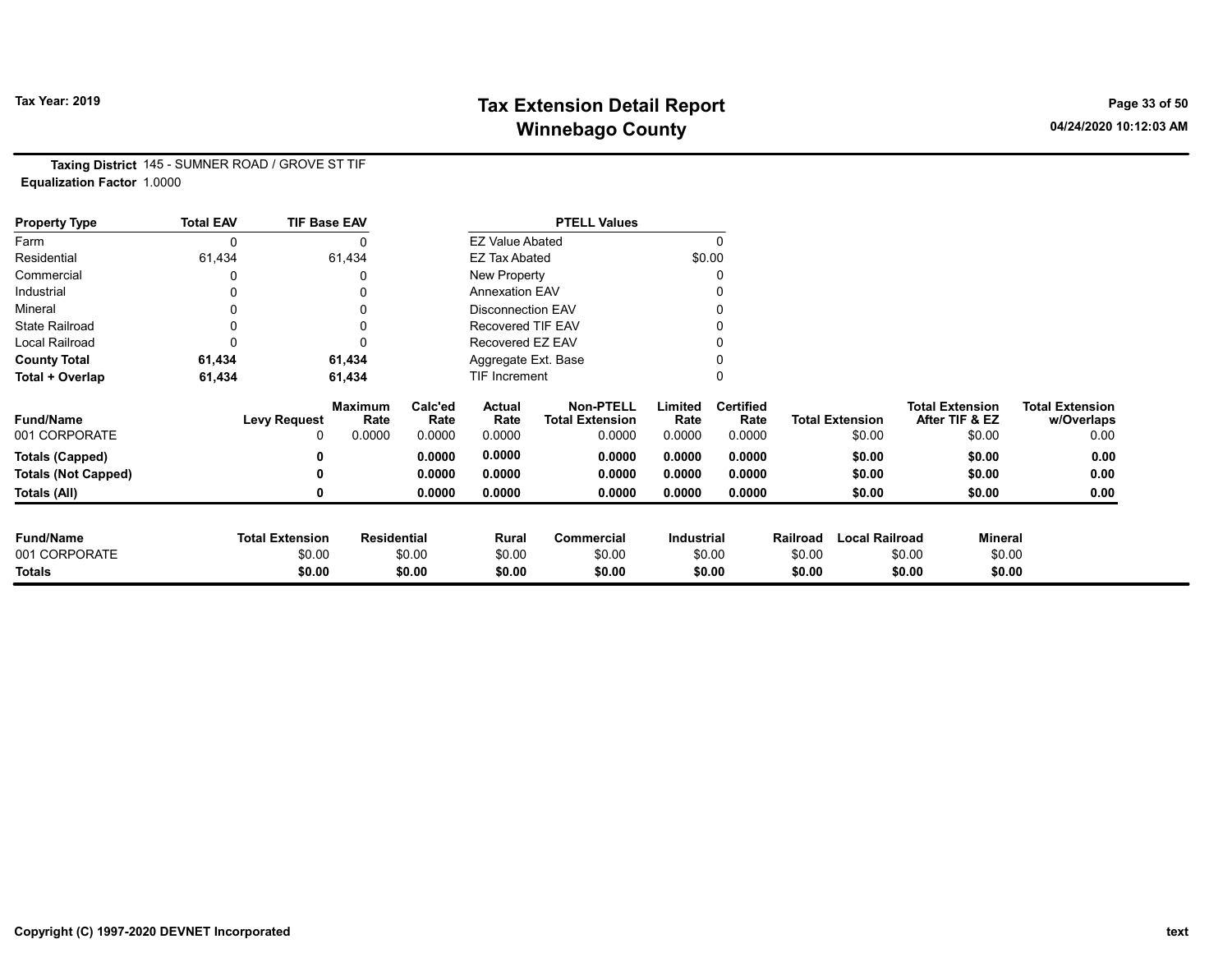# Tax Year: 2019 **Tax Extension Detail Report** Tax Year: 2019 **Page 34 of 50** Winnebago County and the County of the County of the County of the County of the County of the County of the County of the County of the County of the County of the County of the County of the County of the County of the C

Taxing District 146 - LOVES PARK CORP CENTER TIF Equalization Factor 1.0000

| <b>Property Type</b>       | <b>Total EAV</b> | <b>TIF Base EAV</b>    |                        |                 |                        | <b>PTELL Values</b>                        |                 |                          |          |                        |        |                                          |                                      |
|----------------------------|------------------|------------------------|------------------------|-----------------|------------------------|--------------------------------------------|-----------------|--------------------------|----------|------------------------|--------|------------------------------------------|--------------------------------------|
| Farm                       | 30,678           |                        | 16,392                 |                 | <b>EZ Value Abated</b> |                                            |                 |                          |          |                        |        |                                          |                                      |
| Residential                | 9,781            |                        | 9,292                  |                 | EZ Tax Abated          |                                            | \$0.00          |                          |          |                        |        |                                          |                                      |
| Commercial                 | 442,193          |                        | 442,052                |                 | New Property           |                                            |                 |                          |          |                        |        |                                          |                                      |
| Industrial                 | 7,773,396        |                        | 3,552,924              |                 | Annexation EAV         |                                            | 8,184           |                          |          |                        |        |                                          |                                      |
| Mineral                    |                  |                        |                        |                 | Disconnection EAV      |                                            |                 |                          |          |                        |        |                                          |                                      |
| <b>State Railroad</b>      |                  |                        |                        |                 | Recovered TIF EAV      |                                            |                 |                          |          |                        |        |                                          |                                      |
| Local Railroad             | 0                |                        |                        |                 | Recovered EZ EAV       |                                            |                 |                          |          |                        |        |                                          |                                      |
| <b>County Total</b>        | 8,256,048        |                        | 4,020,660              |                 | Aggregate Ext. Base    |                                            |                 |                          |          |                        |        |                                          |                                      |
| Total + Overlap            | 8,256,048        |                        | 4,020,660              |                 | TIF Increment          |                                            | 4,235,388       |                          |          |                        |        |                                          |                                      |
| <b>Fund/Name</b>           |                  | <b>Levy Request</b>    | <b>Maximum</b><br>Rate | Calc'ed<br>Rate | <b>Actual</b><br>Rate  | <b>Non-PTELL</b><br><b>Total Extension</b> | Limited<br>Rate | <b>Certified</b><br>Rate |          | <b>Total Extension</b> |        | <b>Total Extension</b><br>After TIF & EZ | <b>Total Extension</b><br>w/Overlaps |
| 001 CORPORATE              |                  | $\Omega$               | 0.0025                 | 0.0000          | 0.0000                 | 0.0000                                     | 0.0000          | 0.0000                   |          | \$0.00                 |        | \$433,092.00                             | 433092.00                            |
| <b>Totals (Capped)</b>     |                  |                        |                        | 0.0000          | 0.0000                 | 0.0000                                     | 0.0000          | 0.0000                   |          | \$0.00                 |        | \$0.00                                   | 0.00                                 |
| <b>Totals (Not Capped)</b> |                  |                        |                        | 0.0000          | 0.0000                 | 0.0000                                     | 0.0000          | 0.0000                   |          | \$0.00                 |        | \$433,092.00                             | 433092.00                            |
| Totals (All)               |                  |                        |                        | 0.0000          | 0.0000                 | 0.0000                                     | 0.0000          | 0.0000                   |          | \$0.00                 |        | \$433,092.00                             | 433092.00                            |
| <b>Fund/Name</b>           |                  | <b>Total Extension</b> | <b>Residential</b>     |                 | Rural                  | Commercial                                 | Industrial      |                          | Railroad | <b>Local Railroad</b>  |        | Mineral                                  |                                      |
| 001 CORPORATE              |                  | \$433,092.00           |                        | \$0.00          | \$0.00                 | \$0.00                                     |                 | \$0.00                   | \$0.00   |                        | \$0.00 | \$0.00                                   |                                      |
| Totals                     |                  | \$433,092.00           |                        | \$0.00          | \$0.00                 | \$0.00                                     |                 | \$0.00                   | \$0.00   |                        | \$0.00 | \$0.00                                   |                                      |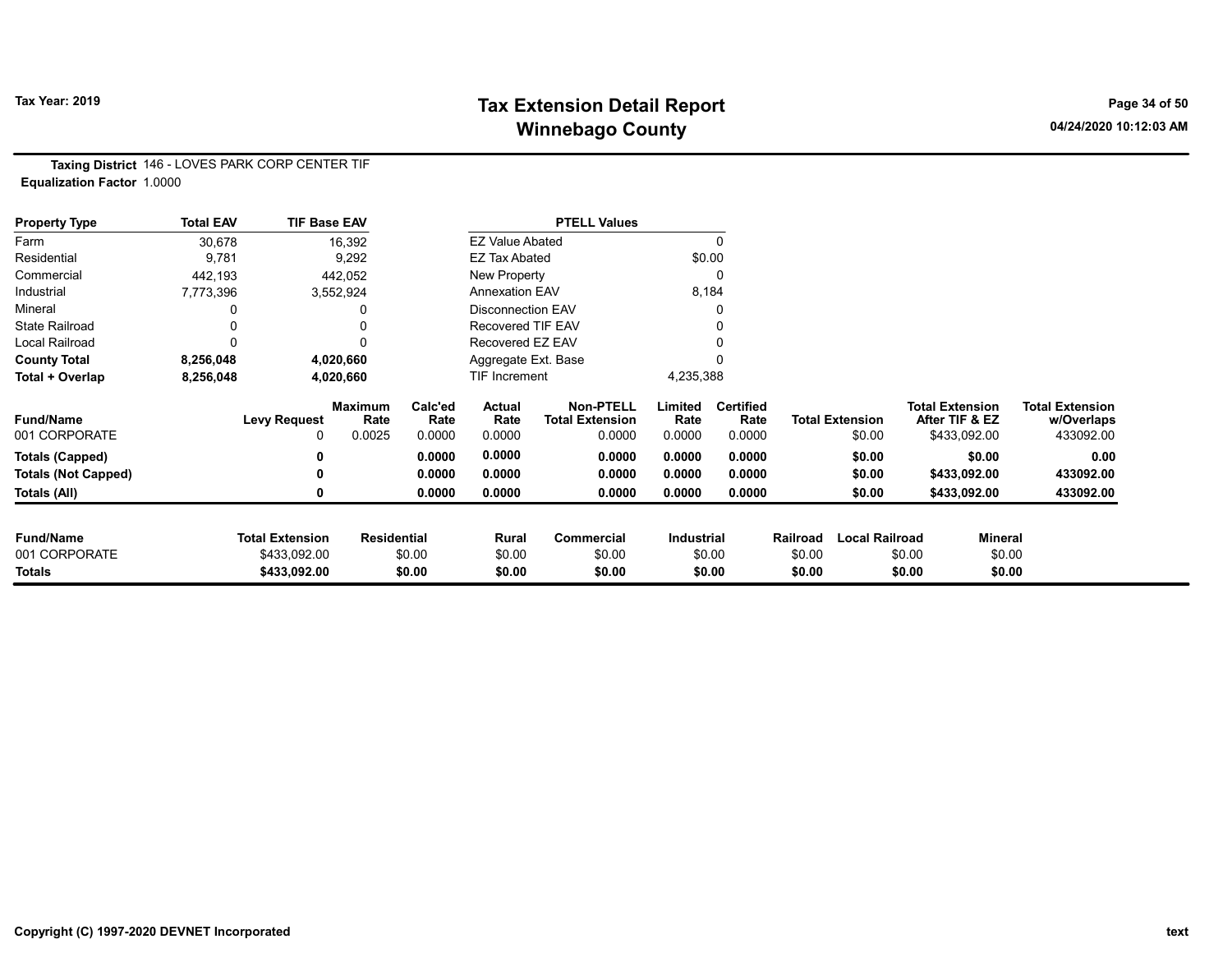# Tax Year: 2019 **Tax Extension Detail Report** Tax Year: 2019 **Page 35 of 50** Winnebago County and the County of the County of the County of the County of the County of the County of the County of the County of the County of the County of the County of the County of the County of the County of the C

Taxing District 147 - WESTSTONE TIF Equalization Factor 1.0000

| <b>Property Type</b>       | <b>Total EAV</b> | <b>TIF Base EAV</b>    |                        |                 |                          | <b>PTELL Values</b>                        |                 |                          |          |                        |                                          |              |                                      |
|----------------------------|------------------|------------------------|------------------------|-----------------|--------------------------|--------------------------------------------|-----------------|--------------------------|----------|------------------------|------------------------------------------|--------------|--------------------------------------|
| Farm                       | 80,232           |                        | 56,157                 |                 | <b>EZ Value Abated</b>   |                                            |                 |                          |          |                        |                                          |              |                                      |
| Residential                | 16,963           |                        | 3,049                  |                 | EZ Tax Abated            |                                            | \$0.00          |                          |          |                        |                                          |              |                                      |
| Commercial                 | 15,117           |                        | 15,117                 |                 | New Property             |                                            |                 |                          |          |                        |                                          |              |                                      |
| Industrial                 | 5,562,515        |                        | 75,734                 |                 | <b>Annexation EAV</b>    |                                            |                 |                          |          |                        |                                          |              |                                      |
| Mineral                    |                  |                        | 0                      |                 | <b>Disconnection EAV</b> |                                            |                 |                          |          |                        |                                          |              |                                      |
| <b>State Railroad</b>      |                  |                        | 0                      |                 | Recovered TIF EAV        |                                            |                 |                          |          |                        |                                          |              |                                      |
| <b>Local Railroad</b>      |                  |                        | $\Omega$               |                 | Recovered EZ EAV         |                                            |                 |                          |          |                        |                                          |              |                                      |
| <b>County Total</b>        | 5,674,827        |                        | 150,057                |                 | Aggregate Ext. Base      |                                            |                 |                          |          |                        |                                          |              |                                      |
| Total + Overlap            | 5,674,827        |                        | 150,057                |                 | TIF Increment            |                                            | 5,524,770       |                          |          |                        |                                          |              |                                      |
| <b>Fund/Name</b>           |                  | <b>Levy Request</b>    | <b>Maximum</b><br>Rate | Calc'ed<br>Rate | Actual<br>Rate           | <b>Non-PTELL</b><br><b>Total Extension</b> | Limited<br>Rate | <b>Certified</b><br>Rate |          | <b>Total Extension</b> | <b>Total Extension</b><br>After TIF & EZ |              | <b>Total Extension</b><br>w/Overlaps |
| 001 CORPORATE              |                  | 0                      | 0.0000                 | 0.0000          | 0.0000                   | 0.0000                                     | 0.0000          | 0.0000                   |          | \$0.00                 |                                          | \$547,485.24 | 547485.24                            |
| <b>Totals (Capped)</b>     |                  |                        |                        | 0.0000          | 0.0000                   | 0.0000                                     | 0.0000          | 0.0000                   |          | \$0.00                 |                                          | \$0.00       | 0.00                                 |
| <b>Totals (Not Capped)</b> |                  |                        |                        | 0.0000          | 0.0000                   | 0.0000                                     | 0.0000          | 0.0000                   |          | \$0.00                 |                                          | \$547,485.24 | 547485.24                            |
| Totals (All)               |                  |                        |                        | 0.0000          | 0.0000                   | 0.0000                                     | 0.0000          | 0.0000                   |          | \$0.00                 |                                          | \$547,485.24 | 547485.24                            |
| <b>Fund/Name</b>           |                  | <b>Total Extension</b> | <b>Residential</b>     |                 | Rural                    | <b>Commercial</b>                          | Industrial      |                          | Railroad | <b>Local Railroad</b>  |                                          | Mineral      |                                      |
| 001 CORPORATE              |                  | \$547,485.24           |                        | \$0.00          | \$0.00                   | \$0.00                                     |                 | \$0.00                   | \$0.00   |                        | \$0.00                                   | \$0.00       |                                      |
| Totals                     |                  | \$547,485.24           |                        | \$0.00          | \$0.00                   | \$0.00                                     |                 | \$0.00                   | \$0.00   |                        | \$0.00                                   | \$0.00       |                                      |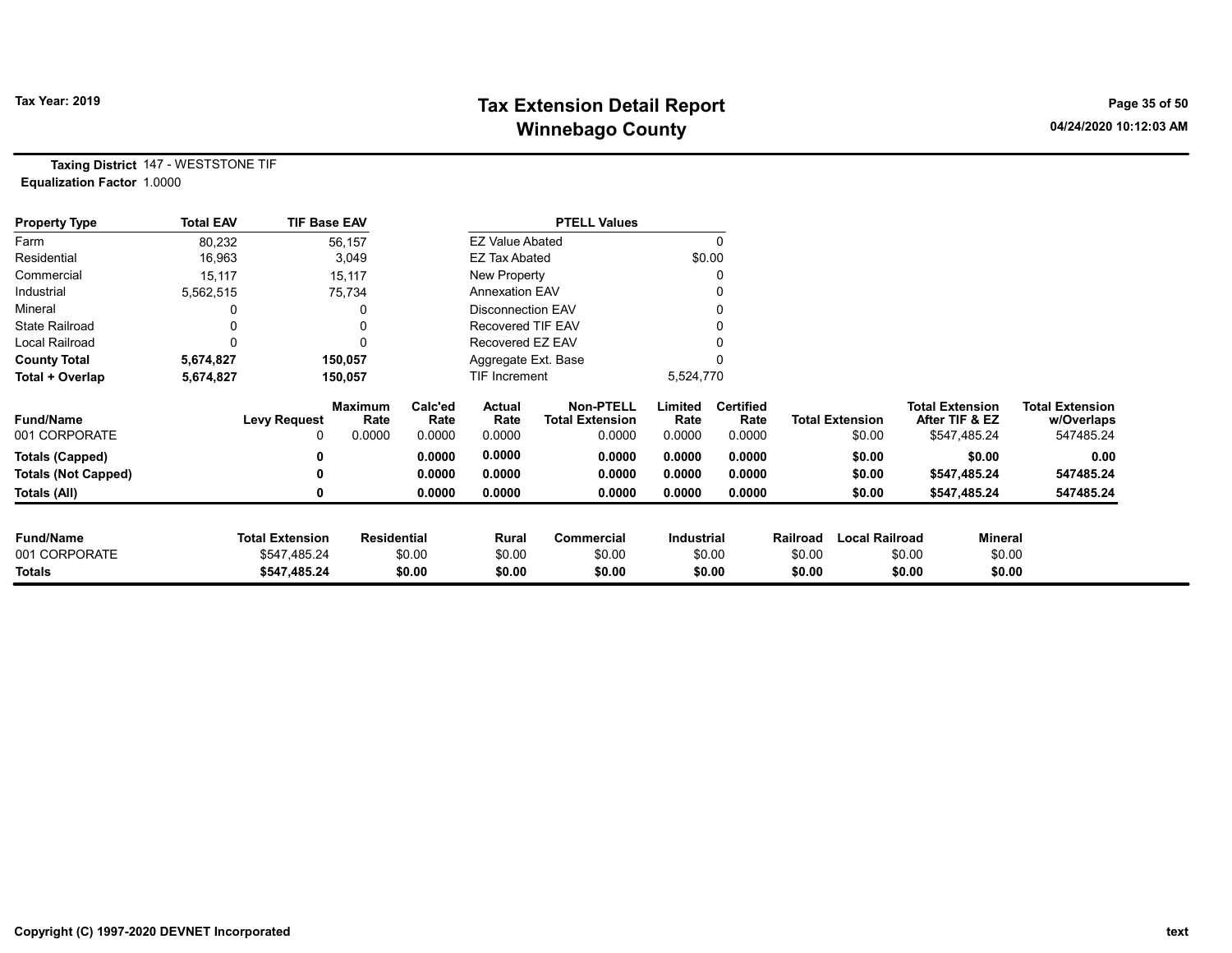# Tax Year: 2019 **Tax Extension Detail Report** Tax Year: 2019 **Page 36 of 50** Winnebago County and the County of the County of the County of the County of the County of the County of the County of the County of the County of the County of the County of the County of the County of the County of the C

Taxing District 148 - NORTH WILLOW CREEK TIF Equalization Factor 1.0000

| <b>Property Type</b>       | <b>Total EAV</b> | <b>TIF Base EAV</b>    |                        |                 |                        | <b>PTELL Values</b>                        |                   |                          |          |                        |        |                                          |                                      |
|----------------------------|------------------|------------------------|------------------------|-----------------|------------------------|--------------------------------------------|-------------------|--------------------------|----------|------------------------|--------|------------------------------------------|--------------------------------------|
| Farm                       | 2,339            |                        | 627                    |                 | <b>EZ Value Abated</b> |                                            |                   |                          |          |                        |        |                                          |                                      |
| Residential                |                  |                        |                        |                 | <b>EZ Tax Abated</b>   |                                            |                   | \$0.00                   |          |                        |        |                                          |                                      |
| Commercial                 |                  |                        |                        |                 | New Property           |                                            |                   |                          |          |                        |        |                                          |                                      |
| Industrial                 | 1,573,408        |                        | 1,398,501              |                 | <b>Annexation EAV</b>  |                                            |                   |                          |          |                        |        |                                          |                                      |
| Mineral                    |                  |                        |                        |                 | Disconnection EAV      |                                            |                   |                          |          |                        |        |                                          |                                      |
| <b>State Railroad</b>      |                  |                        |                        |                 | Recovered TIF EAV      |                                            |                   |                          |          |                        |        |                                          |                                      |
| <b>Local Railroad</b>      |                  |                        |                        |                 | Recovered EZ EAV       |                                            |                   |                          |          |                        |        |                                          |                                      |
| <b>County Total</b>        | 1,575,747        |                        | 1,399,128              |                 | Aggregate Ext. Base    |                                            |                   |                          |          |                        |        |                                          |                                      |
| Total + Overlap            | 1,575,747        |                        | 1,399,128              |                 | <b>TIF Increment</b>   |                                            | 176,619           |                          |          |                        |        |                                          |                                      |
| <b>Fund/Name</b>           |                  | <b>Levy Request</b>    | <b>Maximum</b><br>Rate | Calc'ed<br>Rate | Actual<br>Rate         | <b>Non-PTELL</b><br><b>Total Extension</b> | Limited<br>Rate   | <b>Certified</b><br>Rate |          | <b>Total Extension</b> |        | <b>Total Extension</b><br>After TIF & EZ | <b>Total Extension</b><br>w/Overlaps |
| 001 CORPORATE              |                  | 0                      | 0.0000                 | 0.0000          | 0.0000                 | 0.0000                                     | 0.0000            | 0.0000                   |          | \$0.00                 |        | \$17,952.28                              | 17952.28                             |
| <b>Totals (Capped)</b>     |                  |                        |                        | 0.0000          | 0.0000                 | 0.0000                                     | 0.0000            | 0.0000                   |          | \$0.00                 |        | \$0.00                                   | 0.00                                 |
| <b>Totals (Not Capped)</b> |                  |                        |                        | 0.0000          | 0.0000                 | 0.0000                                     | 0.0000            | 0.0000                   |          | \$0.00                 |        | \$17,952.28                              | 17952.28                             |
| Totals (All)               |                  | 0                      |                        | 0.0000          | 0.0000                 | 0.0000                                     | 0.0000            | 0.0000                   |          | \$0.00                 |        | \$17,952.28                              | 17952.28                             |
| <b>Fund/Name</b>           |                  | <b>Total Extension</b> | <b>Residential</b>     |                 | Rural                  | Commercial                                 | <b>Industrial</b> |                          | Railroad | <b>Local Railroad</b>  |        | Mineral                                  |                                      |
| 001 CORPORATE              |                  | \$17,952.28            |                        | \$0.00          | \$0.00                 | \$0.00                                     |                   | \$0.00                   | \$0.00   |                        | \$0.00 | \$0.00                                   |                                      |
| <b>Totals</b>              |                  | \$17,952.28            |                        | \$0.00          | \$0.00                 | \$0.00                                     |                   | \$0.00                   | \$0.00   |                        | \$0.00 | \$0.00                                   |                                      |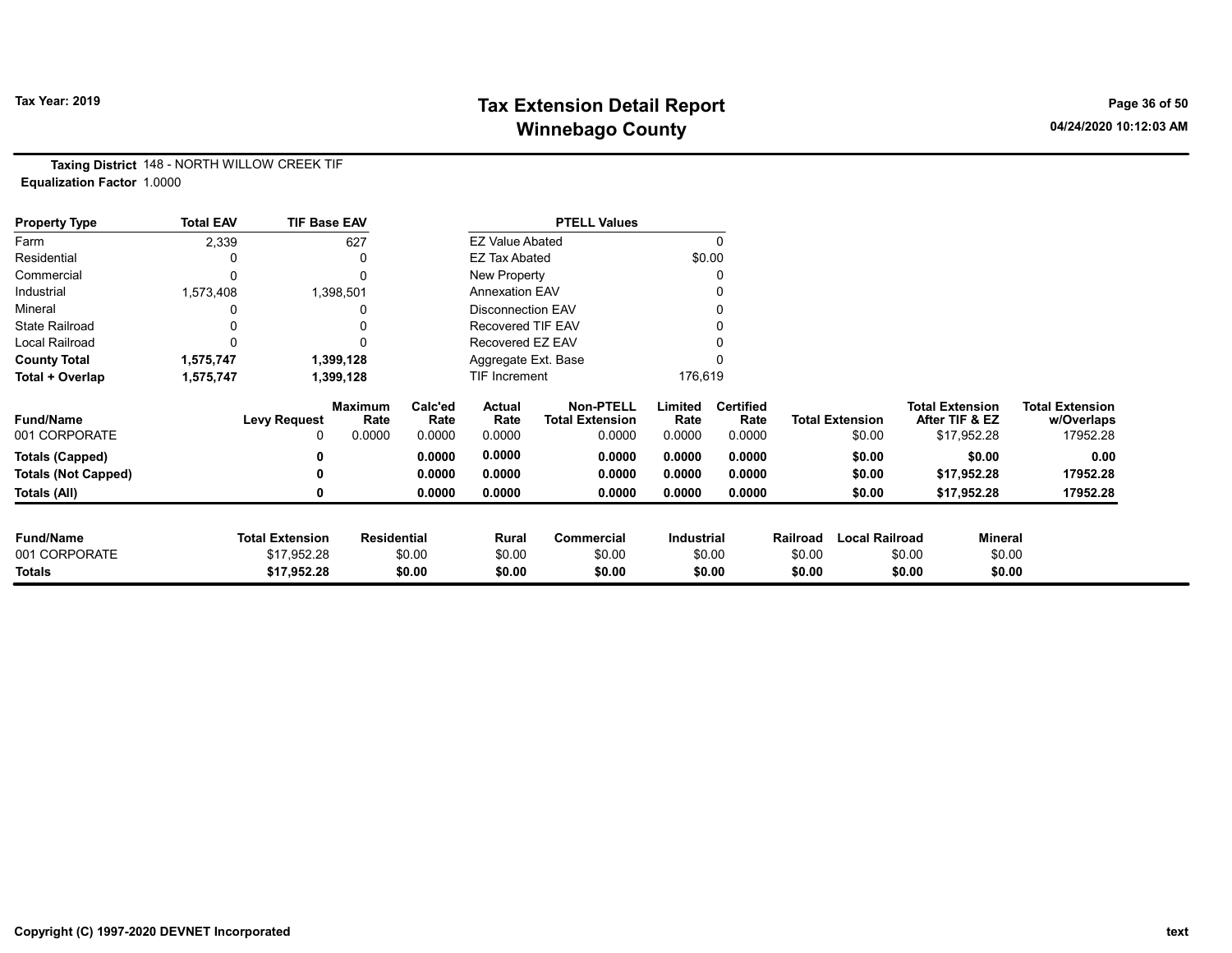# Tax Year: 2019 **Tax Extension Detail Report** Tax Year: 2019 **Page 37 of 50** Winnebago County and the County of the County of the County of the County of the County of the County of the County of the County of the County of the County of the County of the County of the County of the County of the C

Taxing District 149 - SOUTH WILLOW CREEK TIF Equalization Factor 1.0000

| <b>Property Type</b>       | <b>Total EAV</b> | <b>TIF Base EAV</b>    |                        |                 |                          | <b>PTELL Values</b>                        |                   |                          |          |                        |                                          |                                      |
|----------------------------|------------------|------------------------|------------------------|-----------------|--------------------------|--------------------------------------------|-------------------|--------------------------|----------|------------------------|------------------------------------------|--------------------------------------|
| Farm                       | 765              |                        | 765                    |                 | <b>EZ Value Abated</b>   |                                            |                   |                          |          |                        |                                          |                                      |
| Residential                |                  |                        |                        |                 | <b>EZ Tax Abated</b>     |                                            |                   | \$0.00                   |          |                        |                                          |                                      |
| Commercial                 | 1,584,192        |                        | 1,079,132              |                 | New Property             |                                            |                   |                          |          |                        |                                          |                                      |
| Industrial                 | 9,347,272        |                        | 5,412,178              |                 | <b>Annexation EAV</b>    |                                            |                   |                          |          |                        |                                          |                                      |
| Mineral                    |                  |                        |                        |                 | <b>Disconnection EAV</b> |                                            |                   |                          |          |                        |                                          |                                      |
| <b>State Railroad</b>      |                  |                        |                        |                 | <b>Recovered TIF EAV</b> |                                            |                   |                          |          |                        |                                          |                                      |
| Local Railroad             |                  |                        |                        |                 | Recovered EZ EAV         |                                            |                   |                          |          |                        |                                          |                                      |
| <b>County Total</b>        | 10,932,229       |                        | 6,492,075              |                 | Aggregate Ext. Base      |                                            |                   |                          |          |                        |                                          |                                      |
| Total + Overlap            | 10,932,229       |                        | 6,492,075              |                 | TIF Increment            |                                            | 4,440,154         |                          |          |                        |                                          |                                      |
| <b>Fund/Name</b>           |                  | <b>Levy Request</b>    | <b>Maximum</b><br>Rate | Calc'ed<br>Rate | Actual<br>Rate           | <b>Non-PTELL</b><br><b>Total Extension</b> | Limited<br>Rate   | <b>Certified</b><br>Rate |          | <b>Total Extension</b> | <b>Total Extension</b><br>After TIF & EZ | <b>Total Extension</b><br>w/Overlaps |
| 001 CORPORATE              |                  | 0                      | 0.0000                 | 0.0000          | 0.0000                   | 0.0000                                     | 0.0000            | 0.0000                   |          | \$0.00                 | \$451,315.08                             | 451315.08                            |
| <b>Totals (Capped)</b>     |                  |                        |                        | 0.0000          | 0.0000                   | 0.0000                                     | 0.0000            | 0.0000                   |          | \$0.00                 | \$0.00                                   | 0.00                                 |
| <b>Totals (Not Capped)</b> |                  |                        |                        | 0.0000          | 0.0000                   | 0.0000                                     | 0.0000            | 0.0000                   |          | \$0.00                 | \$451,315.08                             | 451315.08                            |
| Totals (All)               |                  |                        |                        | 0.0000          | 0.0000                   | 0.0000                                     | 0.0000            | 0.0000                   |          | \$0.00                 | \$451,315.08                             | 451315.08                            |
| <b>Fund/Name</b>           |                  | <b>Total Extension</b> | <b>Residential</b>     |                 | Rural                    | <b>Commercial</b>                          | <b>Industrial</b> |                          | Railroad | <b>Local Railroad</b>  |                                          | Mineral                              |
| 001 CORPORATE              |                  | \$451,315.08           |                        | \$0.00          | \$0.00                   | \$0.00                                     |                   | \$0.00                   | \$0.00   |                        | \$0.00                                   | \$0.00                               |
| Totals                     |                  | \$451,315.08           |                        | \$0.00          | \$0.00                   | \$0.00                                     |                   | \$0.00                   | \$0.00   |                        | \$0.00                                   | \$0.00                               |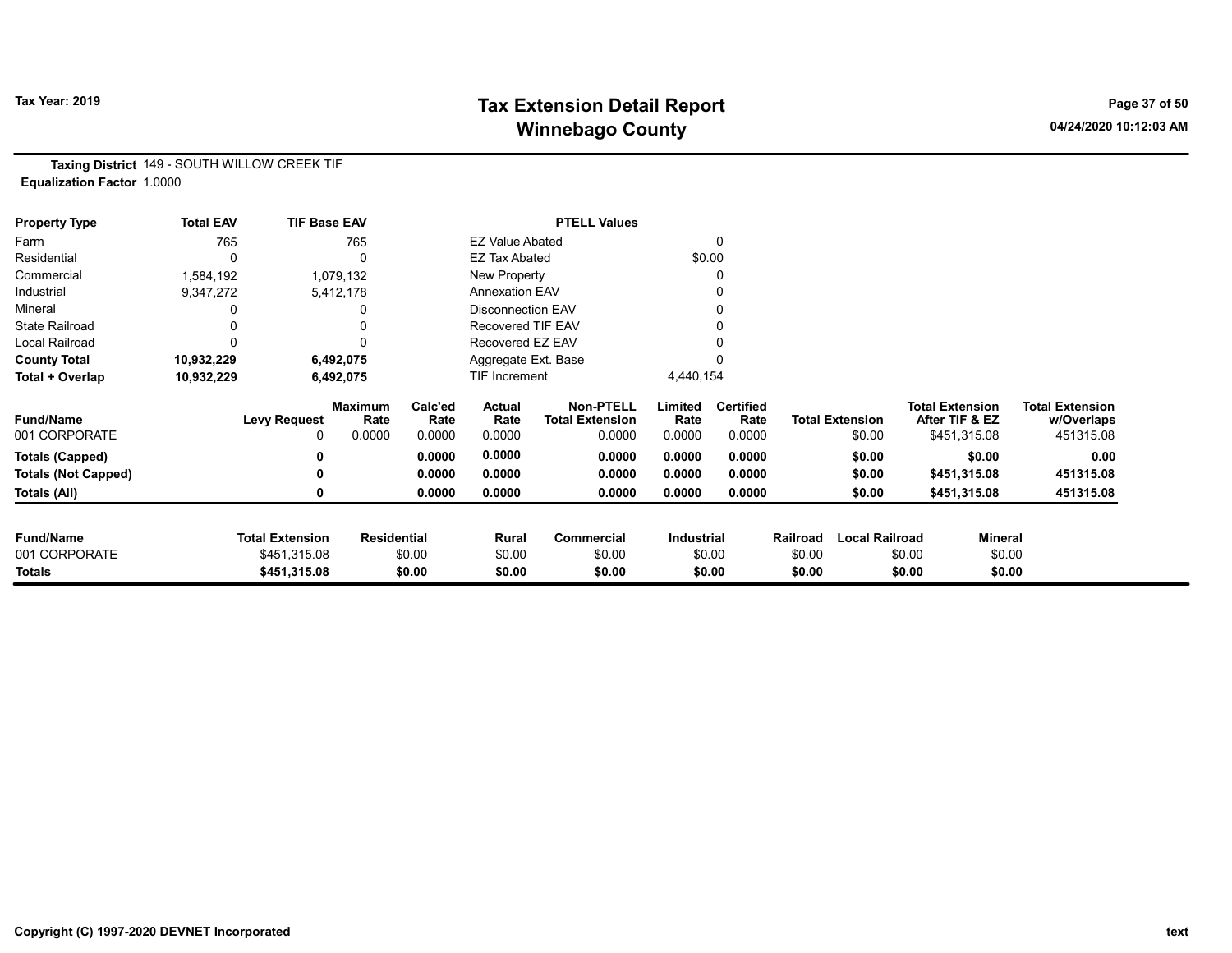# Tax Year: 2019 **Tax Extension Detail Report** Tax Year: 2019 **Page 38 of 50** Winnebago County and the County of the County of the County of the County of the County of the County of the County of the County of the County of the County of the County of the County of the County of the County of the C

Taxing District 150 - GLOBAL TRADEPARK SOUTH TIF Equalization Factor 1.0000

| <b>Property Type</b>       | <b>Total EAV</b> | <b>TIF Base EAV</b>    |                        |                 |                          | <b>PTELL Values</b>                        |                 |                          |          |                        |                                          |         |                                      |
|----------------------------|------------------|------------------------|------------------------|-----------------|--------------------------|--------------------------------------------|-----------------|--------------------------|----------|------------------------|------------------------------------------|---------|--------------------------------------|
| Farm                       | 395,330          |                        | 184,696                |                 | <b>EZ Value Abated</b>   |                                            |                 | $\Omega$                 |          |                        |                                          |         |                                      |
| Residential                |                  |                        | 0                      |                 | <b>EZ Tax Abated</b>     |                                            |                 | \$0.00                   |          |                        |                                          |         |                                      |
| Commercial                 | 0                |                        | 0                      |                 | New Property             |                                            |                 | 0                        |          |                        |                                          |         |                                      |
| Industrial                 |                  |                        |                        |                 | <b>Annexation EAV</b>    |                                            |                 | 0                        |          |                        |                                          |         |                                      |
| Mineral                    |                  |                        | 0                      |                 | <b>Disconnection EAV</b> |                                            |                 | 0                        |          |                        |                                          |         |                                      |
| <b>State Railroad</b>      | 0                |                        | 0                      |                 | Recovered TIF EAV        |                                            |                 |                          |          |                        |                                          |         |                                      |
| Local Railroad             | 0                |                        | 0                      |                 | Recovered EZ EAV         |                                            |                 |                          |          |                        |                                          |         |                                      |
| <b>County Total</b>        | 395,330          |                        | 184,696                |                 | Aggregate Ext. Base      |                                            |                 |                          |          |                        |                                          |         |                                      |
| Total + Overlap            | 395,330          |                        | 184,696                |                 | TIF Increment            |                                            | 210,634         |                          |          |                        |                                          |         |                                      |
| <b>Fund/Name</b>           |                  | <b>Levy Request</b>    | <b>Maximum</b><br>Rate | Calc'ed<br>Rate | Actual<br>Rate           | <b>Non-PTELL</b><br><b>Total Extension</b> | Limited<br>Rate | <b>Certified</b><br>Rate |          | <b>Total Extension</b> | <b>Total Extension</b><br>After TIF & EZ |         | <b>Total Extension</b><br>w/Overlaps |
| 001 CORPORATE              |                  | 0                      | 0.0000                 | 0.0000          | 0.0000                   | 0.0000                                     | 0.0000          | 0.0000                   |          | \$0.00                 | \$25,422.34                              |         | 25422.34                             |
| <b>Totals (Capped)</b>     |                  | 0                      |                        | 0.0000          | 0.0000                   | 0.0000                                     | 0.0000          | 0.0000                   |          | \$0.00                 |                                          | \$0.00  | 0.00                                 |
| <b>Totals (Not Capped)</b> |                  | 0                      |                        | 0.0000          | 0.0000                   | 0.0000                                     | 0.0000          | 0.0000                   |          | \$0.00                 | \$25,422.34                              |         | 25422.34                             |
| Totals (All)               |                  | 0                      |                        | 0.0000          | 0.0000                   | 0.0000                                     | 0.0000          | 0.0000                   |          | \$0.00                 | \$25,422.34                              |         | 25422.34                             |
| <b>Fund/Name</b>           |                  | <b>Total Extension</b> | <b>Residential</b>     |                 | Rural                    | <b>Commercial</b>                          | Industrial      |                          | Railroad | <b>Local Railroad</b>  |                                          | Mineral |                                      |
| 001 CORPORATE              |                  | \$25,422.34            |                        | \$0.00          | \$0.00                   | \$0.00                                     |                 | \$0.00                   | \$0.00   |                        | \$0.00                                   | \$0.00  |                                      |
| <b>Totals</b>              |                  | \$25,422.34            |                        | \$0.00          | \$0.00                   | \$0.00                                     |                 | \$0.00                   | \$0.00   |                        | \$0.00                                   | \$0.00  |                                      |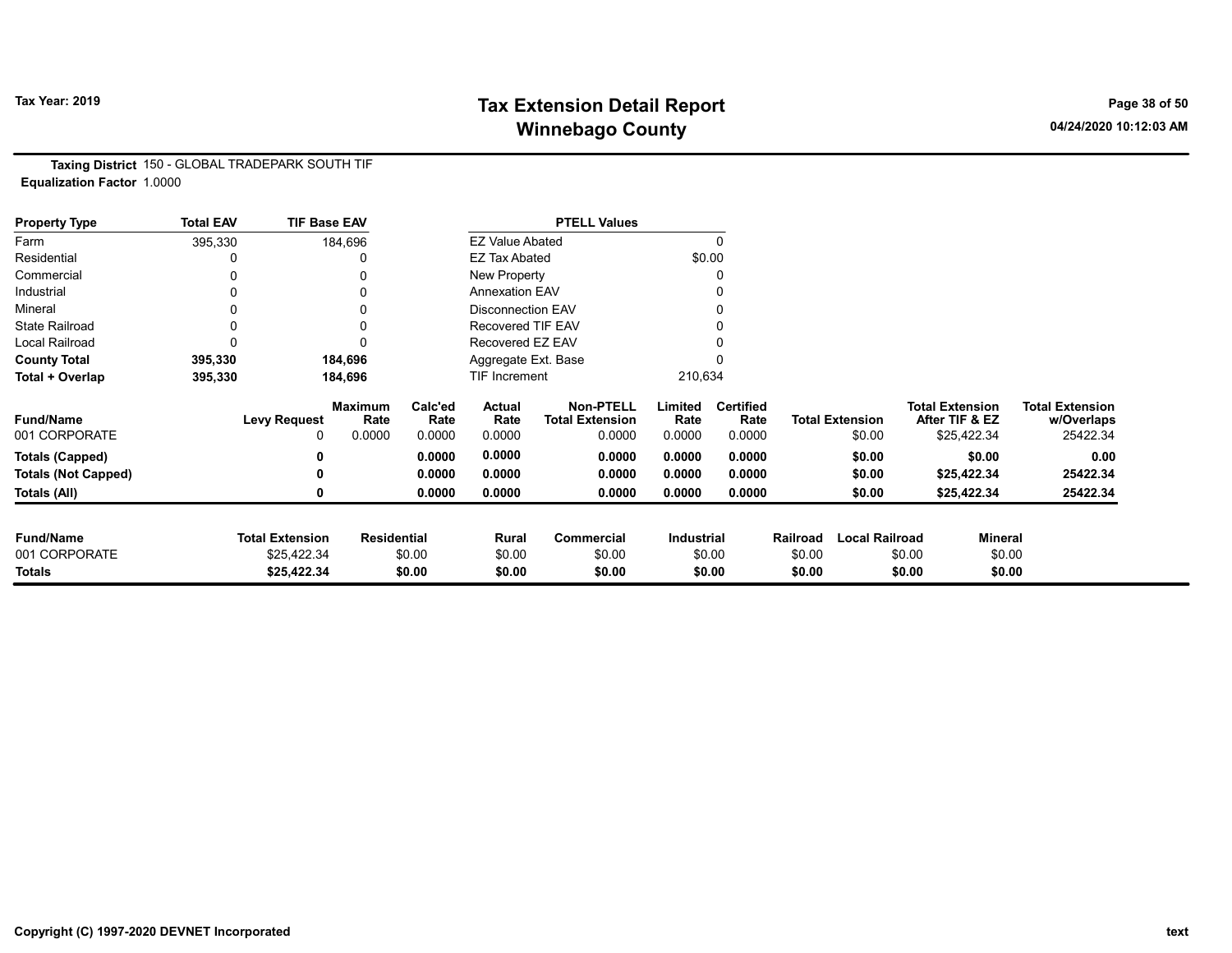# Tax Year: 2019 **Tax Extension Detail Report** Tax Year: 2019 **Page 39 of 50** Winnebago County and the County of the County of the County of the County of the County of the County of the County of the County of the County of the County of the County of the County of the County of the County of the C

Taxing District 151 - I-39 / BAXTER ROAD TIF Equalization Factor 1.0000

| <b>Property Type</b>       | <b>Total EAV</b> | <b>TIF Base EAV</b>    |                    |                 |                          | <b>PTELL Values</b>                        |                   |                          |          |                        |                                          |         |                                      |
|----------------------------|------------------|------------------------|--------------------|-----------------|--------------------------|--------------------------------------------|-------------------|--------------------------|----------|------------------------|------------------------------------------|---------|--------------------------------------|
| Farm                       | 315,542          |                        | 184,686            |                 | <b>EZ Value Abated</b>   |                                            |                   |                          |          |                        |                                          |         |                                      |
| Residential                | 183,951          |                        | 175,429            |                 | <b>EZ Tax Abated</b>     |                                            | \$0.00            |                          |          |                        |                                          |         |                                      |
| Commercial                 | 531,304          |                        | 523,098            |                 | New Property             |                                            |                   |                          |          |                        |                                          |         |                                      |
| Industrial                 | 9,473,643        |                        | 614,019            |                 | <b>Annexation EAV</b>    |                                            |                   |                          |          |                        |                                          |         |                                      |
| Mineral                    |                  |                        |                    |                 | <b>Disconnection EAV</b> |                                            |                   |                          |          |                        |                                          |         |                                      |
| <b>State Railroad</b>      |                  |                        |                    |                 | Recovered TIF EAV        |                                            |                   |                          |          |                        |                                          |         |                                      |
| Local Railroad             |                  |                        |                    |                 | Recovered EZ EAV         |                                            |                   |                          |          |                        |                                          |         |                                      |
| <b>County Total</b>        | 10,504,440       |                        | 1,497,232          |                 | Aggregate Ext. Base      |                                            |                   |                          |          |                        |                                          |         |                                      |
| Total + Overlap            | 10,504,440       |                        | 1,497,232          |                 | TIF Increment            |                                            | 9,007,208         |                          |          |                        |                                          |         |                                      |
| <b>Fund/Name</b>           |                  | <b>Levy Request</b>    | Maximum<br>Rate    | Calc'ed<br>Rate | Actual<br>Rate           | <b>Non-PTELL</b><br><b>Total Extension</b> | Limited<br>Rate   | <b>Certified</b><br>Rate |          | <b>Total Extension</b> | <b>Total Extension</b><br>After TIF & EZ |         | <b>Total Extension</b><br>w/Overlaps |
| 001 CORPORATE              |                  | 0                      | 0.0000             | 0.0000          | 0.0000                   | 0.0000                                     | 0.0000            | 0.0000                   |          | \$0.00                 | \$926,228.12                             |         | 926228.12                            |
| <b>Totals (Capped)</b>     |                  | n                      |                    | 0.0000          | 0.0000                   | 0.0000                                     | 0.0000            | 0.0000                   |          | \$0.00                 |                                          | \$0.00  | 0.00                                 |
| <b>Totals (Not Capped)</b> |                  |                        |                    | 0.0000          | 0.0000                   | 0.0000                                     | 0.0000            | 0.0000                   |          | \$0.00                 | \$926,228.12                             |         | 926228.12                            |
| Totals (All)               |                  | 0                      |                    | 0.0000          | 0.0000                   | 0.0000                                     | 0.0000            | 0.0000                   |          | \$0.00                 | \$926,228.12                             |         | 926228.12                            |
| <b>Fund/Name</b>           |                  | <b>Total Extension</b> | <b>Residential</b> |                 | Rural                    | Commercial                                 | <b>Industrial</b> |                          | Railroad | <b>Local Railroad</b>  |                                          | Mineral |                                      |
| 001 CORPORATE              |                  | \$926,228.12           |                    | \$0.00          | \$0.00                   | \$0.00                                     |                   | \$0.00                   | \$0.00   |                        | \$0.00                                   | \$0.00  |                                      |
| Totals                     |                  | \$926,228.12           |                    | \$0.00          | \$0.00                   | \$0.00                                     |                   | \$0.00                   | \$0.00   |                        | \$0.00                                   | \$0.00  |                                      |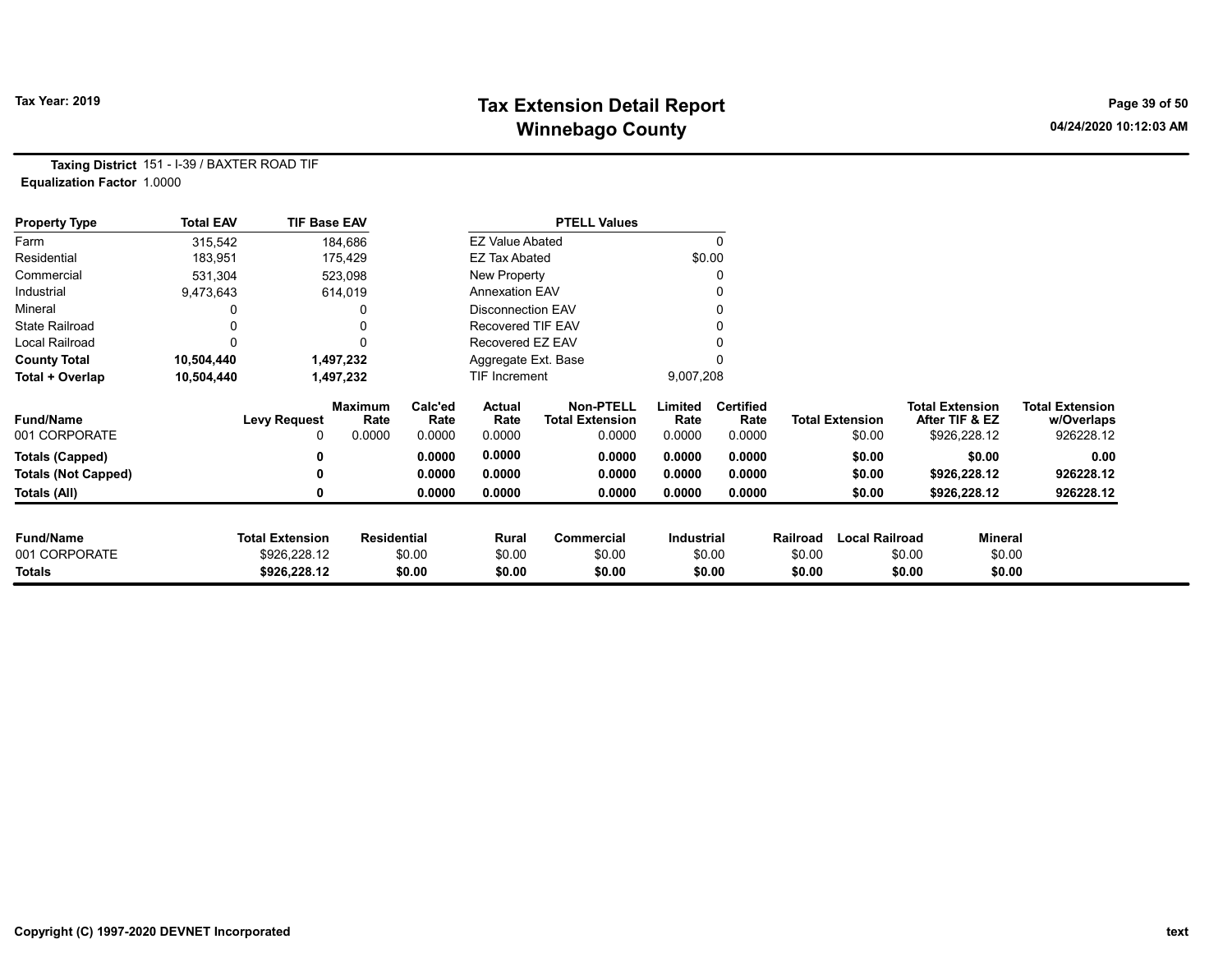# Tax Year: 2019 **Tax Extension Detail Report** Tax Year: 2019 **Page 40 of 50** Winnebago County and the County of the County of the County of the County of the County of the County of the County of the County of the County of the County of the County of the County of the County of the County of the C

Taxing District 152 - ZENITH CUTTER TIF Equalization Factor 1.0000

| <b>Property Type</b>       | <b>Total EAV</b> | <b>TIF Base EAV</b>    |                        |                 |                          | <b>PTELL Values</b>                        |                   |                          |          |                        |                                          |                                      |
|----------------------------|------------------|------------------------|------------------------|-----------------|--------------------------|--------------------------------------------|-------------------|--------------------------|----------|------------------------|------------------------------------------|--------------------------------------|
| Farm                       |                  |                        |                        |                 | <b>EZ Value Abated</b>   |                                            |                   |                          |          |                        |                                          |                                      |
| Residential                |                  |                        |                        |                 | <b>EZ Tax Abated</b>     |                                            |                   | \$0.00                   |          |                        |                                          |                                      |
| Commercial                 | 0                |                        |                        |                 | New Property             |                                            |                   |                          |          |                        |                                          |                                      |
| Industrial                 | 11,500,655       |                        | 1,000,647              |                 | <b>Annexation EAV</b>    |                                            |                   |                          |          |                        |                                          |                                      |
| Mineral                    |                  |                        |                        |                 | <b>Disconnection EAV</b> |                                            |                   |                          |          |                        |                                          |                                      |
| <b>State Railroad</b>      |                  |                        |                        |                 | <b>Recovered TIF EAV</b> |                                            |                   |                          |          |                        |                                          |                                      |
| <b>Local Railroad</b>      |                  |                        |                        |                 | Recovered EZ EAV         |                                            |                   |                          |          |                        |                                          |                                      |
| <b>County Total</b>        | 11,500,655       |                        | 1,000,647              |                 | Aggregate Ext. Base      |                                            |                   |                          |          |                        |                                          |                                      |
| Total + Overlap            | 11,500,655       |                        | 1,000,647              |                 | TIF Increment            |                                            | 10,500,008        |                          |          |                        |                                          |                                      |
| <b>Fund/Name</b>           |                  | <b>Levy Request</b>    | <b>Maximum</b><br>Rate | Calc'ed<br>Rate | Actual<br>Rate           | <b>Non-PTELL</b><br><b>Total Extension</b> | Limited<br>Rate   | <b>Certified</b><br>Rate |          | <b>Total Extension</b> | <b>Total Extension</b><br>After TIF & EZ | <b>Total Extension</b><br>w/Overlaps |
| 001 CORPORATE              |                  | 0                      | 0.0000                 | 0.0000          | 0.0000                   | 0.0000                                     | 0.0000            | 0.0000                   |          | \$0.00                 | \$1,098,153.84                           | 1098153.84                           |
| <b>Totals (Capped)</b>     |                  | 0                      |                        | 0.0000          | 0.0000                   | 0.0000                                     | 0.0000            | 0.0000                   |          | \$0.00                 | \$0.00                                   | 0.00                                 |
| <b>Totals (Not Capped)</b> |                  | ŋ                      |                        | 0.0000          | 0.0000                   | 0.0000                                     | 0.0000            | 0.0000                   |          | \$0.00                 | \$1,098,153.84                           | 1098153.84                           |
| Totals (All)               |                  | 0                      |                        | 0.0000          | 0.0000                   | 0.0000                                     | 0.0000            | 0.0000                   |          | \$0.00                 | \$1,098,153.84                           | 1098153.84                           |
|                            |                  |                        |                        |                 |                          |                                            |                   |                          |          |                        |                                          |                                      |
| <b>Fund/Name</b>           |                  | <b>Total Extension</b> | <b>Residential</b>     |                 | Rural                    | <b>Commercial</b>                          | <b>Industrial</b> |                          | Railroad | <b>Local Railroad</b>  | <b>Mineral</b>                           |                                      |
| 001 CORPORATE              |                  | \$1,098,153.84         |                        | \$0.00          | \$0.00                   | \$0.00                                     |                   | \$0.00                   | \$0.00   |                        | \$0.00                                   | \$0.00                               |
| <b>Totals</b>              |                  | \$1,098,153.84         |                        | \$0.00          | \$0.00                   | \$0.00                                     |                   | \$0.00                   | \$0.00   |                        | \$0.00                                   | \$0.00                               |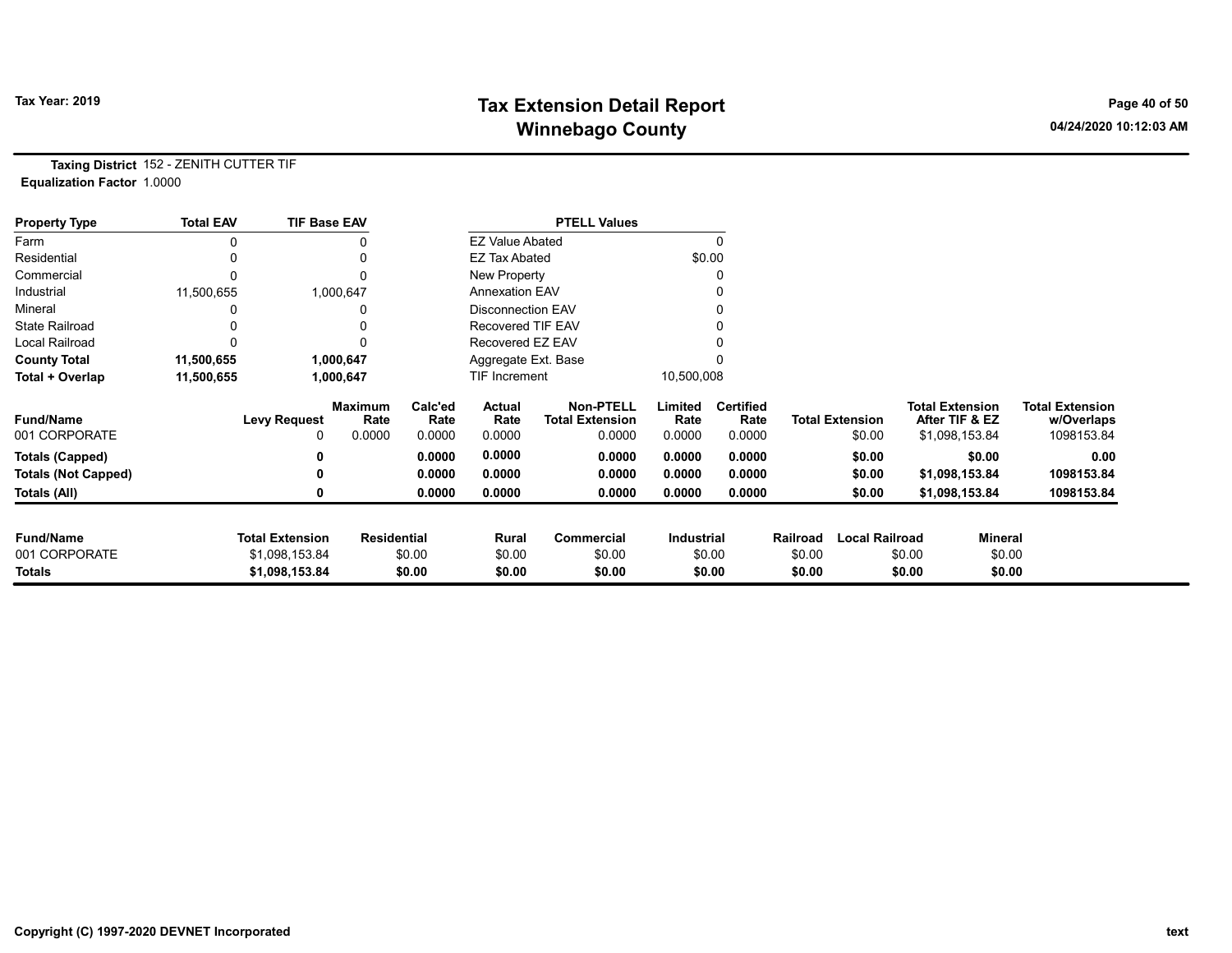# Tax Year: 2019 **Tax Extension Detail Report** Tax Year: 2019 **Page 41 of 50** Winnebago County and the County of the County of the County of the County of the County of the County of the County of the County of the County of the County of the County of the County of the County of the County of the C

Taxing District 153 - SPRING CREEK LAKES TIF Equalization Factor 1.0000

| <b>Property Type</b>       | <b>Total EAV</b> | <b>TIF Base EAV</b>    |                        |                 |                          | <b>PTELL Values</b>                 |                   |                          |                  |                        |        |                                          |                                      |
|----------------------------|------------------|------------------------|------------------------|-----------------|--------------------------|-------------------------------------|-------------------|--------------------------|------------------|------------------------|--------|------------------------------------------|--------------------------------------|
| Farm                       | 166,453          |                        | 85,773                 |                 | <b>EZ Value Abated</b>   |                                     |                   | 0                        |                  |                        |        |                                          |                                      |
| Residential                | 4,810            |                        | 4,810                  |                 | <b>EZ Tax Abated</b>     |                                     | \$0.00            |                          |                  |                        |        |                                          |                                      |
| Commercial                 |                  |                        |                        |                 | New Property             |                                     |                   | 0                        |                  |                        |        |                                          |                                      |
| Industrial                 | 3,685,269        |                        | 18,089                 |                 | <b>Annexation EAV</b>    |                                     |                   |                          |                  |                        |        |                                          |                                      |
| Mineral                    |                  |                        |                        |                 | <b>Disconnection EAV</b> |                                     |                   | 0                        |                  |                        |        |                                          |                                      |
| <b>State Railroad</b>      |                  |                        |                        |                 | <b>Recovered TIF EAV</b> |                                     |                   |                          |                  |                        |        |                                          |                                      |
| <b>Local Railroad</b>      |                  |                        |                        |                 | Recovered EZ EAV         |                                     |                   |                          |                  |                        |        |                                          |                                      |
| <b>County Total</b>        | 3,856,532        |                        | 108,672                |                 | Aggregate Ext. Base      |                                     |                   |                          |                  |                        |        |                                          |                                      |
| Total + Overlap            | 3,856,532        |                        | 108,672                |                 | TIF Increment            |                                     | 3,747,860         |                          |                  |                        |        |                                          |                                      |
| <b>Fund/Name</b>           |                  | <b>Levy Request</b>    | <b>Maximum</b><br>Rate | Calc'ed<br>Rate | Actual<br>Rate           | <b>Non-PTELL</b><br>Total Extension | Limited<br>Rate   | <b>Certified</b><br>Rate |                  | <b>Total Extension</b> |        | <b>Total Extension</b><br>After TIF & EZ | <b>Total Extension</b><br>w/Overlaps |
| 001 CORPORATE              |                  | 0                      | 0.0000                 | 0.0000          | 0.0000                   | 0.0000                              | 0.0000            | 0.0000                   |                  | \$0.00                 |        | \$377,639.38                             | 377639.38                            |
| <b>Totals (Capped)</b>     |                  |                        |                        | 0.0000          | 0.0000                   | 0.0000                              | 0.0000            | 0.0000                   |                  | \$0.00                 |        | \$0.00                                   | 0.00                                 |
| <b>Totals (Not Capped)</b> |                  |                        |                        | 0.0000          | 0.0000                   | 0.0000                              | 0.0000            | 0.0000                   |                  | \$0.00                 |        | \$377,639.38                             | 377639.38                            |
| Totals (All)               |                  |                        |                        | 0.0000          | 0.0000                   | 0.0000                              | 0.0000            | 0.0000                   |                  | \$0.00                 |        | \$377,639.38                             | 377639.38                            |
| <b>Fund/Name</b>           |                  | <b>Total Extension</b> |                        |                 |                          |                                     |                   |                          |                  | <b>Local Railroad</b>  |        |                                          |                                      |
| 001 CORPORATE              |                  | \$377,639.38           | <b>Residential</b>     | \$0.00          | Rural                    | Commercial<br>\$0.00                | <b>Industrial</b> |                          | Railroad         |                        | \$0.00 | Mineral                                  |                                      |
| <b>Totals</b>              |                  | \$377,639.38           |                        | \$0.00          | \$0.00<br>\$0.00         | \$0.00                              |                   | \$0.00<br>\$0.00         | \$0.00<br>\$0.00 |                        | \$0.00 | \$0.00<br>\$0.00                         |                                      |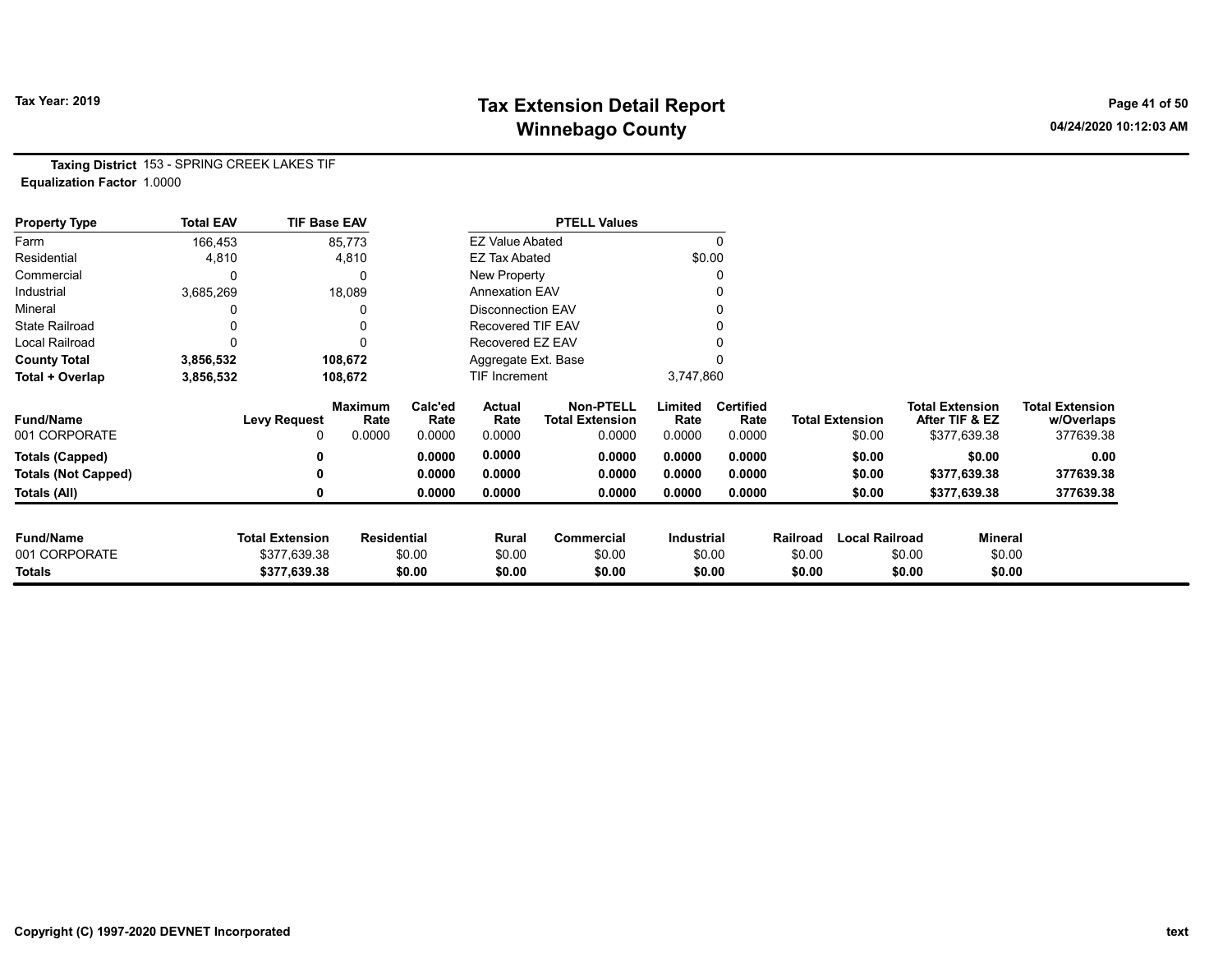# Tax Year: 2019 **Tax Extension Detail Report** Tax Year: 2019 **Page 42 of 50** Winnebago County and the County of the County of the County of the County of the County of the County of the County of the County of the County of the County of the County of the County of the County of the County of the C

Taxing District 154 - FORMER WARNER ELECTRIC TIF Equalization Factor 1.0000

| <b>Property Type</b>       | <b>Total EAV</b> | <b>TIF Base EAV</b>    |                        |                 |                          | <b>PTELL Values</b>                        |                   |                          |          |                        |                        |                |                                      |
|----------------------------|------------------|------------------------|------------------------|-----------------|--------------------------|--------------------------------------------|-------------------|--------------------------|----------|------------------------|------------------------|----------------|--------------------------------------|
| Farm                       | 0                |                        |                        |                 | <b>EZ Value Abated</b>   |                                            |                   | 0                        |          |                        |                        |                |                                      |
| Residential                | 0                |                        | 0                      |                 | <b>EZ Tax Abated</b>     |                                            | \$0.00            |                          |          |                        |                        |                |                                      |
| Commercial                 | 0                |                        | 0                      |                 | New Property             |                                            |                   |                          |          |                        |                        |                |                                      |
| Industrial                 | 504,804          |                        | 390,181                |                 | <b>Annexation EAV</b>    |                                            |                   |                          |          |                        |                        |                |                                      |
| Mineral                    |                  |                        | 0                      |                 | <b>Disconnection EAV</b> |                                            |                   |                          |          |                        |                        |                |                                      |
| <b>State Railroad</b>      |                  |                        | 0                      |                 | <b>Recovered TIF EAV</b> |                                            |                   |                          |          |                        |                        |                |                                      |
| Local Railroad             | 0                |                        | 0                      |                 | Recovered EZ EAV         |                                            |                   |                          |          |                        |                        |                |                                      |
| <b>County Total</b>        | 504,804          |                        | 390,181                |                 | Aggregate Ext. Base      |                                            |                   |                          |          |                        |                        |                |                                      |
| Total + Overlap            | 504,804          |                        | 390,181                |                 | TIF Increment            |                                            | 114,623           |                          |          |                        |                        |                |                                      |
| <b>Fund/Name</b>           |                  | <b>Levy Request</b>    | <b>Maximum</b><br>Rate | Calc'ed<br>Rate | <b>Actual</b><br>Rate    | <b>Non-PTELL</b><br><b>Total Extension</b> | Limited<br>Rate   | <b>Certified</b><br>Rate |          | <b>Total Extension</b> | <b>Total Extension</b> | After TIF & EZ | <b>Total Extension</b><br>w/Overlaps |
| 001 CORPORATE              |                  |                        | 0.0000                 | 0.0000          | 0.0000                   | 0.0000                                     | 0.0000            | 0.0000                   |          | \$0.00                 |                        | \$11,771.22    | 11771.22                             |
| <b>Totals (Capped)</b>     |                  |                        |                        | 0.0000          | 0.0000                   | 0.0000                                     | 0.0000            | 0.0000                   |          | \$0.00                 |                        | \$0.00         | 0.00                                 |
| <b>Totals (Not Capped)</b> |                  |                        |                        | 0.0000          | 0.0000                   | 0.0000                                     | 0.0000            | 0.0000                   |          | \$0.00                 |                        | \$11,771.22    | 11771.22                             |
| Totals (All)               |                  |                        |                        | 0.0000          | 0.0000                   | 0.0000                                     | 0.0000            | 0.0000                   |          | \$0.00                 |                        | \$11,771.22    | 11771.22                             |
| <b>Fund/Name</b>           |                  | <b>Total Extension</b> | <b>Residential</b>     |                 | Rural                    | Commercial                                 | <b>Industrial</b> |                          | Railroad | <b>Local Railroad</b>  |                        | Mineral        |                                      |
| 001 CORPORATE              |                  | \$11,771.22            |                        | \$0.00          | \$0.00                   | \$0.00                                     |                   | \$0.00                   | \$0.00   |                        | \$0.00                 | \$0.00         |                                      |
| <b>Totals</b>              |                  | \$11,771.22            |                        | \$0.00          | \$0.00                   | \$0.00                                     |                   | \$0.00                   | \$0.00   |                        | \$0.00                 | \$0.00         |                                      |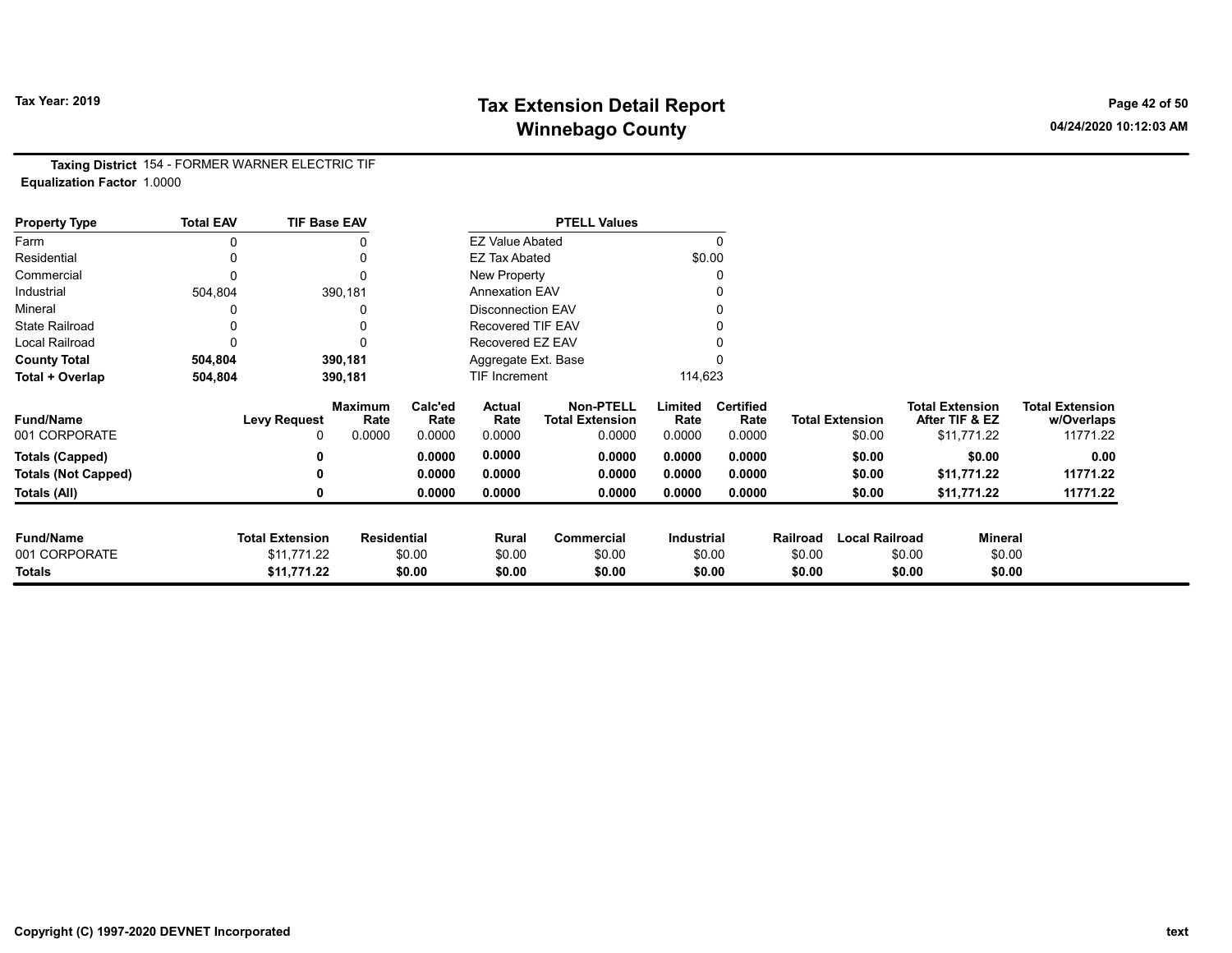# Tax Year: 2019 **Tax Extension Detail Report** Tax Year: 2019 **Page 43 of 50** Winnebago County and the County of the County of the County of the County of the County of the County of the County of the County of the County of the County of the County of the County of the County of the County of the C

Taxing District 157 - JEFFERSON / NORTH 3RD ST TIF Equalization Factor 1.0000

| <b>Property Type</b>       | <b>Total EAV</b> | <b>TIF Base EAV</b>    |                        |                 |                          | <b>PTELL Values</b>                        |                 |                          |          |                        |                                          |                |                                      |
|----------------------------|------------------|------------------------|------------------------|-----------------|--------------------------|--------------------------------------------|-----------------|--------------------------|----------|------------------------|------------------------------------------|----------------|--------------------------------------|
| Farm                       | 0                |                        |                        |                 | <b>EZ Value Abated</b>   |                                            |                 | $\Omega$                 |          |                        |                                          |                |                                      |
| Residential                | 36,886           |                        | 34,724                 |                 | <b>EZ Tax Abated</b>     |                                            | \$0.00          |                          |          |                        |                                          |                |                                      |
| Commercial                 | 527,202          |                        | 150,606                |                 | New Property             |                                            |                 | C                        |          |                        |                                          |                |                                      |
| Industrial                 | 36,066           |                        | 36,066                 |                 | <b>Annexation EAV</b>    |                                            |                 |                          |          |                        |                                          |                |                                      |
| Mineral                    |                  |                        |                        |                 | <b>Disconnection EAV</b> |                                            |                 |                          |          |                        |                                          |                |                                      |
| <b>State Railroad</b>      |                  |                        |                        |                 | Recovered TIF EAV        |                                            |                 |                          |          |                        |                                          |                |                                      |
| Local Railroad             |                  |                        |                        |                 | Recovered EZ EAV         |                                            |                 |                          |          |                        |                                          |                |                                      |
| <b>County Total</b>        | 600,154          |                        | 221,396                |                 | Aggregate Ext. Base      |                                            |                 |                          |          |                        |                                          |                |                                      |
| Total + Overlap            | 600,154          |                        | 221,396                |                 | TIF Increment            |                                            | 378,758         |                          |          |                        |                                          |                |                                      |
| <b>Fund/Name</b>           |                  | <b>Levy Request</b>    | <b>Maximum</b><br>Rate | Calc'ed<br>Rate | Actual<br>Rate           | <b>Non-PTELL</b><br><b>Total Extension</b> | Limited<br>Rate | <b>Certified</b><br>Rate |          | <b>Total Extension</b> | <b>Total Extension</b><br>After TIF & EZ |                | <b>Total Extension</b><br>w/Overlaps |
| 001 CORPORATE              |                  | 0                      | 0.0000                 | 0.0000          | 0.0000                   | 0.0000                                     | 0.0000          | 0.0000                   |          | \$0.00                 | \$50,741.08                              |                | 50741.08                             |
| <b>Totals (Capped)</b>     |                  |                        |                        | 0.0000          | 0.0000                   | 0.0000                                     | 0.0000          | 0.0000                   |          | \$0.00                 |                                          | \$0.00         | 0.00                                 |
| <b>Totals (Not Capped)</b> |                  |                        |                        | 0.0000          | 0.0000                   | 0.0000                                     | 0.0000          | 0.0000                   |          | \$0.00                 | \$50,741.08                              |                | 50741.08                             |
| Totals (All)               |                  |                        |                        | 0.0000          | 0.0000                   | 0.0000                                     | 0.0000          | 0.0000                   |          | \$0.00                 | \$50,741.08                              |                | 50741.08                             |
| <b>Fund/Name</b>           |                  | <b>Total Extension</b> | <b>Residential</b>     |                 | Rural                    | Commercial                                 | Industrial      |                          | Railroad | <b>Local Railroad</b>  |                                          | <b>Mineral</b> |                                      |
| 001 CORPORATE              |                  | \$50,741.08            |                        | \$0.00          | \$0.00                   | \$0.00                                     |                 | \$0.00                   | \$0.00   |                        | \$0.00                                   | \$0.00         |                                      |
| <b>Totals</b>              |                  | \$50,741.08            |                        | \$0.00          | \$0.00                   | \$0.00                                     |                 | \$0.00                   | \$0.00   |                        | \$0.00                                   | \$0.00         |                                      |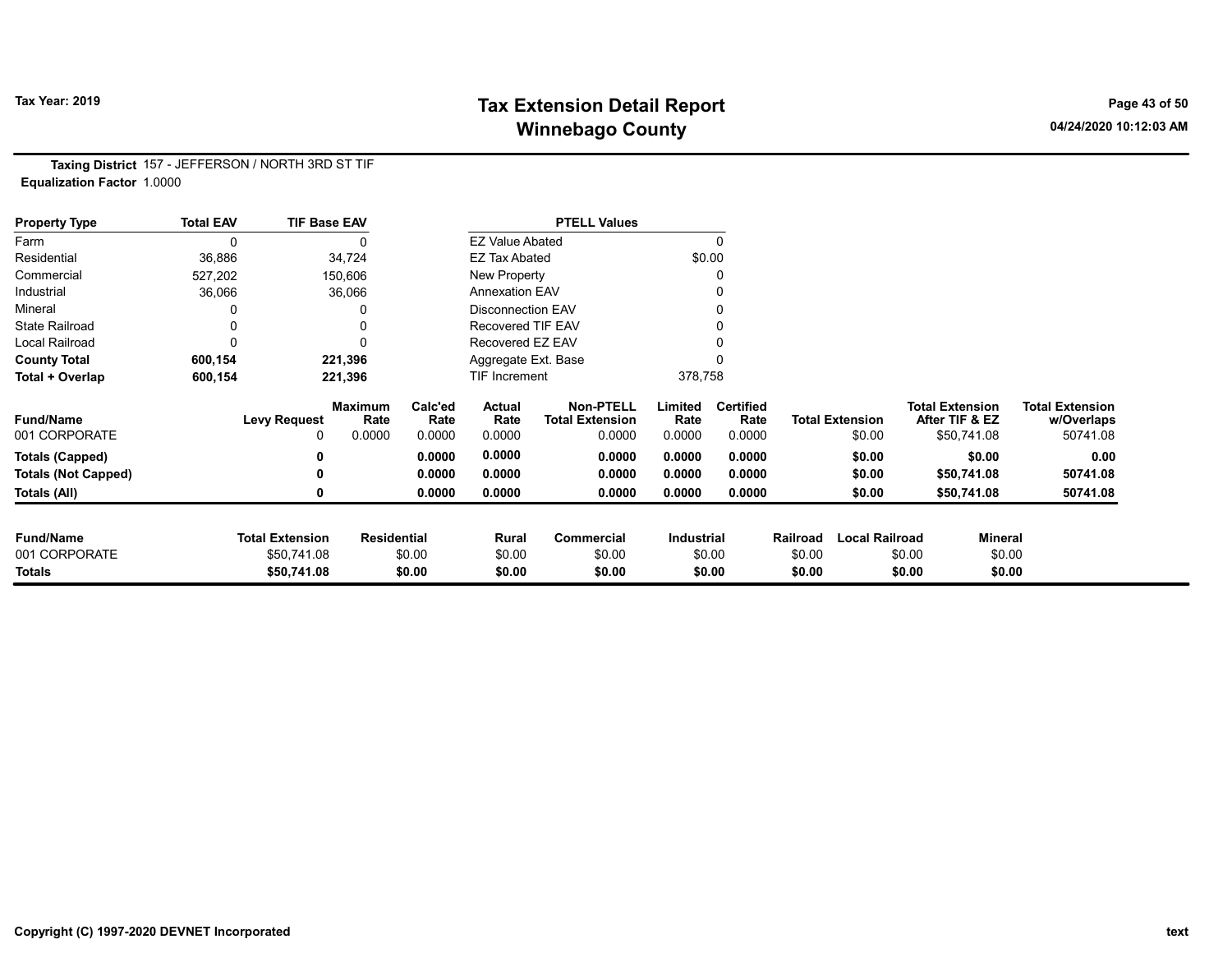# Tax Year: 2019 **Tax Extension Detail Report** Tax Year: 2019 **Page 44 of 50** Winnebago County and the County of the County of the County of the County of the County of the County of the County of the County of the County of the County of the County of the County of the County of the County of the C

Taxing District 159 - MULFORD & EAST STATE STREET TIF Equalization Factor 1.0000

| <b>Property Type</b>       | <b>Total EAV</b> | <b>TIF Base EAV</b>    |                        |                 |                          | <b>PTELL Values</b>                        |                   |                          |                  |                        |                                          |                          |                                      |
|----------------------------|------------------|------------------------|------------------------|-----------------|--------------------------|--------------------------------------------|-------------------|--------------------------|------------------|------------------------|------------------------------------------|--------------------------|--------------------------------------|
| Farm                       | 2,847            |                        | 2,847                  |                 | <b>EZ Value Abated</b>   |                                            |                   |                          |                  |                        |                                          |                          |                                      |
| Residential                | 5,238,258        |                        | 5,144,407              |                 | <b>EZ Tax Abated</b>     |                                            |                   | \$0.00                   |                  |                        |                                          |                          |                                      |
| Commercial                 | 39,086,943       |                        | 35,761,850             |                 | New Property             |                                            |                   | 0                        |                  |                        |                                          |                          |                                      |
| Industrial                 |                  |                        | 0                      |                 | <b>Annexation EAV</b>    |                                            |                   |                          |                  |                        |                                          |                          |                                      |
| Mineral                    |                  |                        | 0                      |                 | <b>Disconnection EAV</b> |                                            |                   |                          |                  |                        |                                          |                          |                                      |
| <b>State Railroad</b>      | 0                |                        | 0                      |                 | Recovered TIF EAV        |                                            |                   |                          |                  |                        |                                          |                          |                                      |
| Local Railroad             |                  |                        |                        |                 | Recovered EZ EAV         |                                            |                   |                          |                  |                        |                                          |                          |                                      |
| <b>County Total</b>        | 44,328,048       |                        | 40,909,104             |                 | Aggregate Ext. Base      |                                            |                   |                          |                  |                        |                                          |                          |                                      |
| Total + Overlap            | 44,328,048       |                        | 40,909,104             |                 | <b>TIF Increment</b>     |                                            | 3,418,944         |                          |                  |                        |                                          |                          |                                      |
| <b>Fund/Name</b>           |                  | <b>Levy Request</b>    | <b>Maximum</b><br>Rate | Calc'ed<br>Rate | Actual<br>Rate           | <b>Non-PTELL</b><br><b>Total Extension</b> | Limited<br>Rate   | <b>Certified</b><br>Rate |                  | <b>Total Extension</b> | <b>Total Extension</b><br>After TIF & EZ |                          | <b>Total Extension</b><br>w/Overlaps |
| 001 CORPORATE              |                  |                        | 0.0000                 | 0.0000          | 0.0000                   | 0.0000                                     | 0.0000            | 0.0000                   |                  | \$0.00                 | \$458,025.96                             |                          | 458025.96                            |
| <b>Totals (Capped)</b>     |                  |                        |                        | 0.0000          | 0.0000                   | 0.0000                                     | 0.0000            | 0.0000                   |                  | \$0.00                 |                                          | \$0.00                   | 0.00                                 |
| <b>Totals (Not Capped)</b> |                  |                        |                        | 0.0000          | 0.0000                   | 0.0000                                     | 0.0000            | 0.0000                   |                  | \$0.00                 | \$458,025.96                             |                          | 458025.96                            |
| Totals (All)               |                  |                        |                        | 0.0000          | 0.0000                   | 0.0000                                     | 0.0000            | 0.0000                   |                  | \$0.00                 | \$458,025.96                             |                          | 458025.96                            |
| <b>Fund/Name</b>           |                  | <b>Total Extension</b> |                        |                 |                          | <b>Commercial</b>                          |                   |                          |                  | <b>Local Railroad</b>  |                                          |                          |                                      |
| 001 CORPORATE              |                  | \$458,025.96           | <b>Residential</b>     | \$0.00          | Rural                    | \$0.00                                     | <b>Industrial</b> | \$0.00                   | Railroad         |                        | \$0.00                                   | <b>Mineral</b><br>\$0.00 |                                      |
| Totals                     |                  | \$458,025.96           |                        | \$0.00          | \$0.00<br>\$0.00         | \$0.00                                     |                   | \$0.00                   | \$0.00<br>\$0.00 |                        | \$0.00                                   | \$0.00                   |                                      |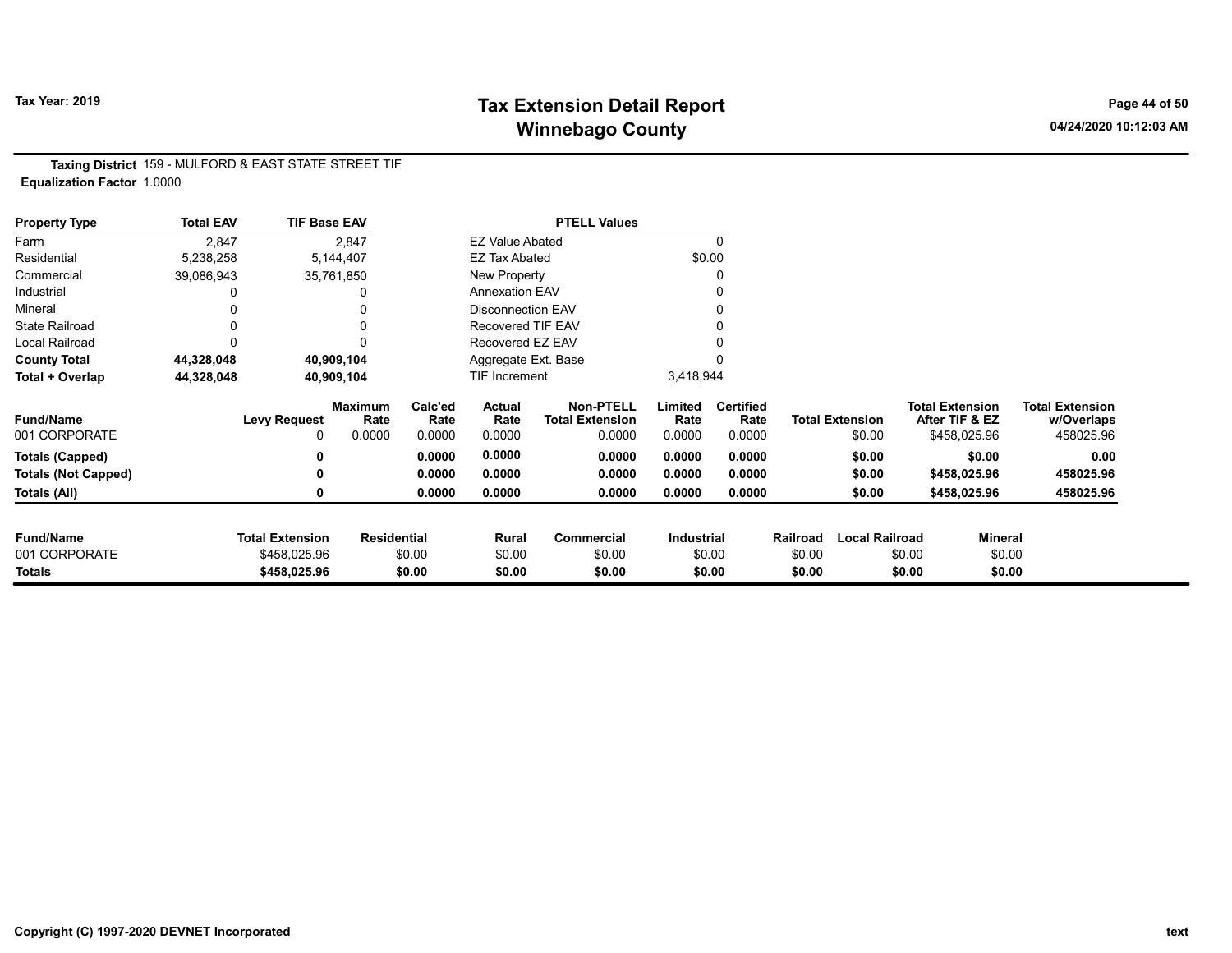# Tax Year: 2019 **Tax Extension Detail Report** Tax Year: 2019 **Page 45 of 50** Winnebago County and the County of the County of the County of the County of the County of the County of the County of the County of the County of the County of the County of the County of the County of the County of the C

Taxing District 164 - AUBURN STREET TIF Equalization Factor 1.0000

| <b>Property Type</b>       | <b>Total EAV</b> | <b>TIF Base EAV</b>    |                        |                 |                          | <b>PTELL Values</b>                        |                 |                          |          |                        |                                          |                |                                      |
|----------------------------|------------------|------------------------|------------------------|-----------------|--------------------------|--------------------------------------------|-----------------|--------------------------|----------|------------------------|------------------------------------------|----------------|--------------------------------------|
| Farm                       |                  |                        |                        |                 | <b>EZ Value Abated</b>   |                                            |                 | $\Omega$                 |          |                        |                                          |                |                                      |
| Residential                | 52,491           |                        | 44,053                 |                 | <b>EZ Tax Abated</b>     |                                            |                 | \$0.00                   |          |                        |                                          |                |                                      |
| Commercial                 | 4,761,503        |                        | 4,307,232              |                 | New Property             |                                            |                 | 0                        |          |                        |                                          |                |                                      |
| Industrial                 | 2,554,596        |                        | 2,172,132              |                 | <b>Annexation EAV</b>    |                                            |                 | 0                        |          |                        |                                          |                |                                      |
| Mineral                    |                  |                        |                        |                 | <b>Disconnection EAV</b> |                                            |                 | 0                        |          |                        |                                          |                |                                      |
| <b>State Railroad</b>      |                  |                        |                        |                 | <b>Recovered TIF EAV</b> |                                            |                 |                          |          |                        |                                          |                |                                      |
| Local Railroad             |                  |                        |                        |                 | Recovered EZ EAV         |                                            |                 |                          |          |                        |                                          |                |                                      |
| <b>County Total</b>        | 7,368,590        |                        | 6,523,417              |                 | Aggregate Ext. Base      |                                            |                 |                          |          |                        |                                          |                |                                      |
| Total + Overlap            | 7,368,590        |                        | 6,523,417              |                 | <b>TIF Increment</b>     |                                            | 845,173         |                          |          |                        |                                          |                |                                      |
| <b>Fund/Name</b>           |                  | <b>Levy Request</b>    | <b>Maximum</b><br>Rate | Calc'ed<br>Rate | Actual<br>Rate           | <b>Non-PTELL</b><br><b>Total Extension</b> | Limited<br>Rate | <b>Certified</b><br>Rate |          | <b>Total Extension</b> | <b>Total Extension</b><br>After TIF & EZ |                | <b>Total Extension</b><br>w/Overlaps |
| 001 CORPORATE              |                  | 0                      | 0.0000                 | 0.0000          | 0.0000                   | 0.0000                                     | 0.0000          | 0.0000                   |          | \$0.00                 | \$113,226.18                             |                | 113226.18                            |
| Totals (Capped)            |                  |                        |                        | 0.0000          | 0.0000                   | 0.0000                                     | 0.0000          | 0.0000                   |          | \$0.00                 |                                          | \$0.00         | 0.00                                 |
| <b>Totals (Not Capped)</b> |                  |                        |                        | 0.0000          | 0.0000                   | 0.0000                                     | 0.0000          | 0.0000                   |          | \$0.00                 | \$113,226.18                             |                | 113226.18                            |
| Totals (All)               |                  |                        |                        | 0.0000          | 0.0000                   | 0.0000                                     | 0.0000          | 0.0000                   |          | \$0.00                 | \$113,226.18                             |                | 113226.18                            |
| <b>Fund/Name</b>           |                  | <b>Total Extension</b> | <b>Residential</b>     |                 | Rural                    | Commercial                                 | Industrial      |                          | Railroad | <b>Local Railroad</b>  |                                          | <b>Mineral</b> |                                      |
| 001 CORPORATE              |                  | \$113,226.18           |                        | \$0.00          | \$0.00                   | \$0.00                                     |                 | \$0.00                   | \$0.00   |                        | \$0.00                                   | \$0.00         |                                      |
| Totals                     |                  | \$113,226.18           |                        | \$0.00          | \$0.00                   | \$0.00                                     |                 | \$0.00                   | \$0.00   |                        | \$0.00                                   | \$0.00         |                                      |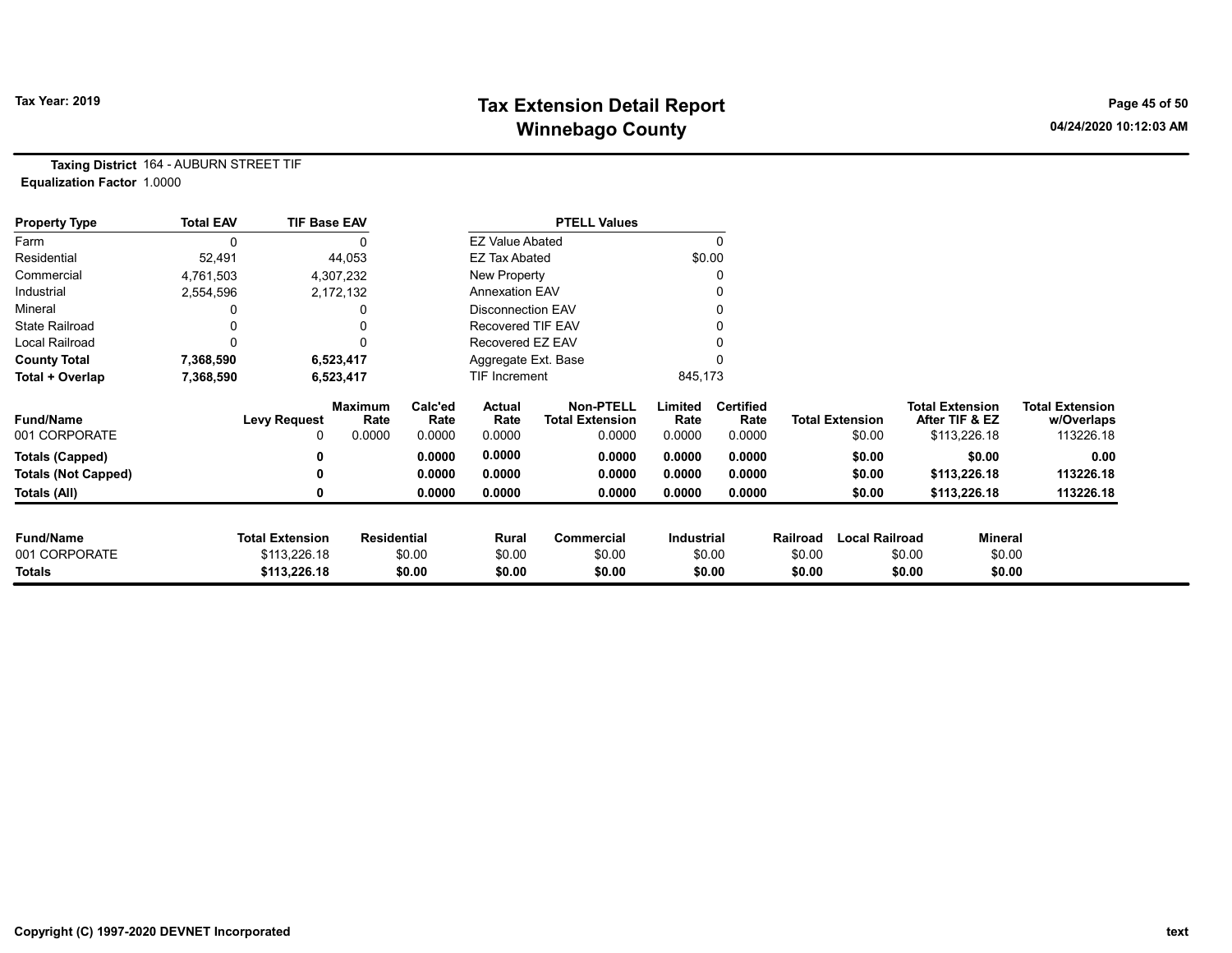# Tax Year: 2019 **Tax Extension Detail Report** Tax Year: 2019 **Page 46 of 50** Winnebago County and the County of the County of the County of the County of the County of the County of the County of the County of the County of the County of the County of the County of the County of the County of the C

Taxing District 165 - FOREST HILLS ROAD TIF Equalization Factor 1.0000

| <b>Property Type</b>       | <b>Total EAV</b> | <b>TIF Base EAV</b>    |                        |                 |                          | <b>PTELL Values</b>                        |                   |                          |          |                        |                                          |              |                                      |
|----------------------------|------------------|------------------------|------------------------|-----------------|--------------------------|--------------------------------------------|-------------------|--------------------------|----------|------------------------|------------------------------------------|--------------|--------------------------------------|
| Farm                       |                  |                        |                        |                 | <b>EZ Value Abated</b>   |                                            |                   | 0                        |          |                        |                                          |              |                                      |
| Residential                | 115,291          |                        | 98,952                 |                 | <b>EZ Tax Abated</b>     |                                            |                   | \$0.00                   |          |                        |                                          |              |                                      |
| Commercial                 | 2,999,897        |                        | 1,892,191              |                 | New Property             |                                            |                   |                          |          |                        |                                          |              |                                      |
| Industrial                 | 2,658,413        |                        | 2,227,747              |                 | <b>Annexation EAV</b>    |                                            |                   |                          |          |                        |                                          |              |                                      |
| Mineral                    |                  |                        |                        |                 | <b>Disconnection EAV</b> |                                            |                   |                          |          |                        |                                          |              |                                      |
| <b>State Railroad</b>      |                  |                        |                        |                 | <b>Recovered TIF EAV</b> |                                            |                   |                          |          |                        |                                          |              |                                      |
| Local Railroad             |                  |                        |                        |                 | Recovered EZ EAV         |                                            |                   |                          |          |                        |                                          |              |                                      |
| <b>County Total</b>        | 5,773,601        |                        | 4,218,890              |                 | Aggregate Ext. Base      |                                            |                   |                          |          |                        |                                          |              |                                      |
| Total + Overlap            | 5,773,601        |                        | 4,218,890              |                 | <b>TIF Increment</b>     |                                            | 1,554,711         |                          |          |                        |                                          |              |                                      |
| <b>Fund/Name</b>           |                  | Levy Request           | <b>Maximum</b><br>Rate | Calc'ed<br>Rate | Actual<br>Rate           | <b>Non-PTELL</b><br><b>Total Extension</b> | Limited<br>Rate   | <b>Certified</b><br>Rate |          | <b>Total Extension</b> | <b>Total Extension</b><br>After TIF & EZ |              | <b>Total Extension</b><br>w/Overlaps |
| 001 CORPORATE              |                  | 0                      | 0.0000                 | 0.0000          | 0.0000                   | 0.0000                                     | 0.0000            | 0.0000                   |          | \$0.00                 |                                          | \$164,286.54 | 164286.54                            |
| <b>Totals (Capped)</b>     |                  | 0                      |                        | 0.0000          | 0.0000                   | 0.0000                                     | 0.0000            | 0.0000                   |          | \$0.00                 |                                          | \$0.00       | 0.00                                 |
| <b>Totals (Not Capped)</b> |                  | ŋ                      |                        | 0.0000          | 0.0000                   | 0.0000                                     | 0.0000            | 0.0000                   |          | \$0.00                 |                                          | \$164,286.54 | 164286.54                            |
| Totals (All)               |                  | 0                      |                        | 0.0000          | 0.0000                   | 0.0000                                     | 0.0000            | 0.0000                   |          | \$0.00                 |                                          | \$164,286.54 | 164286.54                            |
| <b>Fund/Name</b>           |                  | <b>Total Extension</b> | <b>Residential</b>     |                 | Rural                    | Commercial                                 | <b>Industrial</b> |                          | Railroad | <b>Local Railroad</b>  |                                          | Mineral      |                                      |
| 001 CORPORATE              |                  | \$164,286.54           |                        | \$0.00          | \$0.00                   | \$0.00                                     |                   | \$0.00                   | \$0.00   |                        | \$0.00                                   | \$0.00       |                                      |
| Totals                     |                  | \$164,286.54           |                        | \$0.00          | \$0.00                   | \$0.00                                     |                   | \$0.00                   | \$0.00   |                        | \$0.00                                   | \$0.00       |                                      |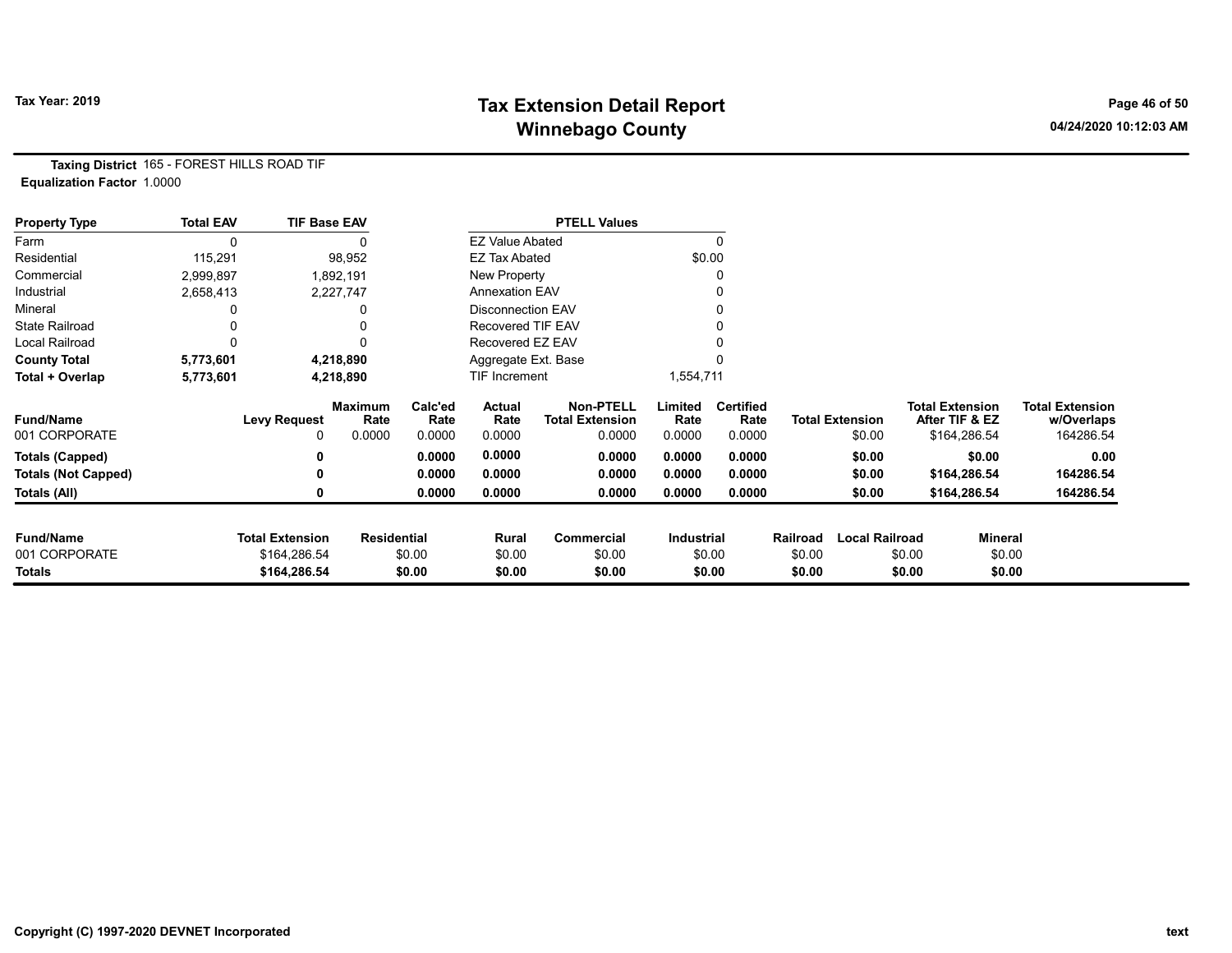# Tax Year: 2019 **Tax Extension Detail Report** Tax Year: 2019 **Page 47 of 50** Winnebago County and the County of the County of the County of the County of the County of the County of the County of the County of the County of the County of the County of the County of the County of the County of the C

Taxing District 166 - GARDNER / BLACKHAWK TIF Equalization Factor 1.0000

| <b>Property Type</b>       | <b>Total EAV</b> | <b>TIF Base EAV</b>    |                        |                 |                          | <b>PTELL Values</b>                        |                   |                          |          |                        |                                          |                                      |
|----------------------------|------------------|------------------------|------------------------|-----------------|--------------------------|--------------------------------------------|-------------------|--------------------------|----------|------------------------|------------------------------------------|--------------------------------------|
| Farm                       | 0                |                        |                        |                 | <b>EZ Value Abated</b>   |                                            |                   |                          |          |                        |                                          |                                      |
| Residential                | 521,725          |                        | 469,500                |                 | <b>EZ Tax Abated</b>     |                                            | \$0.00            |                          |          |                        |                                          |                                      |
| Commercial                 | 4,214,248        |                        | 3,438,287              |                 | New Property             |                                            |                   |                          |          |                        |                                          |                                      |
| Industrial                 | 3,904,963        |                        | 3,229,271              |                 | <b>Annexation EAV</b>    |                                            |                   |                          |          |                        |                                          |                                      |
| Mineral                    |                  |                        |                        |                 | <b>Disconnection EAV</b> |                                            |                   |                          |          |                        |                                          |                                      |
| <b>State Railroad</b>      |                  |                        |                        |                 | Recovered TIF EAV        |                                            |                   |                          |          |                        |                                          |                                      |
| <b>Local Railroad</b>      |                  |                        |                        |                 | Recovered EZ EAV         |                                            |                   |                          |          |                        |                                          |                                      |
| <b>County Total</b>        | 8,640,936        |                        | 7,137,058              |                 | Aggregate Ext. Base      |                                            |                   |                          |          |                        |                                          |                                      |
| Total + Overlap            | 8,640,936        |                        | 7,137,058              |                 | TIF Increment            |                                            | 1,503,878         |                          |          |                        |                                          |                                      |
| <b>Fund/Name</b>           |                  | <b>Levy Request</b>    | <b>Maximum</b><br>Rate | Calc'ed<br>Rate | Actual<br>Rate           | <b>Non-PTELL</b><br><b>Total Extension</b> | Limited<br>Rate   | <b>Certified</b><br>Rate |          | <b>Total Extension</b> | <b>Total Extension</b><br>After TIF & EZ | <b>Total Extension</b><br>w/Overlaps |
| 001 CORPORATE              |                  | 0                      | 0.0000                 | 0.0000          | 0.0000                   | 0.0000                                     | 0.0000            | 0.0000                   |          | \$0.00                 | \$141,293.44                             | 141293.44                            |
| <b>Totals (Capped)</b>     |                  |                        |                        | 0.0000          | 0.0000                   | 0.0000                                     | 0.0000            | 0.0000                   |          | \$0.00                 | \$0.00                                   | 0.00                                 |
| <b>Totals (Not Capped)</b> |                  | 0                      |                        | 0.0000          | 0.0000                   | 0.0000                                     | 0.0000            | 0.0000                   |          | \$0.00                 | \$141,293.44                             | 141293.44                            |
| Totals (All)               |                  | 0                      |                        | 0.0000          | 0.0000                   | 0.0000                                     | 0.0000            | 0.0000                   |          | \$0.00                 | \$141,293.44                             | 141293.44                            |
| <b>Fund/Name</b>           |                  | <b>Total Extension</b> |                        |                 |                          |                                            | <b>Industrial</b> |                          | Railroad | <b>Local Railroad</b>  |                                          | Mineral                              |
| 001 CORPORATE              |                  | \$141,293.44           | <b>Residential</b>     | \$0.00          | Rural<br>\$0.00          | Commercial<br>\$0.00                       |                   | \$0.00                   | \$0.00   |                        | \$0.00                                   | \$0.00                               |
| Totals                     |                  | \$141,293.44           |                        | \$0.00          | \$0.00                   | \$0.00                                     |                   | \$0.00                   | \$0.00   |                        | \$0.00                                   | \$0.00                               |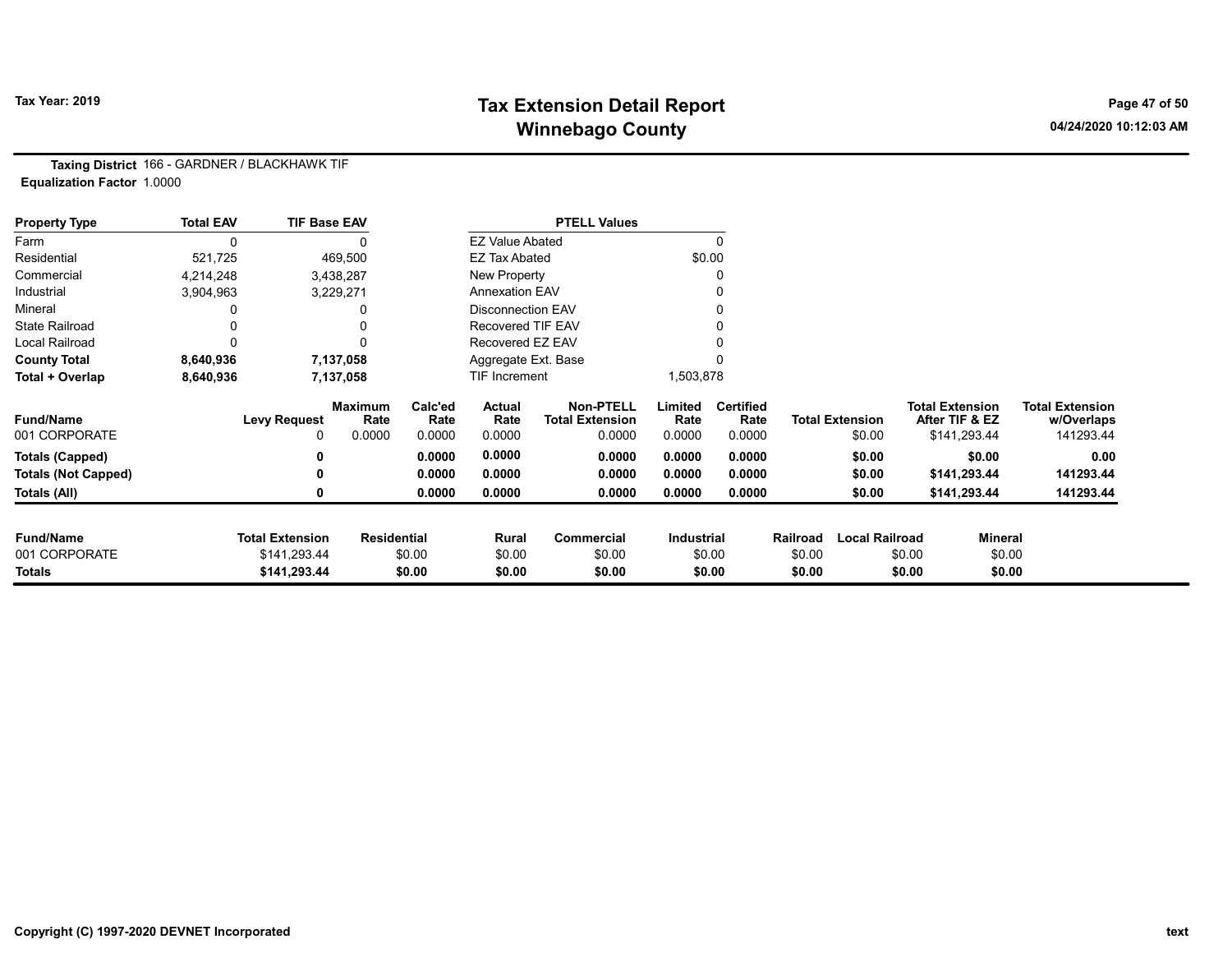# Tax Year: 2019 **Tax Extension Detail Report** Tax Year: 2019 **Page 48 of 50** Winnebago County and the County of the County of the County of the County of the County of the County of the County of the County of the County of the County of the County of the County of the County of the County of the C

Taxing District 167 - VILLAGE OF ROCKTON DOWNTOWN TIF Equalization Factor 1.0000

| <b>Property Type</b>       | <b>Total EAV</b> | <b>TIF Base EAV</b>    |                        |                 |                          | <b>PTELL Values</b>                        |                   |                          |          |                        |        |                                          |                                      |
|----------------------------|------------------|------------------------|------------------------|-----------------|--------------------------|--------------------------------------------|-------------------|--------------------------|----------|------------------------|--------|------------------------------------------|--------------------------------------|
| Farm                       | 0                |                        |                        |                 | <b>EZ Value Abated</b>   |                                            |                   | $\Omega$                 |          |                        |        |                                          |                                      |
| Residential                | 618,927          |                        | 536,167                |                 | <b>EZ Tax Abated</b>     |                                            | \$0.00            |                          |          |                        |        |                                          |                                      |
| Commercial                 | 3,904,768        |                        | 3,349,959              |                 | New Property             |                                            |                   |                          |          |                        |        |                                          |                                      |
| Industrial                 | 109,742          |                        | 107,994                |                 | <b>Annexation EAV</b>    |                                            |                   |                          |          |                        |        |                                          |                                      |
| Mineral                    |                  |                        |                        |                 | <b>Disconnection EAV</b> |                                            |                   |                          |          |                        |        |                                          |                                      |
| <b>State Railroad</b>      |                  |                        | 0                      |                 | <b>Recovered TIF EAV</b> |                                            |                   |                          |          |                        |        |                                          |                                      |
| <b>Local Railroad</b>      | 0                |                        | 0                      |                 | Recovered EZ EAV         |                                            |                   |                          |          |                        |        |                                          |                                      |
| <b>County Total</b>        | 4,633,437        |                        | 3,994,120              |                 | Aggregate Ext. Base      |                                            |                   |                          |          |                        |        |                                          |                                      |
| Total + Overlap            | 4,633,437        |                        | 3,994,120              |                 | TIF Increment            |                                            | 639,317           |                          |          |                        |        |                                          |                                      |
| <b>Fund/Name</b>           |                  | <b>Levy Request</b>    | <b>Maximum</b><br>Rate | Calc'ed<br>Rate | Actual<br>Rate           | <b>Non-PTELL</b><br><b>Total Extension</b> | Limited<br>Rate   | <b>Certified</b><br>Rate |          | <b>Total Extension</b> |        | <b>Total Extension</b><br>After TIF & EZ | <b>Total Extension</b><br>w/Overlaps |
| 001 CORPORATE              |                  |                        | 0.0000                 | 0.0000          | 0.0000                   | 0.0000                                     | 0.0000            | 0.0000                   |          | \$0.00                 |        | \$62,733.44                              | 62733.44                             |
| <b>Totals (Capped)</b>     |                  |                        |                        | 0.0000          | 0.0000                   | 0.0000                                     | 0.0000            | 0.0000                   |          | \$0.00                 |        | \$0.00                                   | 0.00                                 |
| <b>Totals (Not Capped)</b> |                  |                        |                        | 0.0000          | 0.0000                   | 0.0000                                     | 0.0000            | 0.0000                   |          | \$0.00                 |        | \$62,733.44                              | 62733.44                             |
| Totals (All)               |                  |                        |                        | 0.0000          | 0.0000                   | 0.0000                                     | 0.0000            | 0.0000                   |          | \$0.00                 |        | \$62,733.44                              | 62733.44                             |
|                            |                  |                        |                        |                 |                          |                                            |                   |                          |          |                        |        |                                          |                                      |
| <b>Fund/Name</b>           |                  | <b>Total Extension</b> | <b>Residential</b>     |                 | Rural                    | Commercial                                 | <b>Industrial</b> |                          | Railroad | <b>Local Railroad</b>  |        | <b>Mineral</b>                           |                                      |
| 001 CORPORATE              |                  | \$62,733.44            |                        | \$0.00          | \$0.00                   | \$0.00                                     |                   | \$0.00                   | \$0.00   |                        | \$0.00 | \$0.00                                   |                                      |
| Totals                     |                  | \$62,733.44            |                        | \$0.00          | \$0.00                   | \$0.00                                     |                   | \$0.00                   | \$0.00   |                        | \$0.00 | \$0.00                                   |                                      |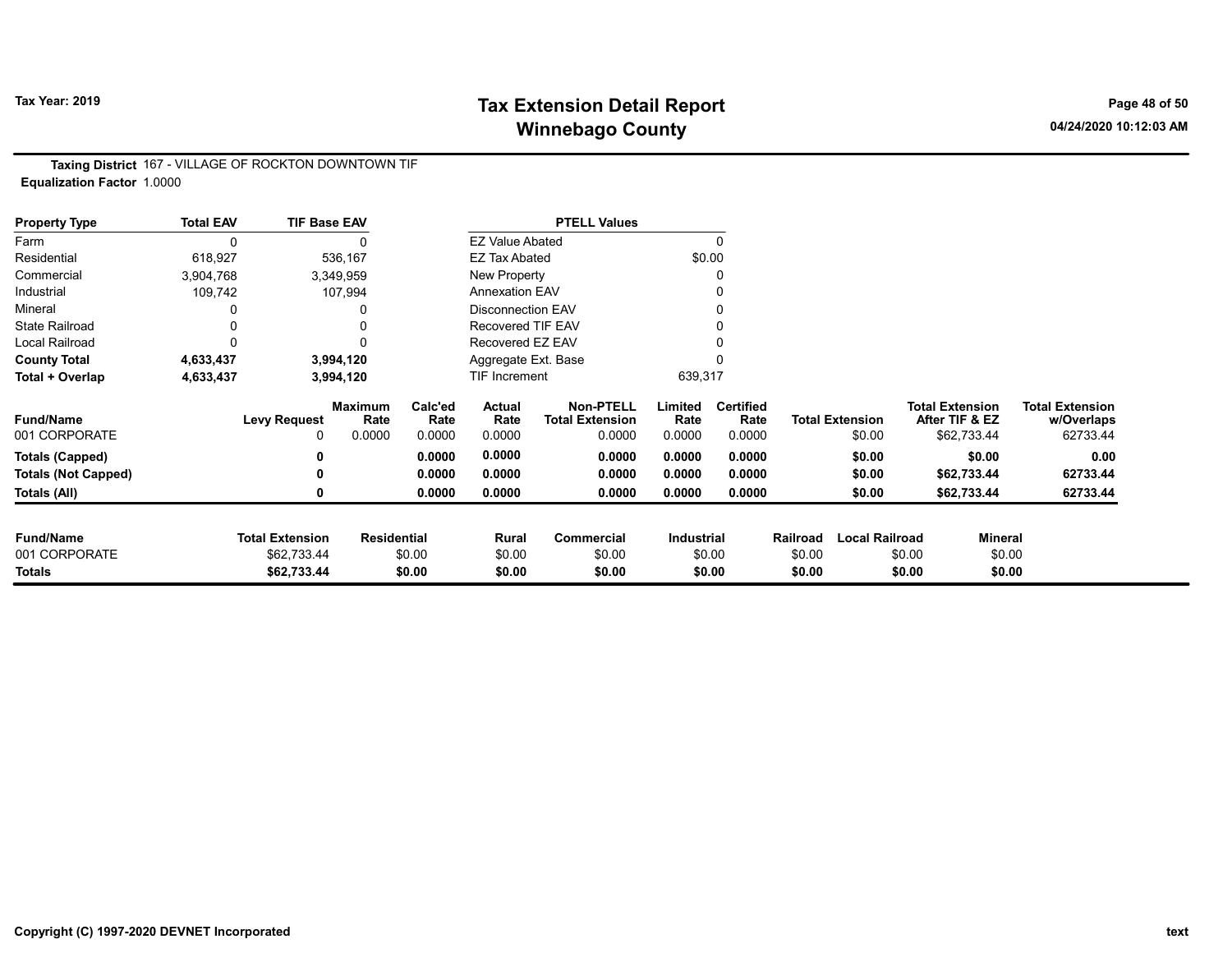# Tax Year: 2019 **Tax Extension Detail Report** Tax Year: 2019 **Page 49 of 50** Winnebago County and the County of the County of the County of the County of the County of the County of the County of the County of the County of the County of the County of the County of the County of the County of the C

Taxing District 168 - AMEROCK HOTEL TIF Equalization Factor 1.0000

| <b>Property Type</b>       | <b>Total EAV</b> | <b>TIF Base EAV</b>    |                        |                       |                          | <b>PTELL Values</b>                        |                   |                          |          |                        |                                          |                |                                      |
|----------------------------|------------------|------------------------|------------------------|-----------------------|--------------------------|--------------------------------------------|-------------------|--------------------------|----------|------------------------|------------------------------------------|----------------|--------------------------------------|
| Farm                       |                  |                        |                        |                       |                          | <b>EZ Value Abated</b>                     |                   |                          |          |                        |                                          |                |                                      |
| Residential                |                  | $\Omega$               |                        |                       | <b>EZ Tax Abated</b>     | \$0.00                                     |                   |                          |          |                        |                                          |                |                                      |
| Commercial                 | 113,327          | 92,622                 |                        | New Property          |                          |                                            |                   |                          |          |                        |                                          |                |                                      |
| Industrial                 | 30,489           | 26,860                 |                        | <b>Annexation EAV</b> |                          |                                            |                   |                          |          |                        |                                          |                |                                      |
| Mineral                    |                  |                        |                        |                       | <b>Disconnection EAV</b> |                                            |                   |                          |          |                        |                                          |                |                                      |
| <b>State Railroad</b>      |                  |                        |                        |                       | <b>Recovered TIF EAV</b> |                                            |                   |                          |          |                        |                                          |                |                                      |
| <b>Local Railroad</b>      |                  |                        |                        |                       | Recovered EZ EAV         |                                            |                   |                          |          |                        |                                          |                |                                      |
| <b>County Total</b>        | 143,816          | 119,482                |                        | Aggregate Ext. Base   |                          |                                            |                   |                          |          |                        |                                          |                |                                      |
| Total + Overlap            | 143,816          | 119,482                |                        | TIF Increment         |                          |                                            | 24,334            |                          |          |                        |                                          |                |                                      |
| <b>Fund/Name</b>           |                  | <b>Levy Request</b>    | <b>Maximum</b><br>Rate | Calc'ed<br>Rate       | Actual<br>Rate           | <b>Non-PTELL</b><br><b>Total Extension</b> | Limited<br>Rate   | <b>Certified</b><br>Rate |          | <b>Total Extension</b> | <b>Total Extension</b><br>After TIF & EZ |                | <b>Total Extension</b><br>w/Overlaps |
| 001 CORPORATE              |                  | 0                      | 0.0000                 | 0.0000                | 0.0000                   | 0.0000                                     | 0.0000            | 0.0000                   |          | \$0.00                 | \$3,259.96                               |                | 3259.96                              |
| <b>Totals (Capped)</b>     |                  |                        |                        | 0.0000                | 0.0000                   | 0.0000                                     | 0.0000            | 0.0000                   |          | \$0.00                 |                                          | \$0.00         | 0.00                                 |
| <b>Totals (Not Capped)</b> |                  |                        |                        | 0.0000                | 0.0000                   | 0.0000                                     | 0.0000            | 0.0000                   |          | \$0.00                 | \$3,259.96                               |                | 3259.96                              |
| Totals (All)               |                  | 0                      |                        | 0.0000                | 0.0000                   | 0.0000                                     | 0.0000            | 0.0000                   |          | \$0.00                 | \$3,259.96                               |                | 3259.96                              |
| <b>Fund/Name</b>           |                  | <b>Total Extension</b> |                        |                       |                          |                                            |                   |                          |          |                        |                                          | <b>Mineral</b> |                                      |
|                            |                  |                        | <b>Residential</b>     |                       | Rural<br>\$0.00          | Commercial                                 | <b>Industrial</b> |                          | Railroad | <b>Local Railroad</b>  |                                          |                |                                      |
| 001 CORPORATE              |                  | \$3,259.96             |                        | \$0.00                |                          | \$0.00                                     | \$0.00<br>\$0.00  |                          | \$0.00   |                        | \$0.00                                   | \$0.00         |                                      |
| <b>Totals</b>              |                  | \$3,259.96             |                        | \$0.00                | \$0.00                   | \$0.00                                     |                   |                          | \$0.00   |                        | \$0.00                                   | \$0.00         |                                      |